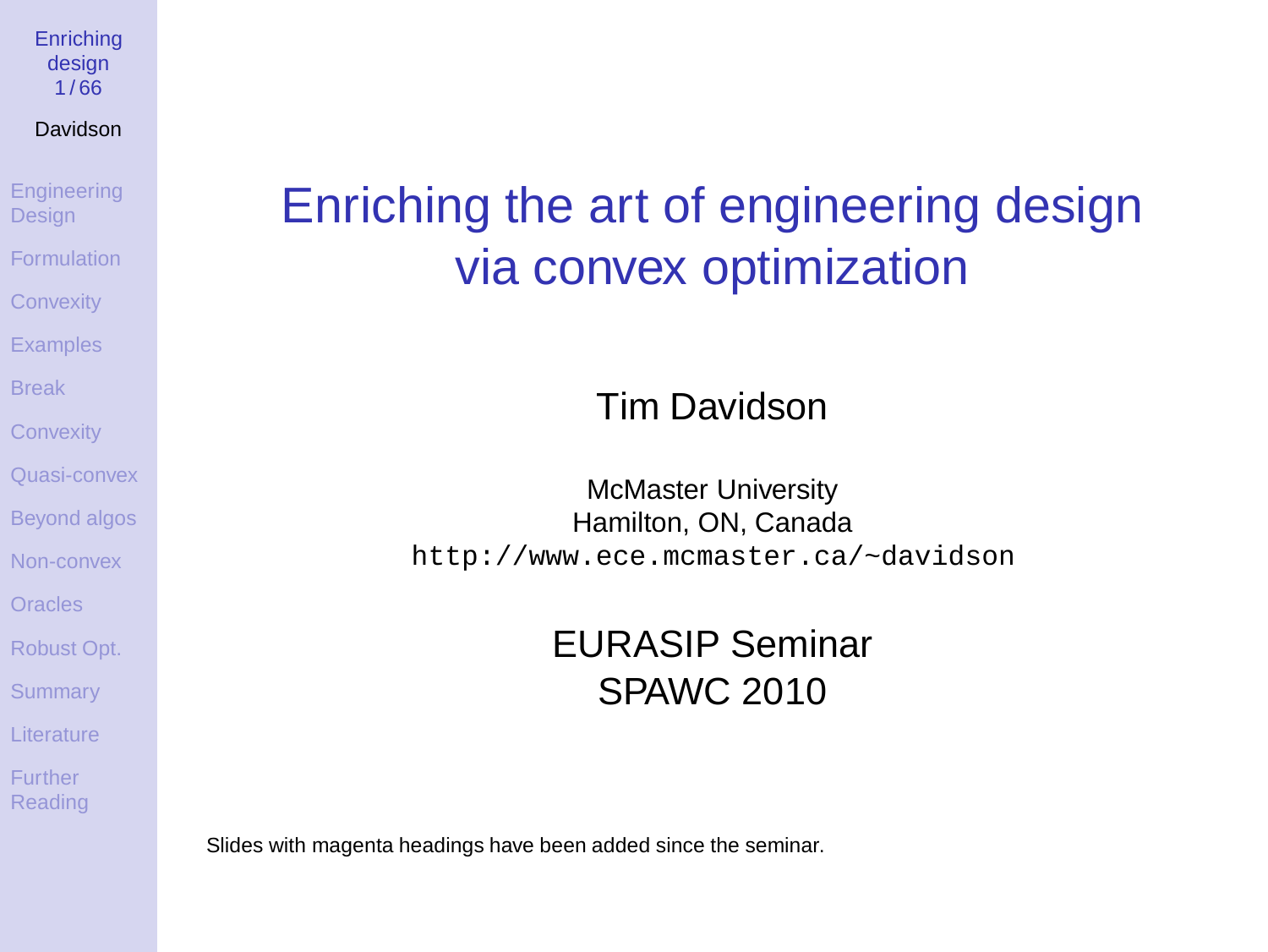#### **[Enriching](#page-0-0)** design 2 / 66

### Davidson

#### **[Engineering](#page-1-0) Design**

- [Formulation](#page-3-0)
- **[Convexity](#page-15-0)**
- **[Examples](#page-18-0)**
- [Break](#page-29-0)
- **[Convexity](#page-31-0)**
- [Quasi-convex](#page-38-0)
- [Beyond algos](#page-40-0)
- [Non-convex](#page-45-0)
- **[Oracles](#page-57-0)**
- [Robust Opt.](#page-58-0)
- **[Summary](#page-60-0)**
- [Literature](#page-61-0)
- <span id="page-1-0"></span>Further [Reading](#page-65-0)

### • Typically a multi-stage process with two key stages

• Choose a configuration and identify free parameters

Engineering Design

- Choose values for the free parameters
- Example: digital filter design
	- Choose a configuration: FIR or IIR? fixed order? discrete coefficients?
	- Choose values for the filter coefficients
- Parameter choice
	- Typically requires judicious trade-offs, or showing no suitable parameters exist for current config.
	- Design experience is often distilled into guidelines
	- This tutorial: enriching process of parameter design by harnessing the perspective of optimization theory; and in particular, that of convex optimization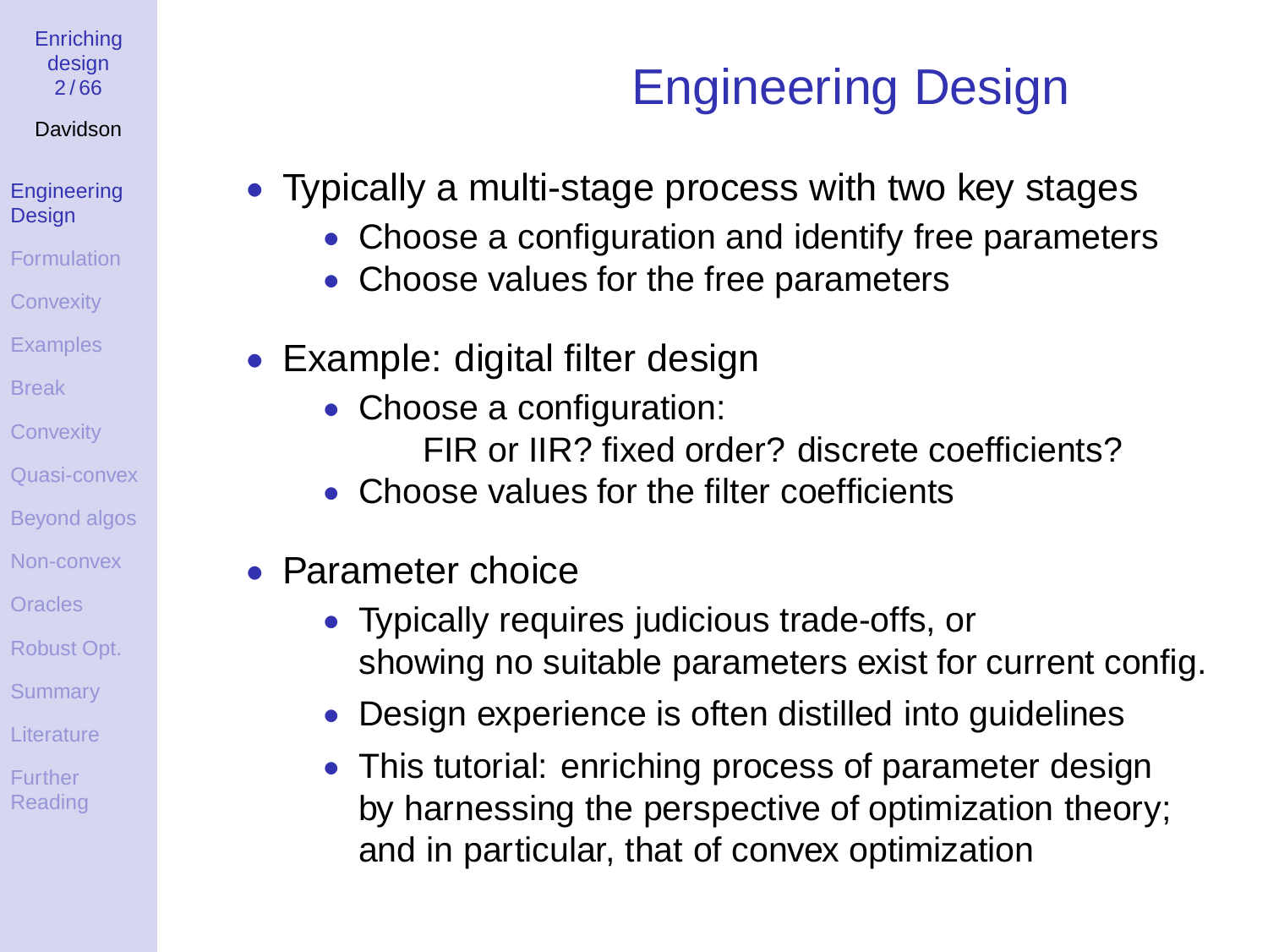#### **[Enriching](#page-0-0)** design 3 / 66

### Davidson

#### **[Engineering](#page-1-0) Design**

- [Formulation](#page-3-0)
- **[Convexity](#page-15-0)**
- **[Examples](#page-18-0)**
- [Break](#page-29-0)
- **[Convexity](#page-31-0)**
- [Quasi-convex](#page-38-0)
- [Beyond algos](#page-40-0)
- [Non-convex](#page-45-0)
- [Oracles](#page-57-0)
- [Robust Opt.](#page-58-0)
- **[Summary](#page-60-0)**
- [Literature](#page-61-0)
- Further [Reading](#page-65-0)

# Goals (and caveats)

- Help you to harness the perspective of optimization to enrich the common sense of good design practice
- This is not an introduction to convex optimization; more a taste of how optimization can be leveraged for design
- Many of you know convexity opens door to reliable algo's Emphasis here is on other doors that convexity opens and impact on the design process
- Rigor is important in practice, but I will be sloppy; e.g.,
	- Affine functions  $\mathbf{a}^T\mathbf{x} + b$  described as being linear
	- Implicit assumptions of full column rank in linear eq'ns
- Associated literature can fill technical gaps; List of 'entry points' at the end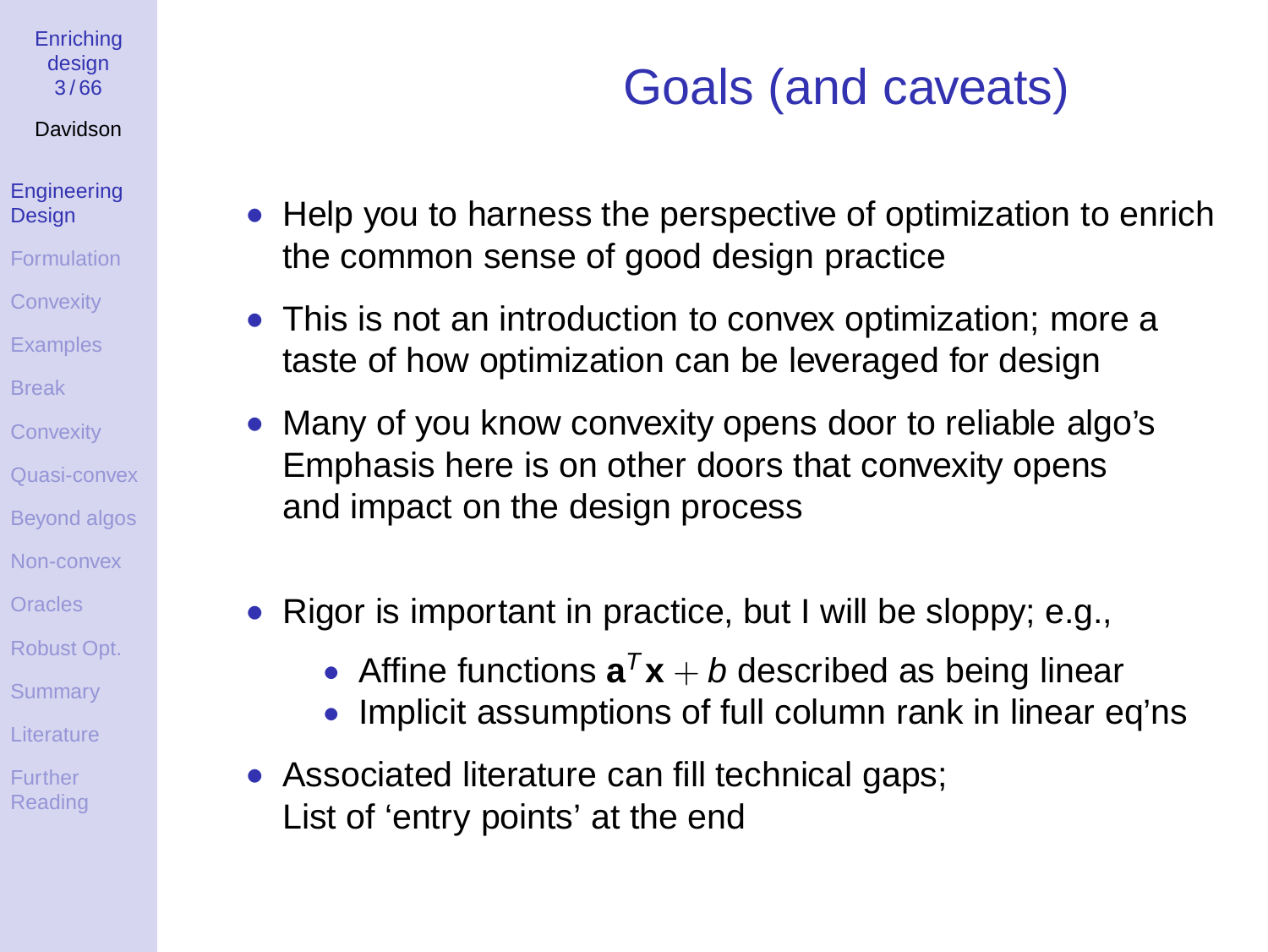**[Enriching](#page-0-0)** design  $4/66$ 

### Davidson

**[Engineering](#page-1-0) Design** 

- [Formulation](#page-3-0)
- **[Convexity](#page-15-0)**
- **[Examples](#page-18-0)**
- [Break](#page-29-0)
- **[Convexity](#page-31-0)**
- [Quasi-convex](#page-38-0)
- [Beyond algos](#page-40-0)
- [Non-convex](#page-45-0)
- [Oracles](#page-57-0)
- [Robust Opt.](#page-58-0)
- **[Summary](#page-60-0)**
- [Literature](#page-61-0)
- <span id="page-3-0"></span>Further [Reading](#page-65-0)

# Parameter Optimization

- Given configuration, how to choose free parameters?
- Consider taking a structured approach
	- Identify the design variables:  $\mathbf{x} \in \mathcal{X} \subseteq \mathbb{R}^n$
	- identify req'd characteristics:  $f_m(\mathbf{x}) \leq \xi_m$ ;  $g_\alpha(\mathbf{x}) = \zeta_\alpha$ Note:  $f_m(\mathbf{x}) > \xi_m \longleftrightarrow -f_m(\mathbf{x}) < -\xi_m$
	- Identify cost function:  $f_0(\mathbf{x})$ ; locally decreases with increasing merit
	- Find the best of the satisficing parameter vectors

$$
\min_{\mathbf{x} \in \mathcal{X}} \quad f_0(\mathbf{x})
$$
\n
$$
\text{subject to} \quad f_m(\mathbf{x}) \le \xi_m
$$
\n
$$
g_q(\mathbf{x}) = \zeta_q
$$

or show that no satisficing parameter vector exists. In latter case need to revisit configuration

This process often enlightening in and of itself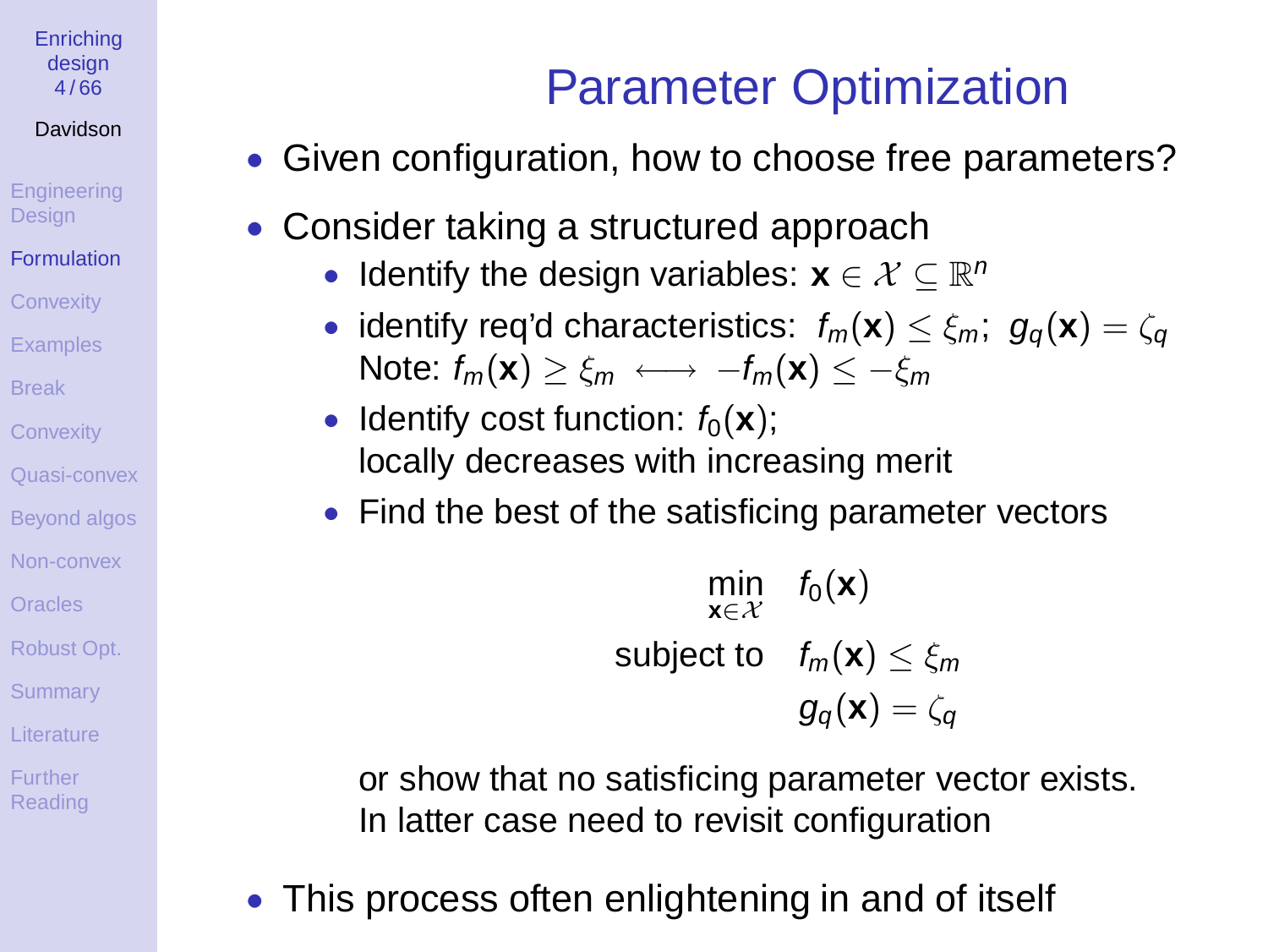## Simple example

### FIR low pass filter with L discrete coefficients



Identify variables:

[Enriching](#page-0-0) design 5 / 66 Davidson **[Engineering](#page-1-0) Design** [Formulation](#page-3-0) **[Convexity](#page-15-0) [Examples](#page-18-0)** [Break](#page-29-0) **[Convexity](#page-31-0)** [Quasi-convex](#page-38-0) [Beyond algos](#page-40-0) [Non-convex](#page-45-0) **[Oracles](#page-57-0)** [Robust Opt.](#page-58-0) **[Summary](#page-60-0)** [Literature](#page-61-0) Further [Reading](#page-65-0)

- the L filter coefficients; can take on only discrete values
- Identify required characteristics:
	- magnitude response lies within mask
- Identify objective:
	- stop band energy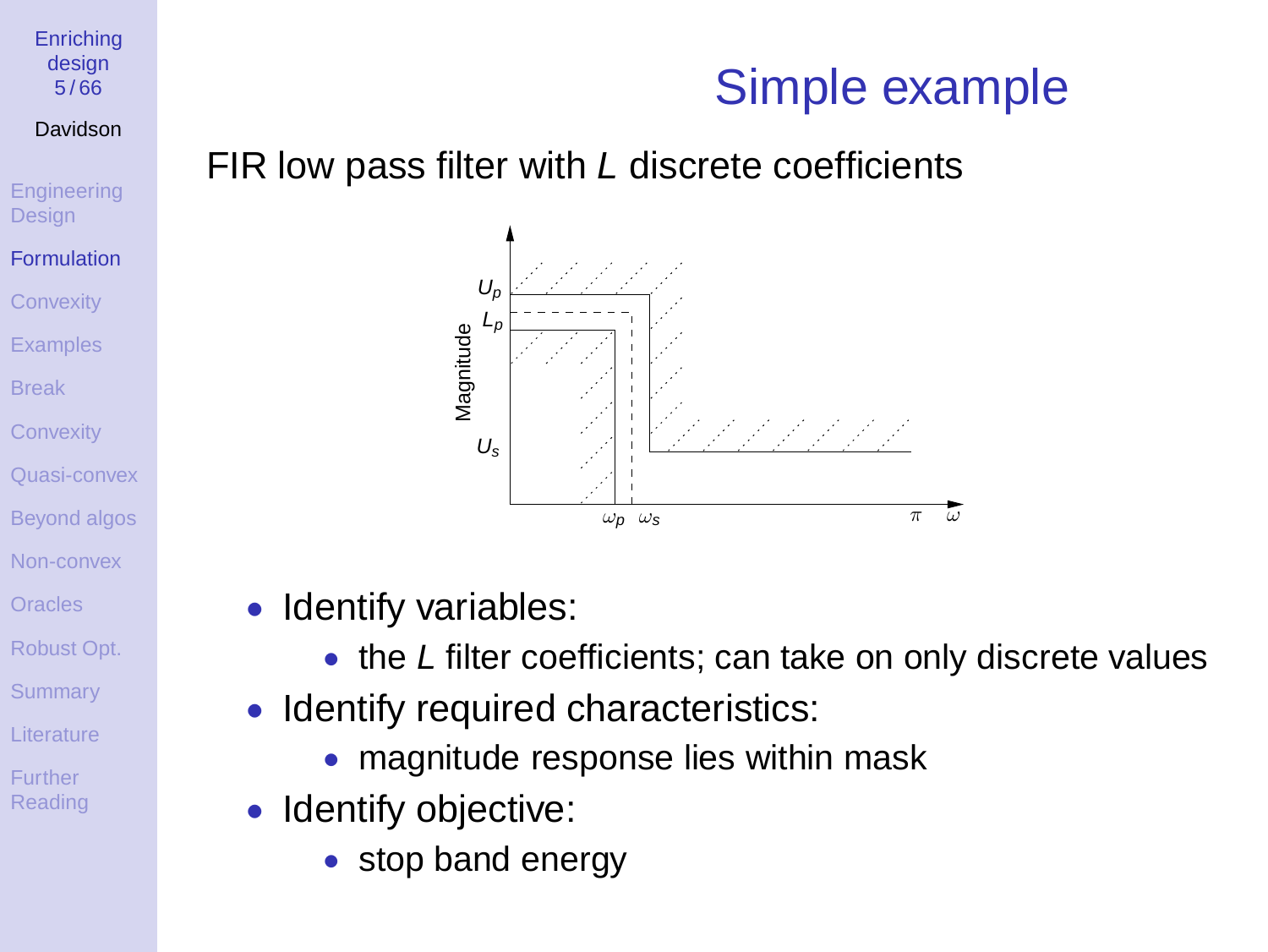**[Enriching](#page-0-0)** design  $6/66$ 

Davidson

**[Engineering](#page-1-0)** Design

[Formulation](#page-3-0) **[Convexity](#page-15-0)** 

**[Examples](#page-18-0)** 

[Break](#page-29-0)

**[Convexity](#page-31-0)** 

[Quasi-convex](#page-38-0)

[Beyond algos](#page-40-0)

[Non-convex](#page-45-0)

**[Oracles](#page-57-0)** 

[Robust Opt.](#page-58-0)

**[Summary](#page-60-0)** 

[Literature](#page-61-0)

Further [Reading](#page-65-0) • Write the design problem at hand as

min **x**∈X  $f_0(\mathbf{x})$ subject to  $f_m(\mathbf{x}) < \varepsilon_m$  $g_{\alpha}(\mathbf{x}) = \zeta_{\alpha}$ 

Formal Optimization

or show that there is no feasible **x**

- Does this help?
- Maybe not! Problem may be fundamentally difficult
- This tutorial will help you identify how it can help
- and for cases where it initially appears that it does not
	- we will provide some suggestions for things to try, and
	- help you manage expectations of impact on design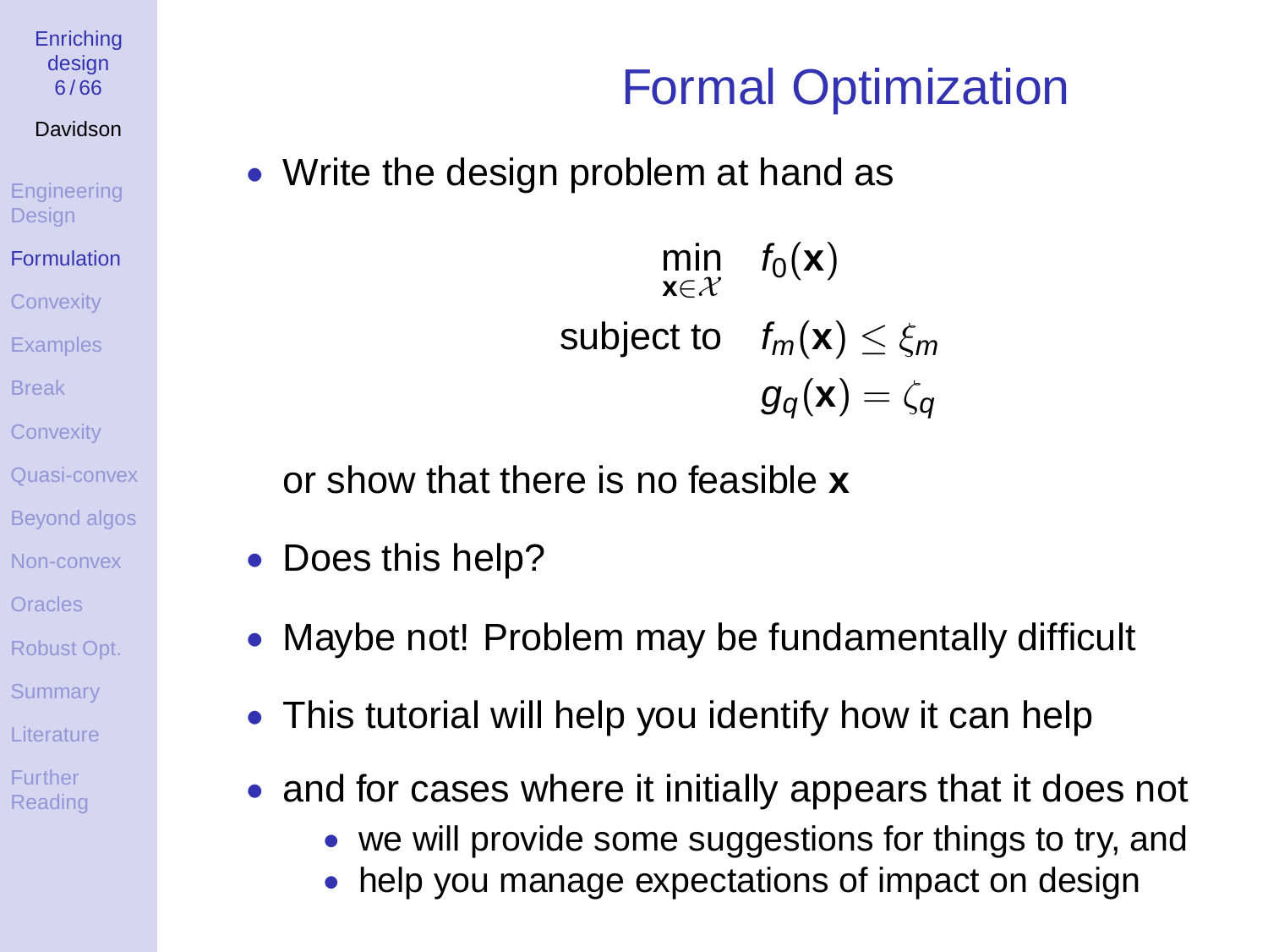**[Enriching](#page-0-0)** design 7 / 66

### Davidson

**[Engineering](#page-1-0) Design** 

[Formulation](#page-3-0)

**[Convexity](#page-15-0)** 

**[Examples](#page-18-0)** 

[Break](#page-29-0)

**[Convexity](#page-31-0)** 

[Quasi-convex](#page-38-0)

[Beyond algos](#page-40-0)

[Non-convex](#page-45-0)

[Oracles](#page-57-0)

[Robust Opt.](#page-58-0)

**[Summary](#page-60-0)** 

[Literature](#page-61-0)

Further [Reading](#page-65-0)

# Desirable Properties I

### • **Model accuracy:**

- Is global optimum really the best design?
- Is it even good?

Knowledge of application is important

### • **Reliable solution method:**

- no tweaking of parameters of algorithm
- unsupervised; perhaps even embeddable
- detection of infeasibility
- easy to program

### • **Computational efficiency:** Assessment depends on application; might want

- 'real time', or
- graceful (polynomial) increase with problem size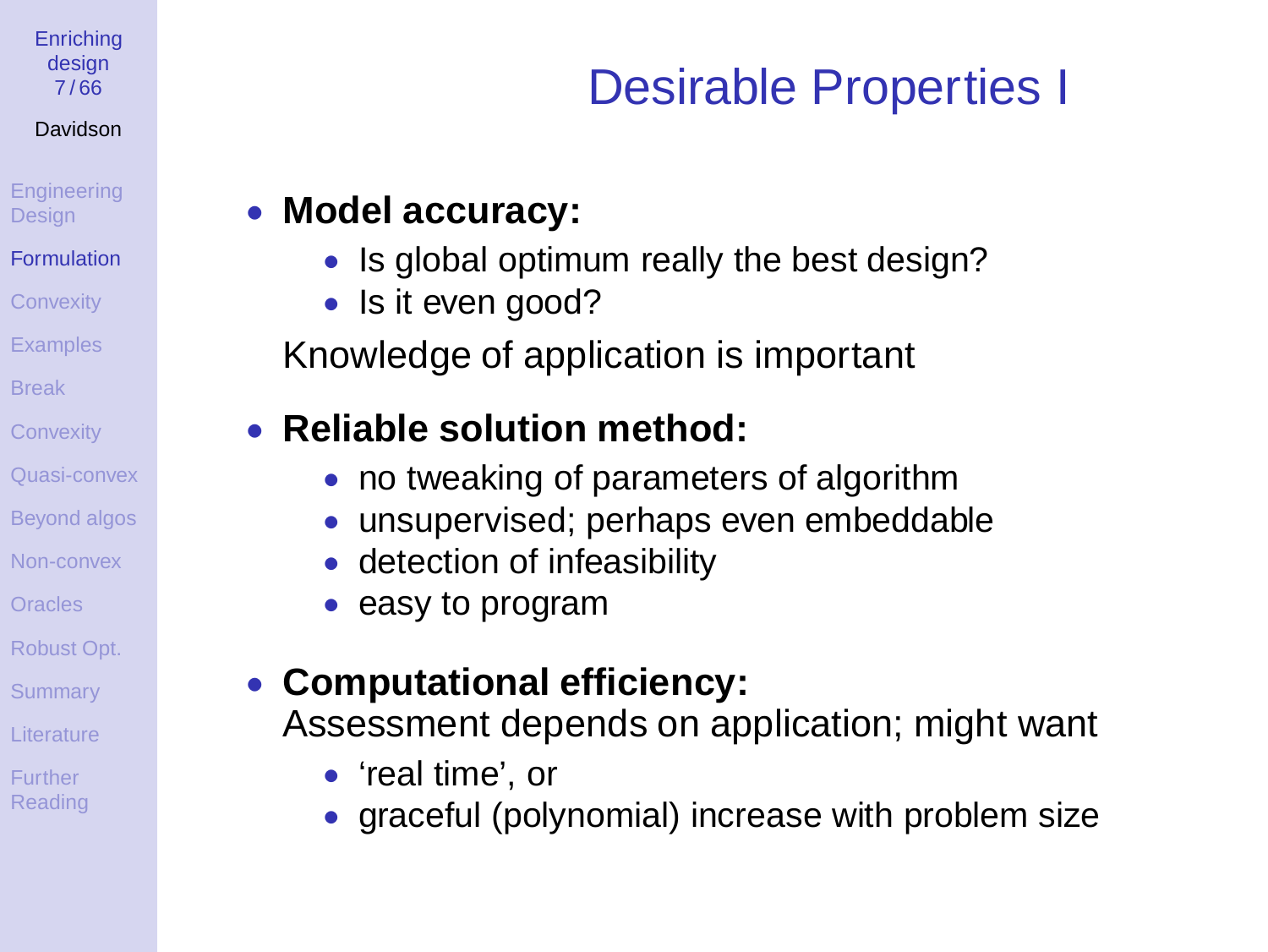**[Enriching](#page-0-0)** design 8 / 66

#### Davidson

**[Engineering](#page-1-0) Design** 

- **[Formulation](#page-3-0)**
- **[Convexity](#page-15-0)**
- **[Examples](#page-18-0)**
- [Break](#page-29-0)
- **[Convexity](#page-31-0)**
- [Quasi-convex](#page-38-0)
- [Beyond algos](#page-40-0)
- [Non-convex](#page-45-0)
- **[Oracles](#page-57-0)**
- [Robust Opt.](#page-58-0)
- **[Summary](#page-60-0)**
- [Literature](#page-61-0)
- Further **[Reading](#page-65-0)**

# Desirable Properties II

### • **Insight:**

- Structure of the solution
- Inherent trade-offs between competing design criteria

### • **Robustness/sensitivity of solution:**

- Extent of neighbouring **x**'s that are feasible? good?
	- Design: enables secondary objective
	- Estimation: evaluates specificity of criterion
- Sensitivity of solution to changes in  $f_m(\mathbf{x})$  or  $g_a(\mathbf{x})$ 
	- What if these functions are only partially known?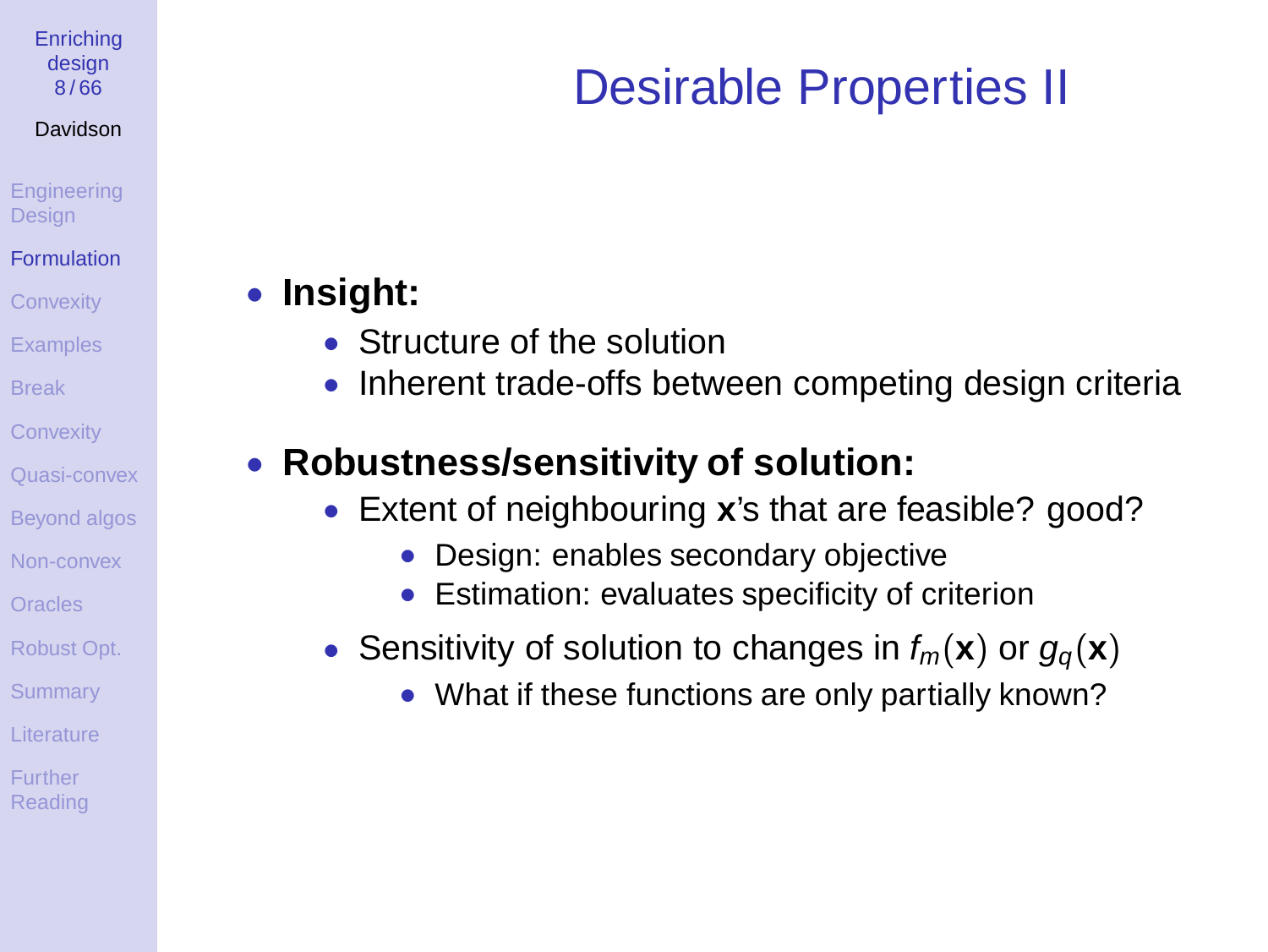# In practice?

**[Engineering](#page-1-0) Design** 

**[Enriching](#page-0-0)** design 9 / 66 Davidson

- **[Formulation](#page-3-0)**
- **[Convexity](#page-15-0)**
- **[Examples](#page-18-0)**
- [Break](#page-29-0)
- **[Convexity](#page-31-0)**
- [Quasi-convex](#page-38-0)
- [Beyond algos](#page-40-0)
- [Non-convex](#page-45-0)
- **[Oracles](#page-57-0)**
- [Robust Opt.](#page-58-0)
- **[Summary](#page-60-0)**
- [Literature](#page-61-0)
- Further [Reading](#page-65-0)
- Typically, on your first try, the problem will have few of these desirable properties, if any
- What to do? grid search? random search?
- Key steps in proposed approach
	- Study application and optimization problem to identify an underlying problem with better properties
		- still want reasonable model accuracy, but reliability, comp. efficiency, insight given greater weight
		- this 'nicer' problem may have different variables, or even different dimensions
	- Solve the 'nicer' problem
	- Use that solution to generate good sol'n to orig. prob. or to obtain insight into the original problem
	- Iterate, if necessary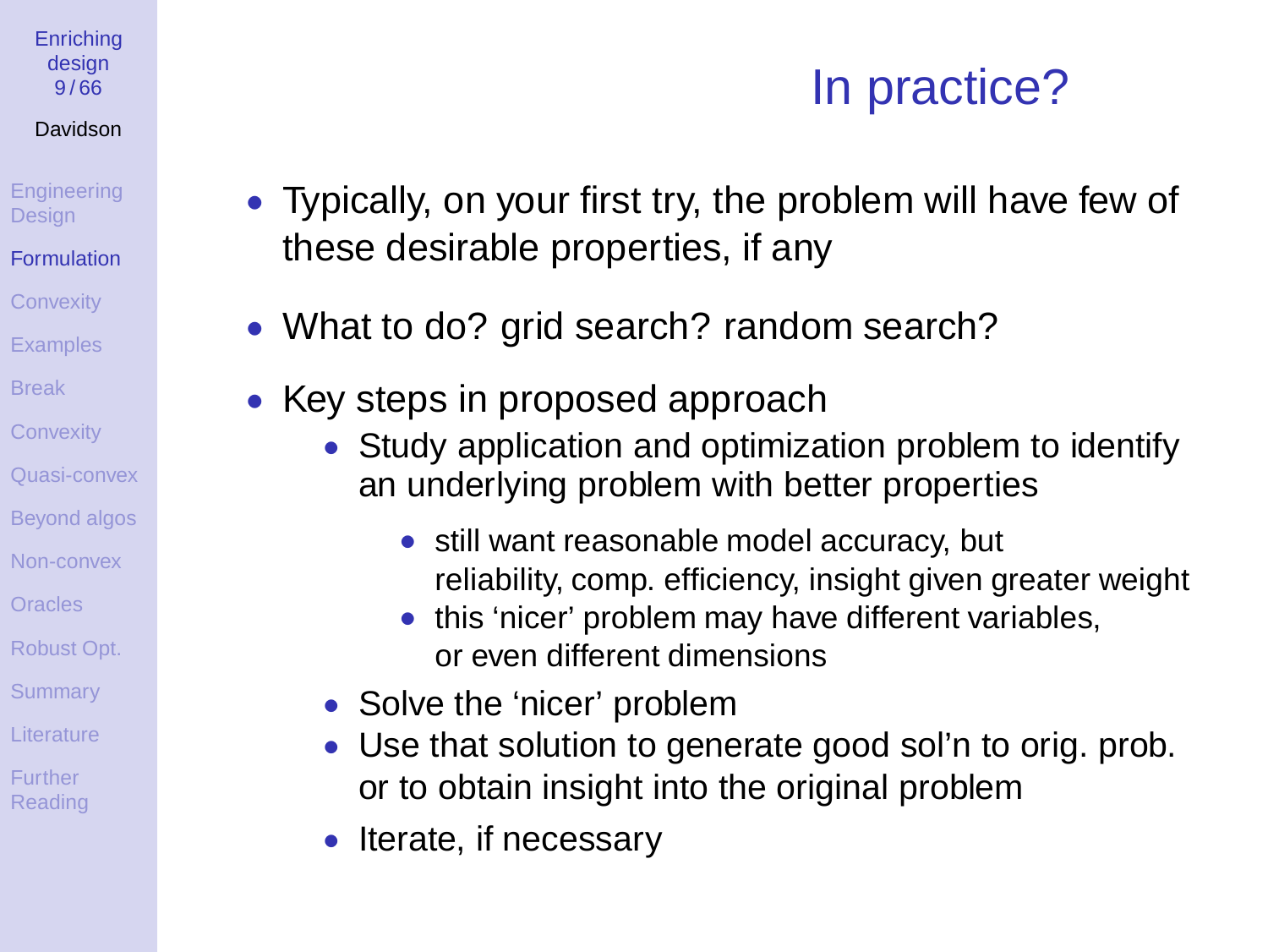#### **[Enriching](#page-0-0)** design  $10/66$

#### Davidson

**[Engineering](#page-1-0) Design** 

#### [Formulation](#page-3-0)

**[Convexity](#page-15-0)** 

**[Examples](#page-18-0)** 

[Break](#page-29-0)

**[Convexity](#page-31-0)** 

[Quasi-convex](#page-38-0)

[Beyond algos](#page-40-0)

[Non-convex](#page-45-0)

[Oracles](#page-57-0)

[Robust Opt.](#page-58-0)

**[Summary](#page-60-0)** 

[Literature](#page-61-0)

Further [Reading](#page-65-0)

# An alternative approach

- Proposed approach is a "problem first" approach
	- Describe the actual design problem first, then
	- try to approximate with a 'nice' optimization problem
- An alternative approach: "optimization first"
	- Consider all the 'nice' opt. problems that you know
	- Pick the one that best suits the problem
	- Add on 'features' while retaining 'nicety'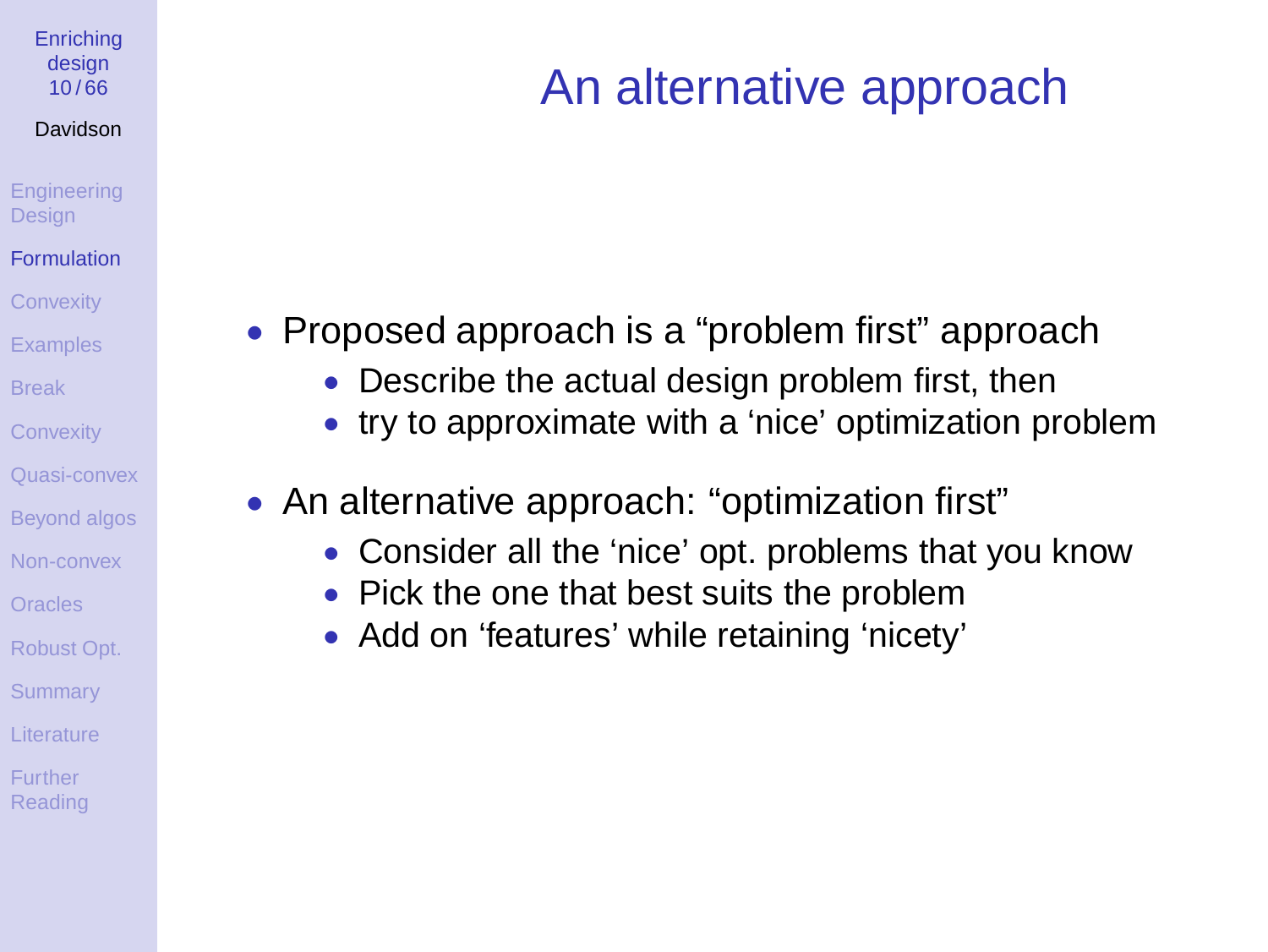#### **[Enriching](#page-0-0)** design 11 / 66

### Davidson

**[Engineering](#page-1-0) Design** 

- [Formulation](#page-3-0)
- **[Convexity](#page-15-0)**
- **[Examples](#page-18-0)**
- [Break](#page-29-0)
- **[Convexity](#page-31-0)**
- [Quasi-convex](#page-38-0)
- [Beyond algos](#page-40-0)
- [Non-convex](#page-45-0)
- [Oracles](#page-57-0)
- [Robust Opt.](#page-58-0)
- **[Summary](#page-60-0)**
- [Literature](#page-61-0)
- Further [Reading](#page-65-0)

# 'Nice' problems

- So which problems are 'nice'?
- Some that have been known for some time:
	- Least-squares problems: min<sub>x</sub><sub>⊥</sub>||Ax b<sub>1</sub>|2</sub> closed-form solution:  $\mathbf{x}^* = (\mathbf{A}^T \mathbf{A})^{-1} \mathbf{A}^T \mathbf{b}$ ; A fcr
	- least-squares with linear equality constraints; also closed-form solution
	- problems with linear objective and linear constrs; computationally efficient algo's; optimality conditions
- For much of that time, "approx. by nice problem" meant approx. by one of these, or a few others
- Clearly that could incur large "modelling error"
- Good news: the list of 'nice' problems has been substantially expanded over last 15–20 years; an enabling step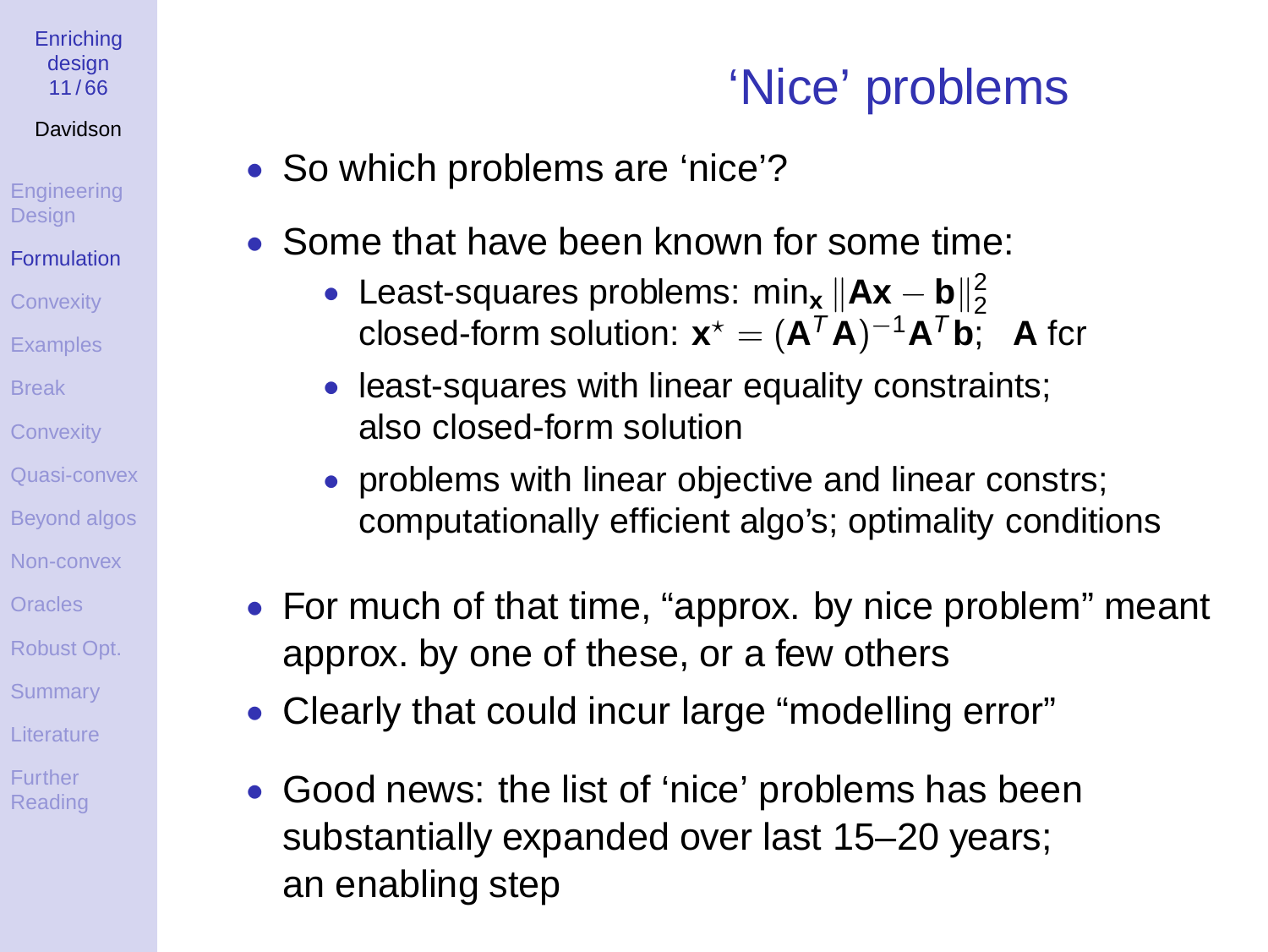## **Convexity**

Davidson **[Engineering](#page-1-0)** 

**[Enriching](#page-0-0)** design 12 / 66

Design

[Formulation](#page-3-0) **[Convexity](#page-15-0)** [Examples](#page-18-0) [Break](#page-29-0)

**[Convexity](#page-31-0)** 

[Quasi-convex](#page-38-0) [Beyond algos](#page-40-0)

[Non-convex](#page-45-0) [Oracles](#page-57-0)

[Robust Opt.](#page-58-0)

**[Summary](#page-60-0)** 

[Literature](#page-61-0)

Further [Reading](#page-65-0) To help be more specific about 'nice', let's look at convexity

Convex set: contains all line segments between any pair of points in the set

Convex Non-convex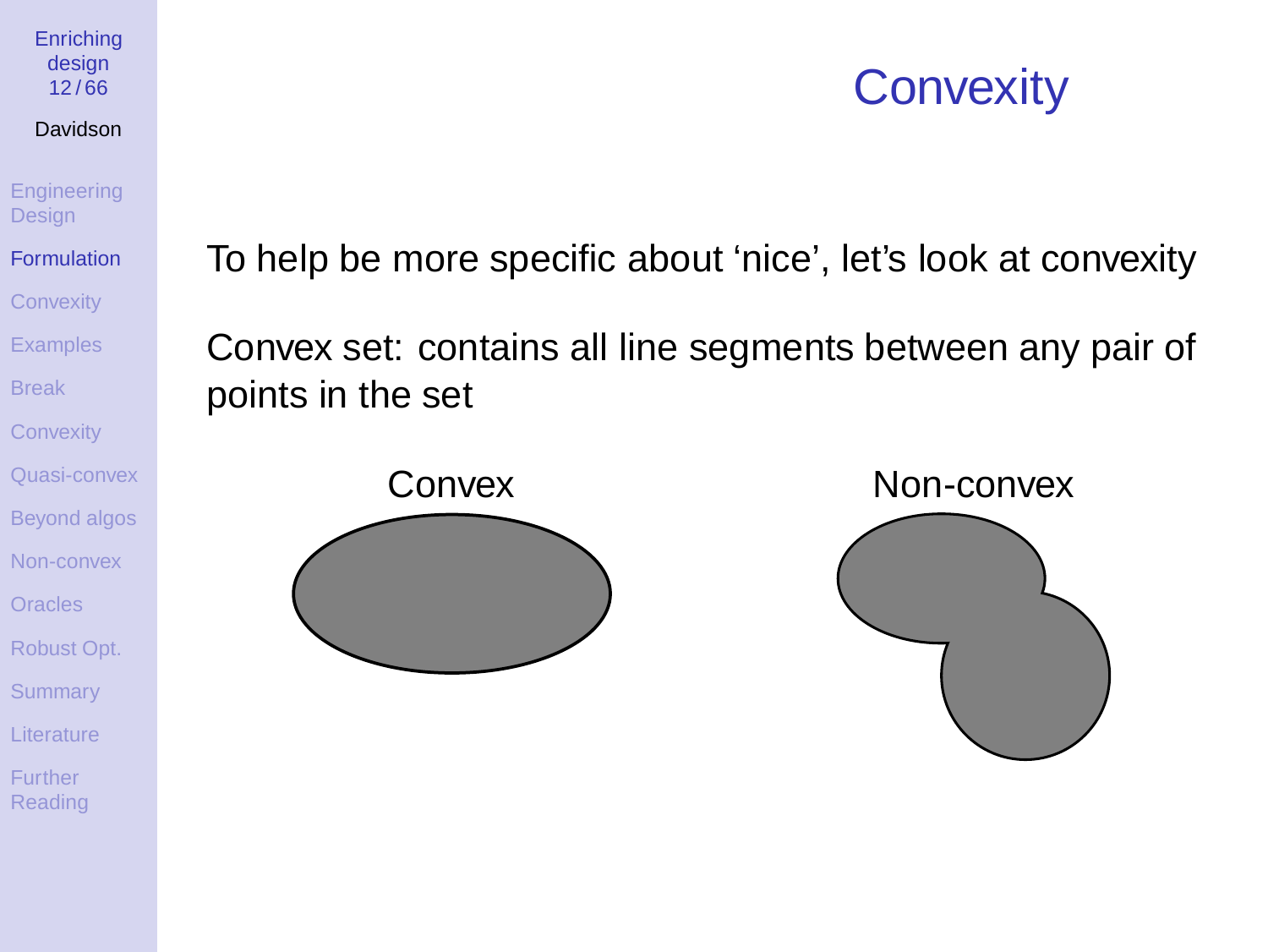#### **[Enriching](#page-0-0)** design 13 / 66

#### Davidson

**[Engineering](#page-1-0) Design** 

- [Formulation](#page-3-0) **[Convexity](#page-15-0)**
- **[Examples](#page-18-0)**
- [Break](#page-29-0)
- **[Convexity](#page-31-0)**
- [Quasi-convex](#page-38-0)
- [Beyond algos](#page-40-0)
- [Non-convex](#page-45-0)
- [Oracles](#page-57-0)
- [Robust Opt.](#page-58-0)
- **[Summary](#page-60-0)**
- [Literature](#page-61-0)
- Further **[Reading](#page-65-0)**

# Convex functions

• Convex function: for any two points in the domain, function lies below the line segment joining the functional values



- Epigraph: set  $(t, \mathbf{x})$  such that  $t > f(\mathbf{x})$
- A function is convex iff its epigraph is a convex set
- A function  $f(x)$  is concave if  $-f(x)$  is convex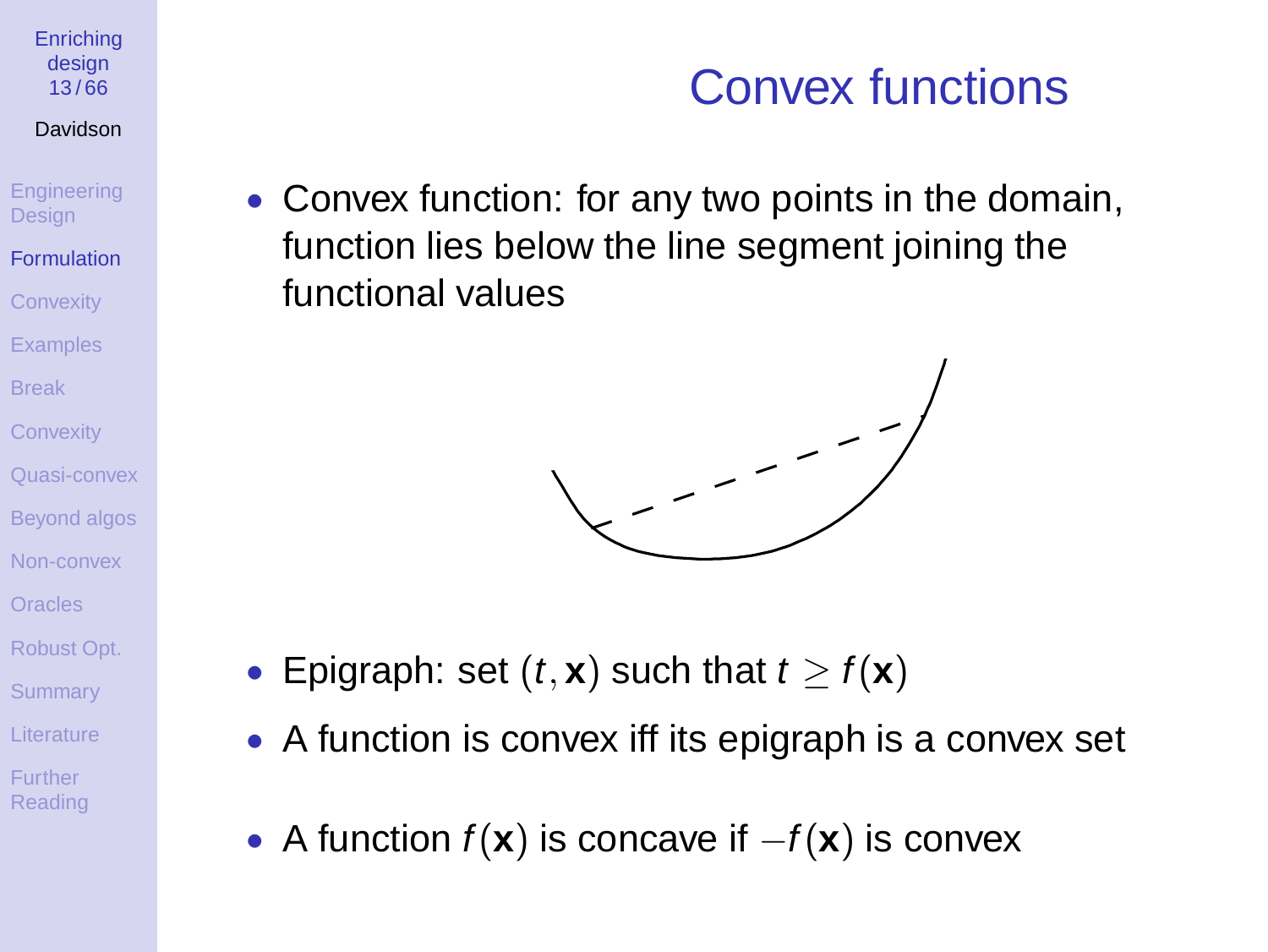#### **[Enriching](#page-0-0)** design 14 / 66

#### Davidson

**[Engineering](#page-1-0) Design** 

- [Formulation](#page-3-0) **[Convexity](#page-15-0)**
- **[Examples](#page-18-0)**
- [Break](#page-29-0)
- **[Convexity](#page-31-0)**
- [Quasi-convex](#page-38-0)
- [Beyond algos](#page-40-0)
- [Non-convex](#page-45-0)
- [Oracles](#page-57-0)
- [Robust Opt.](#page-58-0)
- **[Summary](#page-60-0)**
- [Literature](#page-61-0)
- Further [Reading](#page-65-0)

# Convex problems

• Recall generic problem



- If  $f_0(\mathbf{x})$  and all  $f_m(\mathbf{x})$  are convex and all  $g_\alpha(\mathbf{x})$  are linear then problem is convex
- Least-squares and linear programs are convex
- For symmetric matrix **Q** with non-negative eigenvalues  $f(\mathbf{x}) = \mathbf{x}^T \mathbf{Q} \mathbf{x} + 2 \mathbf{p}^T \mathbf{x} + r$  is convex
- Note: Maximizing a concave function  $f_0(\mathbf{x})$  equiv. to minimizing  $-\tilde{f}_0(\mathbf{x})$ , which is a convex function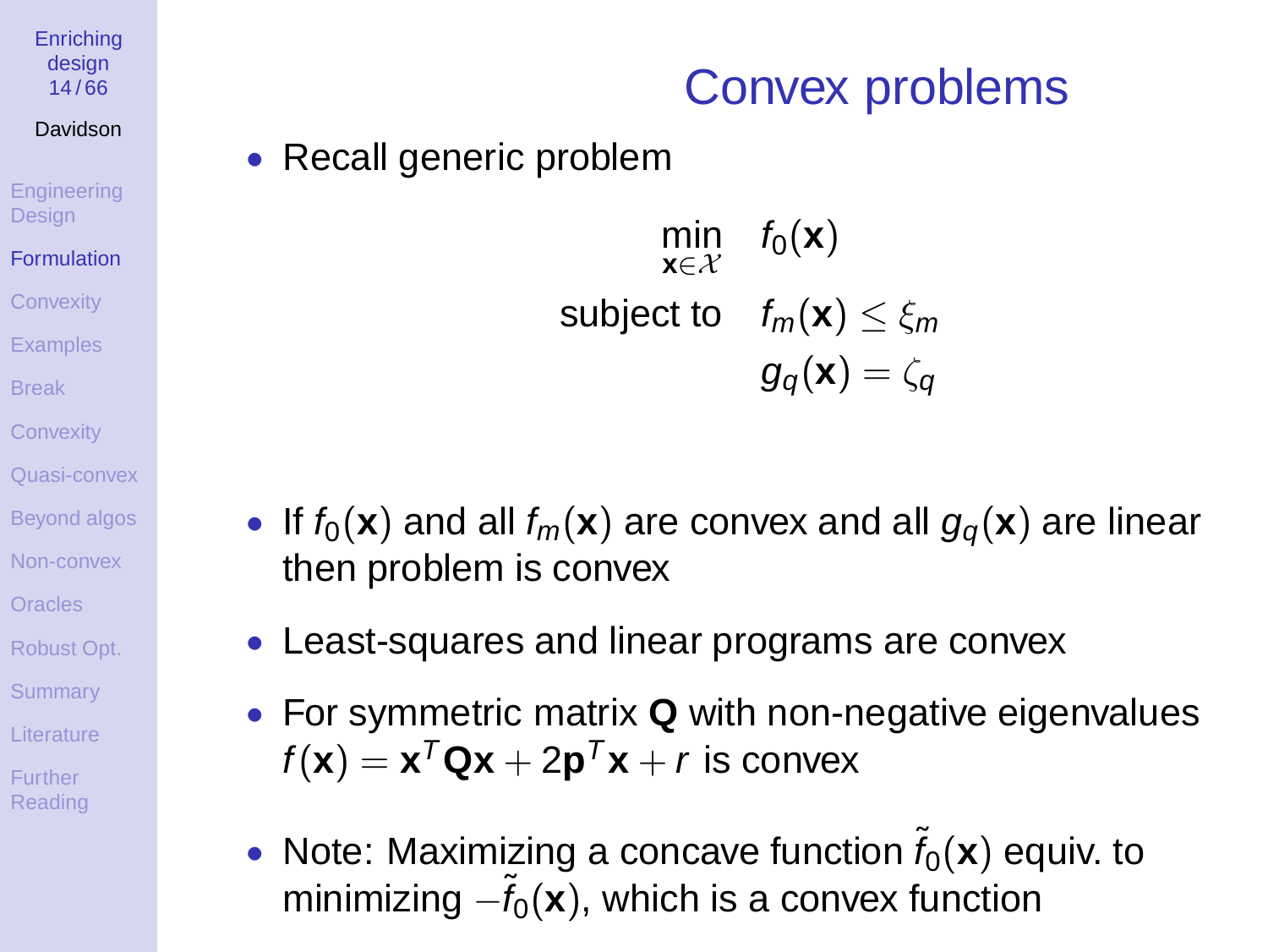**[Enriching](#page-0-0)** design 15 / 66

#### Davidson

[Engineering](#page-1-0) **Design** 

### [Formulation](#page-3-0) **[Convexity](#page-15-0)** [Examples](#page-18-0)

[Break](#page-29-0)

**[Convexity](#page-31-0)** 

[Quasi-convex](#page-38-0)

[Beyond algos](#page-40-0)

[Non-convex](#page-45-0)

**[Oracles](#page-57-0)** 

[Robust Opt.](#page-58-0)

**[Summary](#page-60-0)** 

**[Literature](#page-61-0)** 

Further [Reading](#page-65-0)

# Convex and 'nice' problems

A coarse categorization

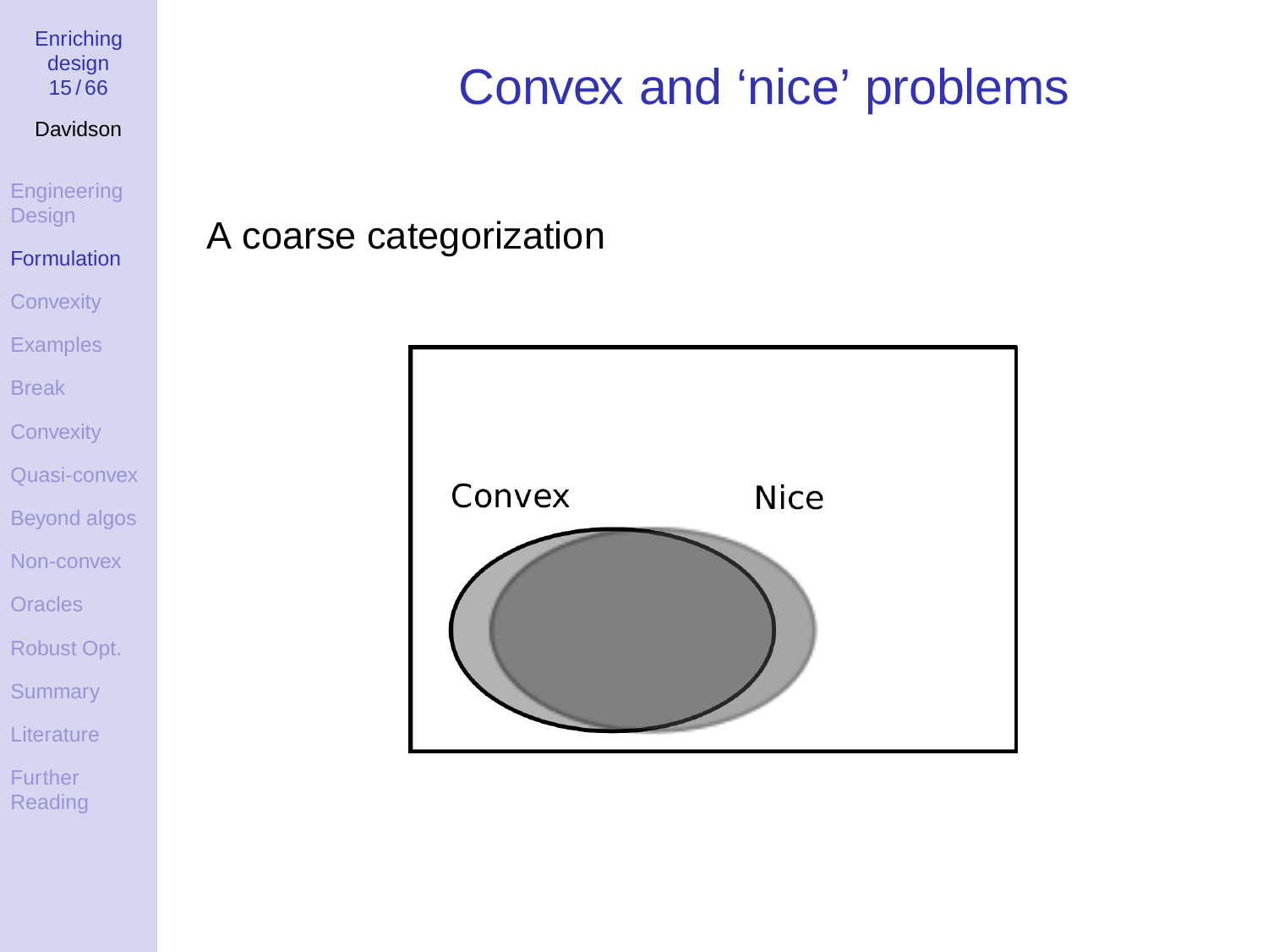#### **[Enriching](#page-0-0)** desian 16 / 66

### Davidson

**[Engineering](#page-1-0) Design** [Formulation](#page-3-0) **[Convexity](#page-15-0) [Examples](#page-18-0)** 

- [Break](#page-29-0)
- **[Convexity](#page-31-0)**
- [Quasi-convex](#page-38-0)
- [Beyond algos](#page-40-0)
- [Non-convex](#page-45-0)
- [Oracles](#page-57-0)
- [Robust Opt.](#page-58-0)
- **[Summary](#page-60-0)**
- [Literature](#page-61-0)
- <span id="page-15-0"></span>Further [Reading](#page-65-0)

## Convex problems

- Reliable algo. for global optimum; most v. efficient
- Easily implementable general purpose tools that can handle many cases; e.g., CVX
- but there's more than just a good algorithm
- Enable efficient/reliable computation of trade-offs
- Optimality conditions; insight into structure
- Bounds obtained using duality can reliably determine when no suitable set of parameters exists for the current configuration
- Also, Lagrange multipliers may give some insight into how to modify configuration
- Sometimes convexity is obscured, but when discovered, it is well worth it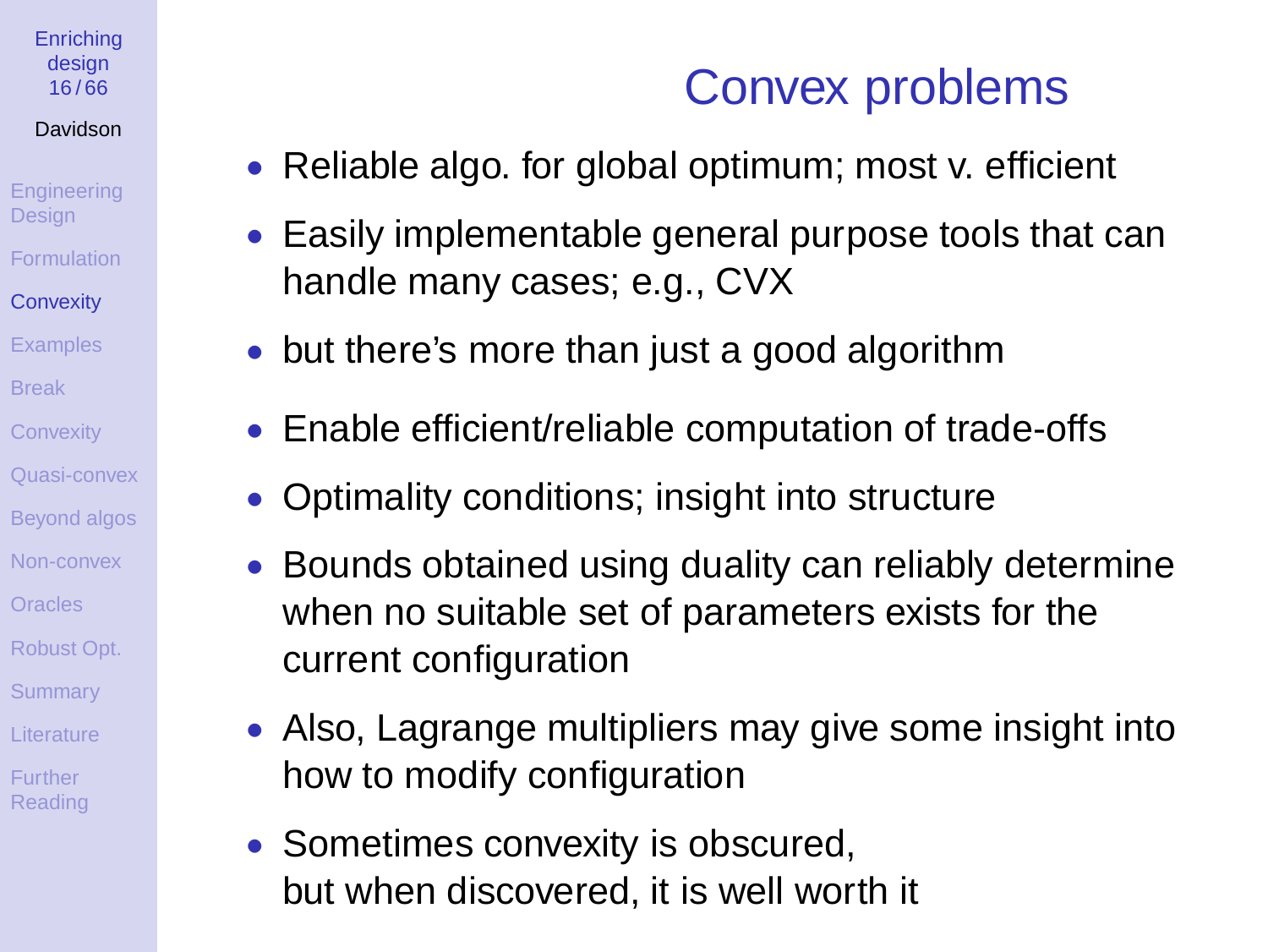### **[Enriching](#page-0-0)** design 17 / 66

Davidson

- **[Engineering](#page-1-0) Design** [Formulation](#page-3-0)
- **[Convexity](#page-15-0)**
- **[Examples](#page-18-0)**
- [Break](#page-29-0)
- **[Convexity](#page-31-0)**
- [Quasi-convex](#page-38-0)
- [Beyond algos](#page-40-0)
- [Non-convex](#page-45-0)
- [Oracles](#page-57-0)
- [Robust Opt.](#page-58-0)
- **[Summary](#page-60-0)**
- [Literature](#page-61-0)
- Further [Reading](#page-65-0)

# Non-convex problems

- Often "what you see is all you've got" (apologies to Brians Reid and Kernighan, and Leslie Lamport)
- In a few cases careful analysis yields specialized algorithms that have desirable features
- For smooth problems, reasonable general purpose software, e.g., fmincon (matlab), lancelot. Driving force: sequence of local convex approximations
- However, typically, for anything other than truly small problems all we can expect to do in a reasonable amount of time is find a locally optimal solution
- Therefore, even when you can't find a sol'n, hard to decide if problem is infeasible for current config.
- Insight from convex approx's can sometimes
	- help you understand some features of problem
	- guide you to good local solutions
	- help you evaluate local solutions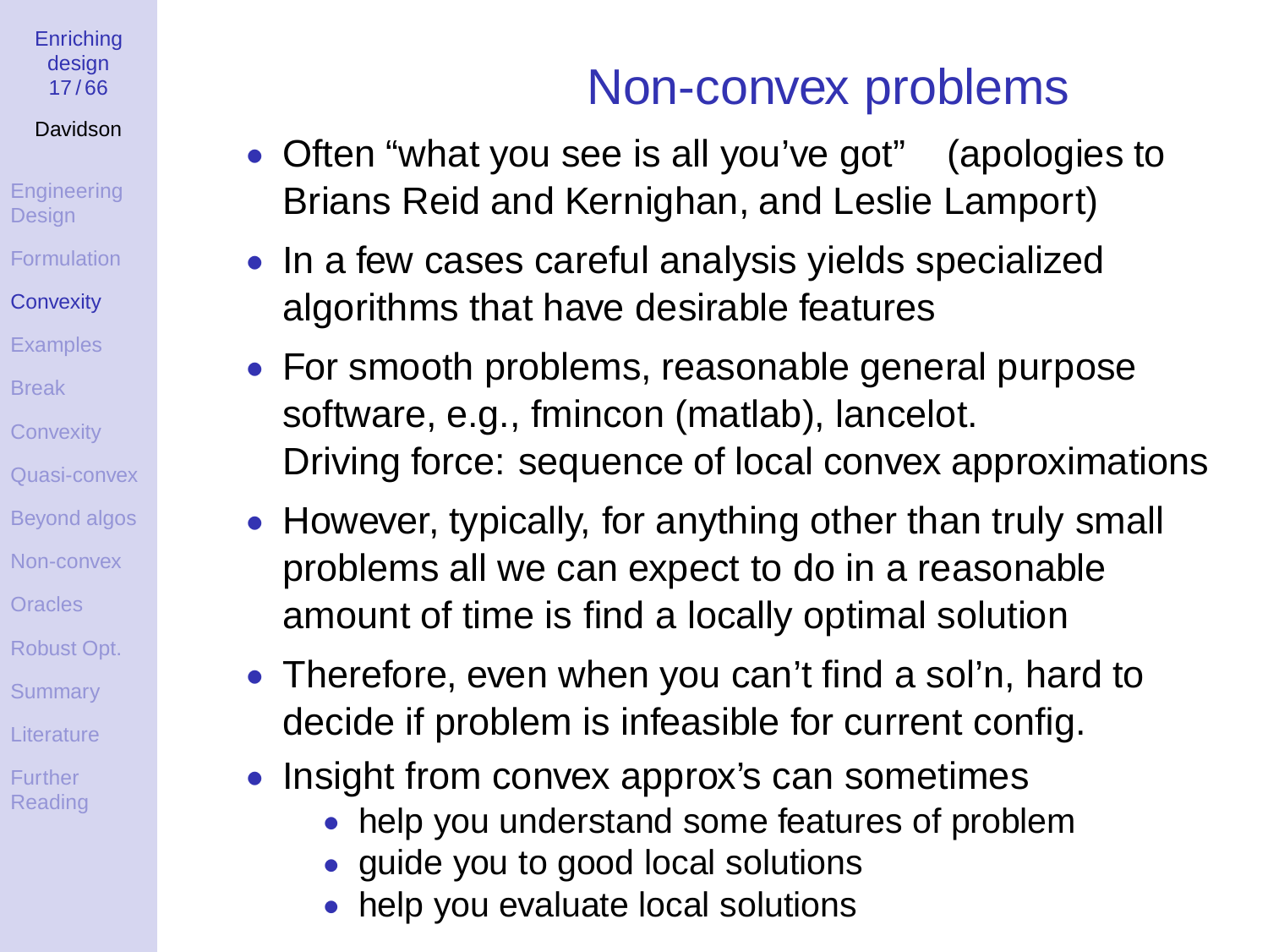### **[Enriching](#page-0-0)** design 18 / 66

#### Davidson

### **[Engineering](#page-1-0) Design [Formulation](#page-3-0) [Convexity](#page-15-0)**

- **[Examples](#page-18-0)**
- [Break](#page-29-0)
- **[Convexity](#page-31-0)**
- [Quasi-convex](#page-38-0)
- [Beyond algos](#page-40-0)
- [Non-convex](#page-45-0)
- [Oracles](#page-57-0)
- [Robust Opt.](#page-58-0)
- **[Summary](#page-60-0)**
- [Literature](#page-61-0)
- Further [Reading](#page-65-0)

# An example (Boyd)

- Your consulting company gets a call from a ski operator
- They installed light towers for night skiing
- Customers complaining about illumination; insufficient and uneven
- They ask: Do we need to move towers or install more?
- What do you tell them?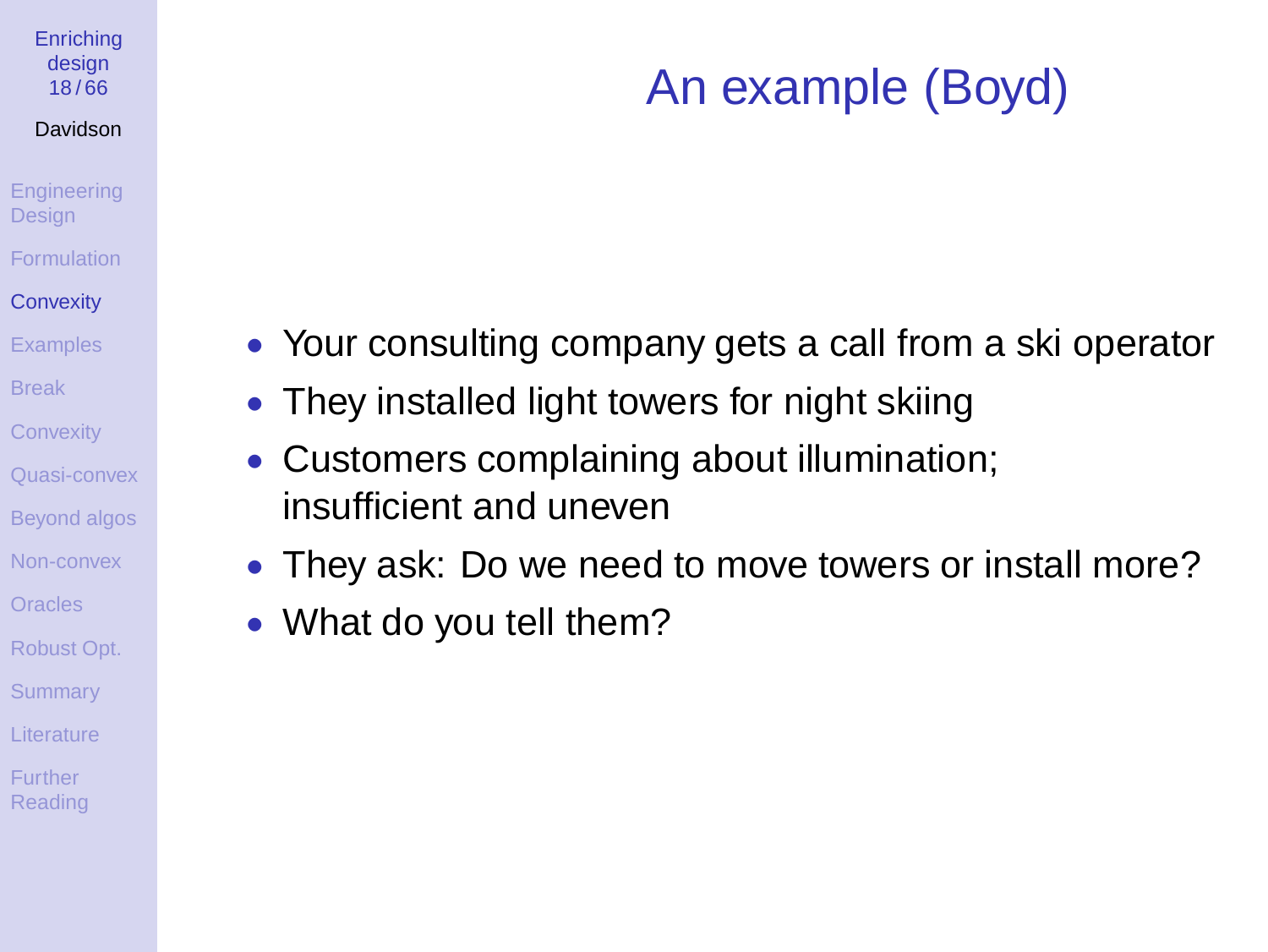# An example (Boyd)

desian 19 / 66 Davidson

**[Enriching](#page-0-0)** 

- **[Engineering](#page-1-0) Design [Formulation](#page-3-0) [Convexity](#page-15-0)** [Examples](#page-18-0) [Break](#page-29-0) **[Convexity](#page-31-0)**
- [Quasi-convex](#page-38-0)
- [Beyond algos](#page-40-0)
- [Non-convex](#page-45-0)
- **[Oracles](#page-57-0)**
- [Robust Opt.](#page-58-0)
- **[Summary](#page-60-0)**
- [Literature](#page-61-0)
- <span id="page-18-0"></span>Further [Reading](#page-65-0)

Construct a model: *n* small flat patches



- Configuration:  $m$  towers in fixed positions
- Free parameters: power used in each lamp,  $p_i \in [0, p_{max}]$
- Quantity of interest: Intensity on each patch
	- Easy. Free space propagation:  $I_k(\mathbf{p}) = \sum_{j=1}^m a_{kj} p_j$ ,  $a_{kj}=\frac{1}{r^2}$  $\frac{1}{r_{kj}^2}\cos(\theta_{kj})$  ? No!  $a_{kj}=\max\Bigl\{\frac{1}{r_{kj}^2}\Bigr\}$  $\frac{1}{r_{kj}^2}\cos(\theta_{kj}),0\Big\}$ • Note that  $I_k(\mathbf{p})$  is linear in **p**
- Obj: Make intensity on each surface close to  $I_{des}$
- Let's begin with the "optimization first" approach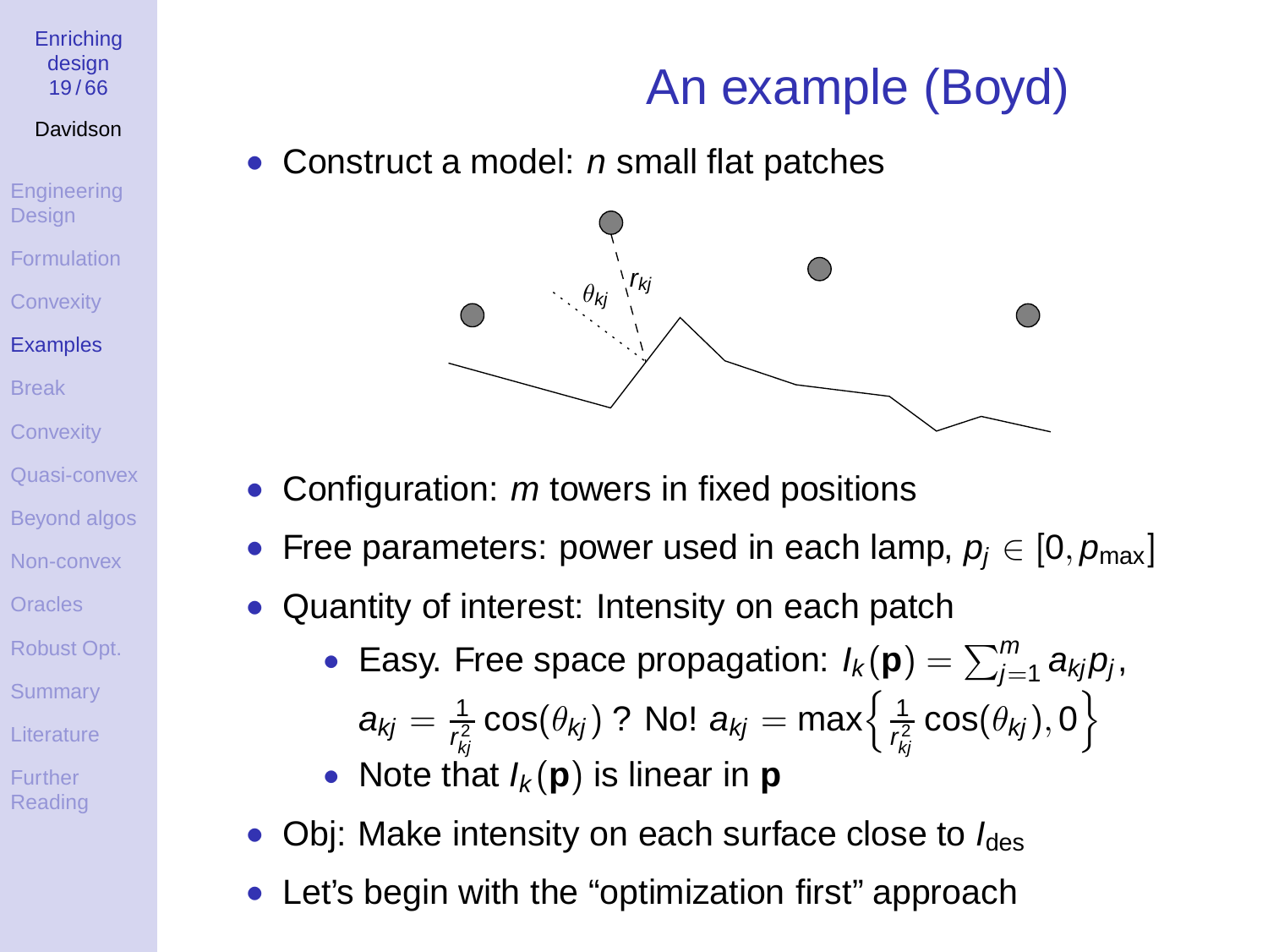#### **[Enriching](#page-0-0)** design 20 / 66

### Davidson

**[Engineering](#page-1-0) Design** [Formulation](#page-3-0) **[Convexity](#page-15-0)** [Examples](#page-18-0)

[Break](#page-29-0)

**[Convexity](#page-31-0)** 

[Quasi-convex](#page-38-0)

[Beyond algos](#page-40-0)

[Non-convex](#page-45-0)

**[Oracles](#page-57-0)** 

[Robust Opt.](#page-58-0)

**[Summary](#page-60-0)** 

[Literature](#page-61-0)

Further [Reading](#page-65-0)

# "Optimization first" approach

- Try uniform allocation  $p_i = p$ , and try to find a better  $p$  than currently used
- Try least squares

$$
\mathsf{min}_{\mathbf{p}\in\mathbb{R}^m}\ \textstyle{\sum_{k=1}^n}\big(I_k(\mathbf{p})-I_{\text{des}}\big)^2
$$

closed-form solution; round solution to  $[0, p_{max}]$ 

• Try regularizing

 $\mathsf{min}_{\mathbf{p}\in \mathbb{R}^m}\ \sum_{k=1}^n \big(\mathit{I}_k(\mathbf{p}) - \mathit{I}_\mathsf{des}\big)^2 + \sum_{j=1}^m \mathit{w}_j \big(\mathit{p}_j - \mathit{p}_\mathsf{max}/2\big)^2$ closed-form; iteratively adjust w<sub>i</sub> until opt.  $p_i \in [0, p_{max}]$ 

• Try linear programming

**min<sub>n∈R</sub>**m  $\delta$ ∈R δ subject to  $-\delta \leq l_{k}(\mathbf{p}) - l_{\text{des}} \leq \delta \quad k = 1, 2, \ldots, n$  $0 \le p_i \le p_{\text{max}} \quad i = 1, 2, \dots, m$ 

convex; efficiently solvable; no tweaking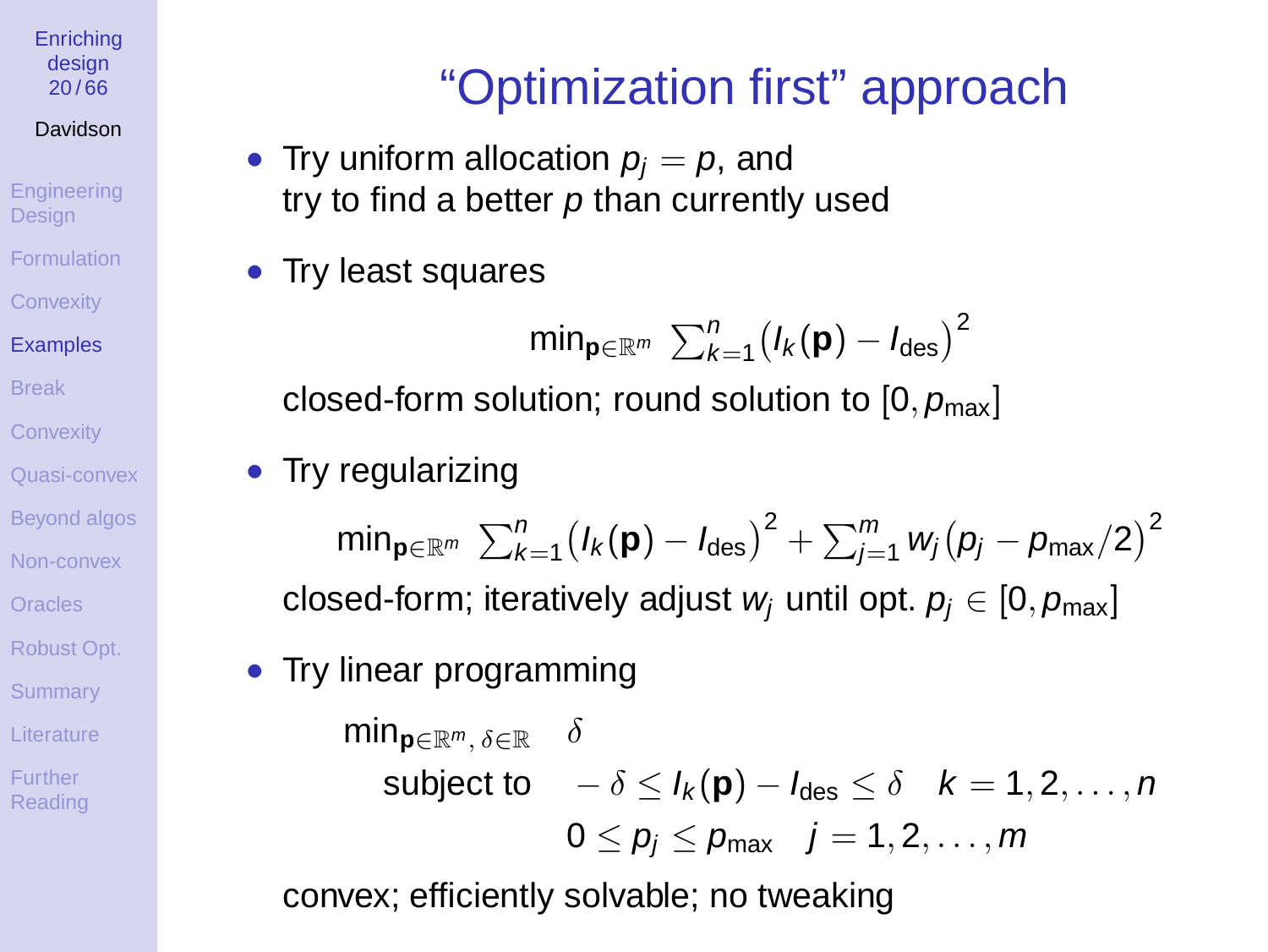**[Enriching](#page-0-0)** design 21 / 66

#### Davidson

**[Engineering](#page-1-0) Design** [Formulation](#page-3-0) **[Convexity](#page-15-0)** [Examples](#page-18-0)

[Break](#page-29-0)

**[Convexity](#page-31-0)** 

[Quasi-convex](#page-38-0)

[Beyond algos](#page-40-0)

[Non-convex](#page-45-0)

[Oracles](#page-57-0)

[Robust Opt.](#page-58-0)

**[Summary](#page-60-0)** 

[Literature](#page-61-0)

Further [Reading](#page-65-0)

# "Problem first" approach

- Response of eye to intensity is approx. logarithmic
- Suggests:

 $\min_{\mathbf{p}\in\mathbb{R}^m}$  max $_{k\in[1,n]}$   $\left|\log(I_k(\mathbf{p})) - \log(I_{\text{des}})\right|$ subject to  $0 \le p_i \le p_{max}$   $j = 1, 2, \ldots, m$ 

- Looks intimidating
- Analyze:  $\big|\text{log}(a) \text{log}(b)\big| \leq \tau \longleftrightarrow \max\left\{\frac{a}{b},\frac{b}{a}\right\} \leq e^{\tau}$
- Equivalent problem:

 $\mathsf{min}_{\mathbf{p}\in\mathbb{R}^m}$  max $_{k\in[1,n]}$   $h(I_k(\mathbf{p})/I_{\text{des}})$ subject to  $0 \le p_i \le p_{\text{max}}$   $j = 1, 2, \ldots, m$ 

where  $h(u) = \max\{u, 1/u\}$ .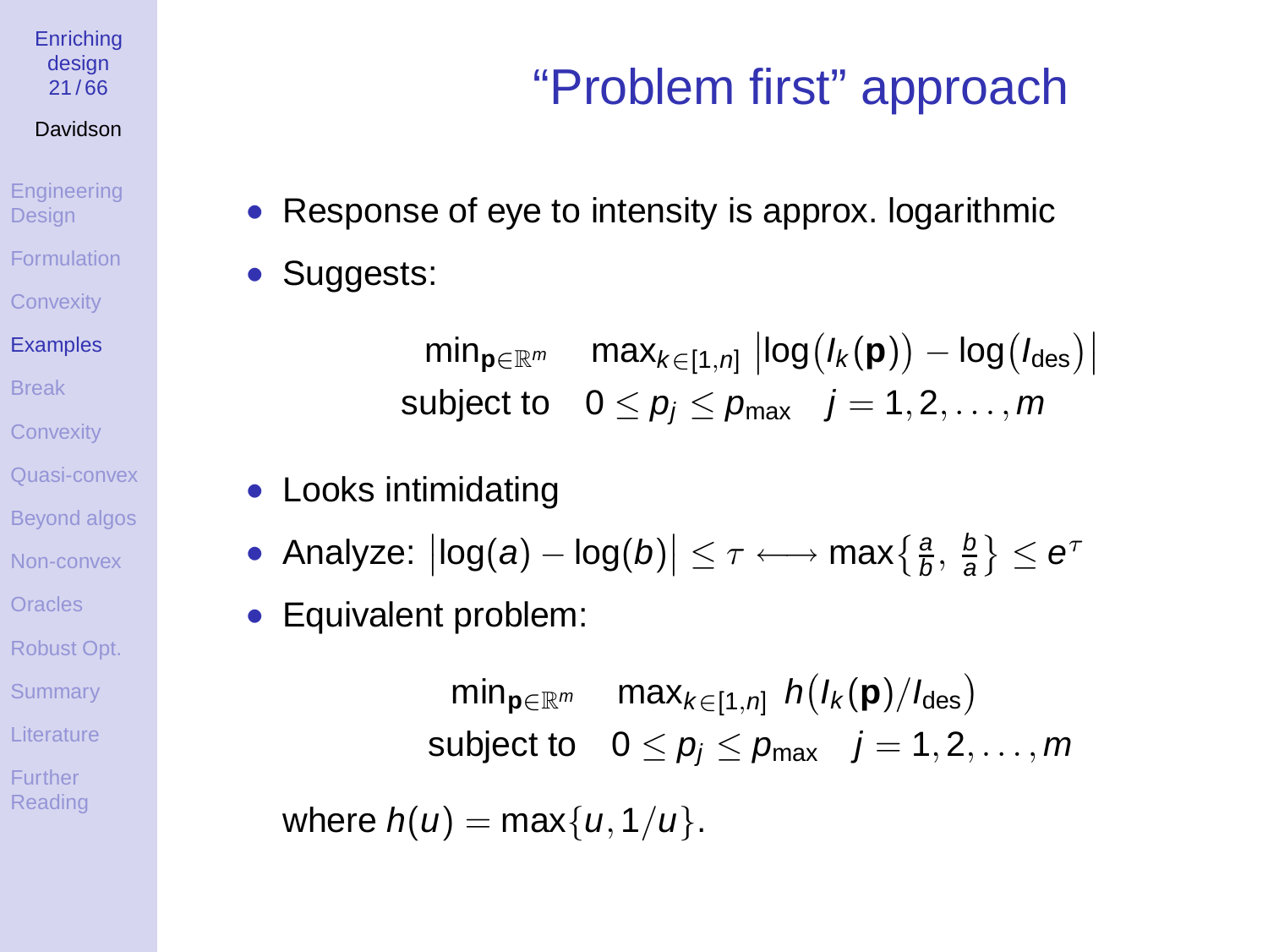**[Enriching](#page-0-0)** design  $22/66$ 

### Davidson

**[Engineering](#page-1-0) Design** [Formulation](#page-3-0) **[Convexity](#page-15-0)** [Examples](#page-18-0) [Break](#page-29-0) **[Convexity](#page-31-0)** [Quasi-convex](#page-38-0)

[Beyond algos](#page-40-0)

[Non-convex](#page-45-0)

**[Oracles](#page-57-0)** 

[Robust Opt.](#page-58-0)

**[Summary](#page-60-0)** 

[Literature](#page-61-0)

Further [Reading](#page-65-0)

## Equivalent problem:

 $\min_{\mathbf{p}} \max_{k} h(l_k(\mathbf{p})/l_{\text{des}})$ s.t.  $0 \leq p_i \leq p_{\text{max}}$ 

## Problem first approach  $h(u) = \max\{u, 1/u\}$



- $h(u)$  is convex; max of convex functions is convex
- Equivalent problem is convex; can write as linear obj. with linear and second order cone constrs
- Reliably solvable for global opt. with modest effort
- So what do you tell the ski operator?
- Since we can reliably obtain global optimum, we can confidently say that if that solution is not good enough, must change configuration (move/more towers)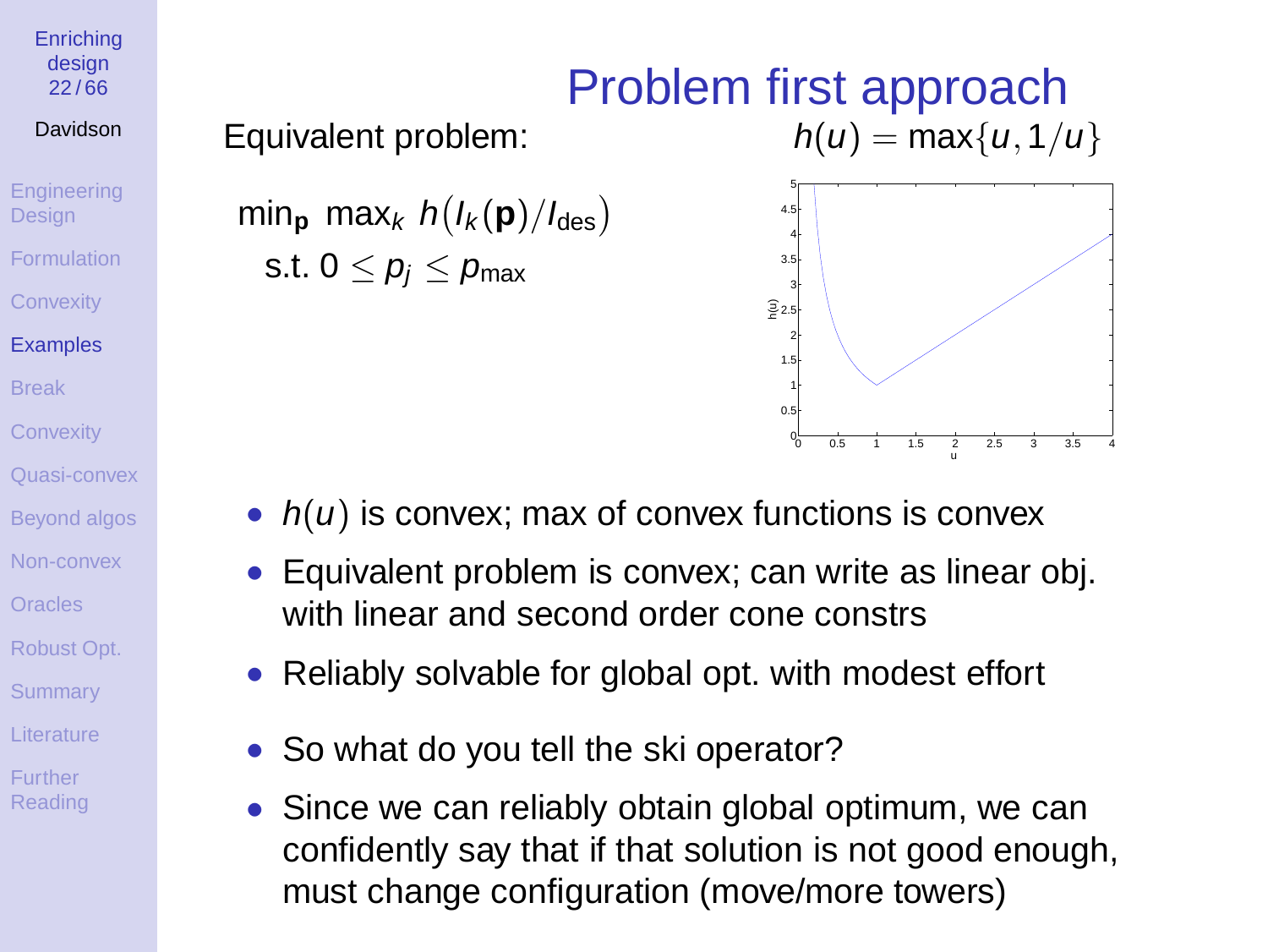#### **[Enriching](#page-0-0)** desian 23 / 66

### Davidson

**[Engineering](#page-1-0) Design** [Formulation](#page-3-0) **[Convexity](#page-15-0) [Examples](#page-18-0)** [Break](#page-29-0)

**[Convexity](#page-31-0)** [Quasi-convex](#page-38-0)

[Beyond algos](#page-40-0) [Non-convex](#page-45-0) **[Oracles](#page-57-0)** [Robust Opt.](#page-58-0)

**[Summary](#page-60-0)** 

[Literature](#page-61-0)

Further **[Reading](#page-65-0)** 

## Another example

- Previous problem was reformulated as a convex one
- In this case we won't be so lucky
- However, we will show that convex opt. still has an important role to play

Consider the previous FIR filter design problem:



- Identify variables: L discrete-valued filter coefficients
- Constraints: magnitude response lies within mask
- Objective: stop band energy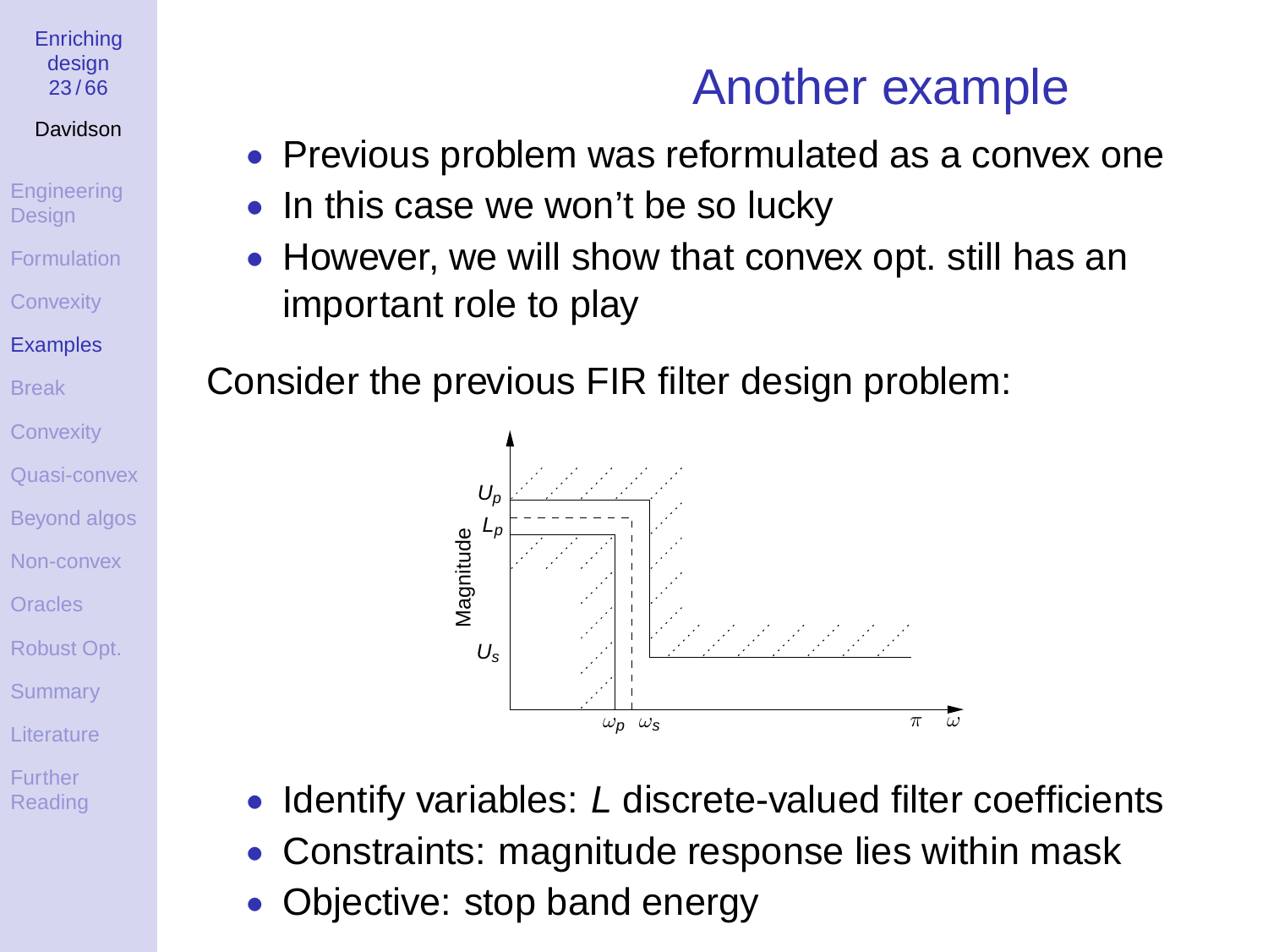### **[Enriching](#page-0-0)** design  $24 / 66$

#### Davidson

- **[Engineering](#page-1-0) Design [Formulation](#page-3-0) [Convexity](#page-15-0)**
- [Examples](#page-18-0)
- [Break](#page-29-0)
- **[Convexity](#page-31-0)**
- [Quasi-convex](#page-38-0)
- [Beyond algos](#page-40-0)
- [Non-convex](#page-45-0)
- [Oracles](#page-57-0)
- [Robust Opt.](#page-58-0)
- **[Summary](#page-60-0)**
- [Literature](#page-61-0)
- Further [Reading](#page-65-0)

# Initial formulation



 $\bullet$  Let  $\mathbf{v}(\omega) = [1, \mathbf{e}^{j\omega}, \mathbf{e}^{j2\omega}, \dots, \mathbf{e}^{j(l-1)\omega}]^T; \quad X(\mathbf{e}^{j\omega}) = \mathbf{v}(\omega)^H \mathbf{x}$ • Formulation:

$$
\min_{\mathbf{x} \in \mathcal{X}} \quad E_{s} = \frac{1}{\pi} \int_{\omega_{s}}^{\pi} |\mathbf{v}(\omega)^{H} \mathbf{x}|^{2} d\omega = \mathbf{x}^{T} \mathbf{Q} \mathbf{x}
$$
\n
$$
\text{subject to} \quad |\mathbf{v}(\omega)^{H} \mathbf{x}| \leq U_{p} \quad \forall \omega \in [0, \omega_{s})
$$
\n
$$
|\mathbf{v}(\omega)^{H} \mathbf{x}| \geq L_{p} \quad \forall \omega \in [0, \omega_{p}]
$$
\n
$$
|\mathbf{v}(\omega)^{H} \mathbf{x}| \leq U_{s} \quad \forall \omega \in [\omega_{s}, \pi]
$$

- Design question:
	- What is the inherent trade-off between  $E_s$  and  $U_s$ ?
	- i.e., What is the region of all achievable  $(U_s, E_s)$  pairs?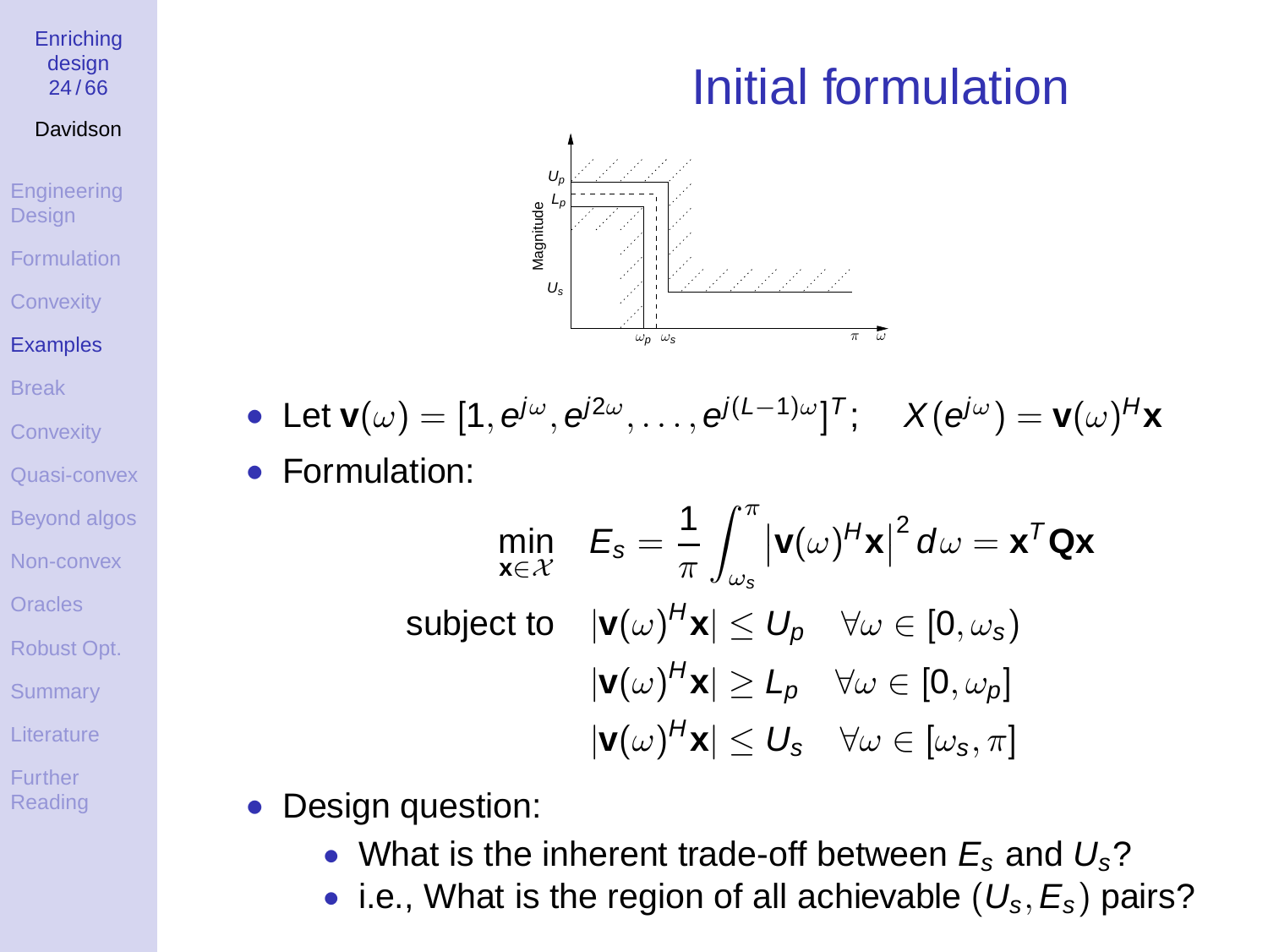**[Enriching](#page-0-0)** design 25 / 66

#### Davidson

**[Engineering](#page-1-0) Design** [Formulation](#page-3-0) **[Convexity](#page-15-0)** [Examples](#page-18-0) [Break](#page-29-0) **[Convexity](#page-31-0)** 

[Quasi-convex](#page-38-0)

[Beyond algos](#page-40-0)

[Non-convex](#page-45-0)

[Oracles](#page-57-0)

[Robust Opt.](#page-58-0)

**[Summary](#page-60-0)** 

[Literature](#page-61-0)

Further [Reading](#page-65-0)

# Analysis of init. formulation

• Initial formulation

min **x**∈X **x** <sup>T</sup>**Qx** subject to  $|\mathbf{v}(\omega)^H\mathbf{x}|\leq U_p\quad\forall\omega\in[0,\omega_s)$  $|\mathbf{v}(\omega)^H\mathbf{x}|\geq L_p\quad\forall\omega\in[0,\omega_p]$  $|\mathbf{v}(\omega)^H\mathbf{x}|\leq U_{\mathbf{s}}\quad \forall \omega\in[\omega_{\mathbf{s}},\pi]$ 

- Coefficients are discrete: non-convex
- Relax that constraint to allow real coefficients
- Will give outer bound on set of achievable  $(U_s, E_s)$  pairs
- Relaxed formulation, with squared constraints:

| h $\in \mathbb{R}^L$ | min $h^T Q h$                                                                                     |  |
|----------------------|---------------------------------------------------------------------------------------------------|--|
|                      | subject to $ \mathbf{v}(\omega)^H\mathbf{h} ^2 \leq U_p^2 \quad \forall \omega \in [0, \omega_s)$ |  |
|                      | $ \mathbf{v}(\omega)^H\mathbf{h} ^2 \geq L_p^2 \quad \forall \omega \in [0, \omega_p]$            |  |
|                      | $ \mathbf{v}(\omega)^H\mathbf{h} ^2 \leq U_s^2 \quad \forall \omega \in [\omega_s, \pi]$          |  |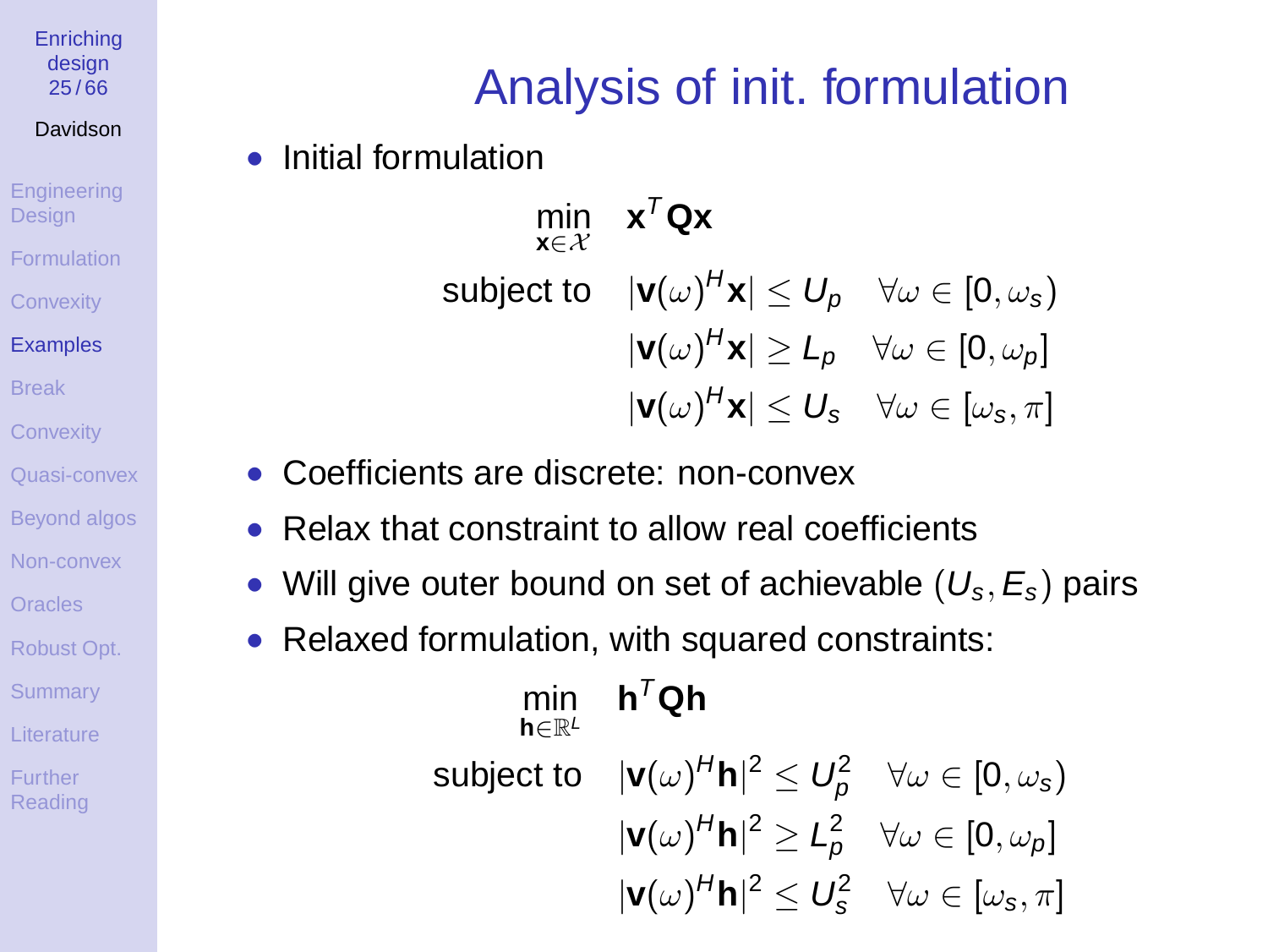**[Enriching](#page-0-0)** design 26 / 66

Davidson

**[Engineering](#page-1-0) Design** [Formulation](#page-3-0) **[Convexity](#page-15-0) [Examples](#page-18-0)** [Break](#page-29-0) **[Convexity](#page-31-0)** 

[Quasi-convex](#page-38-0)

[Beyond algos](#page-40-0)

[Non-convex](#page-45-0)

[Oracles](#page-57-0)

[Robust Opt.](#page-58-0)

**[Summary](#page-60-0)** 

[Literature](#page-61-0)

Further [Reading](#page-65-0)

# Analyze relaxed formulation

• Relaxed formulation, return to integral objective:

$$
\min_{\mathbf{h}\in\mathbb{R}^L} \quad \frac{1}{\pi} \int_{\omega_s}^{\pi} |\mathbf{v}(\omega)^H \mathbf{h}|^2 \, d\omega
$$
\nsubject to 
$$
|\mathbf{v}(\omega)^H \mathbf{h}|^2 \leq U_p^2 \quad \forall \omega \in [0, \omega_s)
$$
\n
$$
|\mathbf{v}(\omega)^H \mathbf{h}|^2 \geq L_p^2 \quad \forall \omega \in [0, \omega_p]
$$
\n
$$
|\mathbf{v}(\omega)^H \mathbf{h}|^2 \leq U_s^2 \quad \forall \omega \in [\omega_s, \pi]
$$

- Second constraint: lower bound on convex quadratic; non-convex; what to do?
- Observation: Everything is a function of  $|H(e^{j\omega})|^2$
- Observation:  $|H(e^{j\omega})|^2 = R_h(e^{j\omega})$ , where  $R_h(e^{j\omega})$  is the Fourier Transform of the autocorrelation of  $h[k]$
- Observation:  $R_h(e^{j\omega}) = \tilde{\mathbf{v}}(\omega)^\mathsf{T} \tilde{\mathbf{r}}_h$ ;  $\tilde{\mathbf{v}}(\omega) = [1, 2\cos(\omega), \dots, 2\cos((L-1)\omega)]$ ;  $\tilde{\mathbf{r}}_h$  contains "right half" of autocorrelation; linear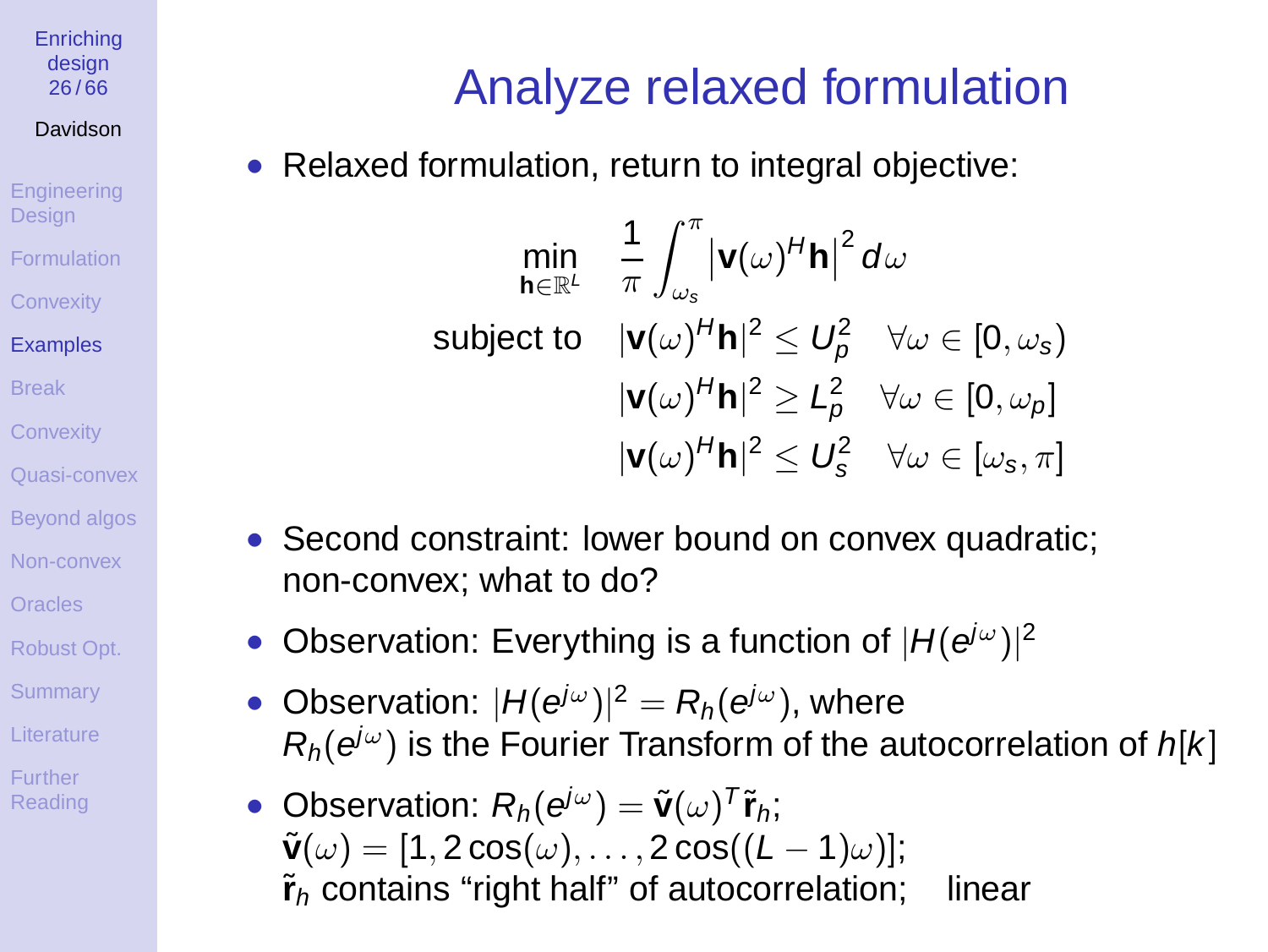#### **[Enriching](#page-0-0)** design 27 / 66

### Davidson

**[Engineering](#page-1-0) Design** 

**[Formulation](#page-3-0)** 

**[Convexity](#page-15-0)** 

[Examples](#page-18-0)

[Break](#page-29-0)

**[Convexity](#page-31-0)** 

[Quasi-convex](#page-38-0)

[Beyond algos](#page-40-0)

[Non-convex](#page-45-0)

**[Oracles](#page-57-0)** 

[Robust Opt.](#page-58-0)

**[Summary](#page-60-0)** 

[Literature](#page-61-0)

Further [Reading](#page-65-0)

# Transformed relaxed formulation

min ˜**r**h∈R<sup>L</sup> 1  $\pi$  $\int_0^\pi$  $\omega_{\rm s}$  $R_h(e^{j\omega}) d\omega = \mathbf{p}^T \tilde{\mathbf{r}}_h$ subject to  $\tilde{\mathbf{v}}(\omega)^\mathsf{T} \tilde{\mathbf{r}}_h \leq U_\rho^2 \quad \forall \omega \in [0,\omega_{\mathbf{s}})$  $\tilde{\mathbf{v}}(\omega)^\mathsf{T} \tilde{\mathbf{r}}_h \geq L_p^2 \quad \forall \omega \in [0, \omega_p]$  $\tilde{\mathbf{v}}(\omega)^\mathsf{T} \tilde{\mathbf{r}}_h \leq \mathbf{U}_\mathbf{s}^2 \quad \forall \omega \in [\omega_\mathbf{s}, \pi]$  $\tilde{\mathbf{v}}(\omega)^\mathcal{T}\tilde{\mathbf{r}}_h\geq 0 \quad \forall \omega\in [0,\pi]$ 

- Linear program! but
- How many constraints?  $\infty$
- Options:
	- Discretize and tighten: e.g.,  $\tilde{\mathbf{v}}(\omega_i)\tilde{\mathbf{r}}_h \leq U_P^2 \epsilon_N$ for relevant  $\omega_i = \pi i/N$ , plus band edges typically  $N = KL, K \in [8, 16]$  allows  $\epsilon_N$  to be small
	- Represent exactly using linear matrix inequalities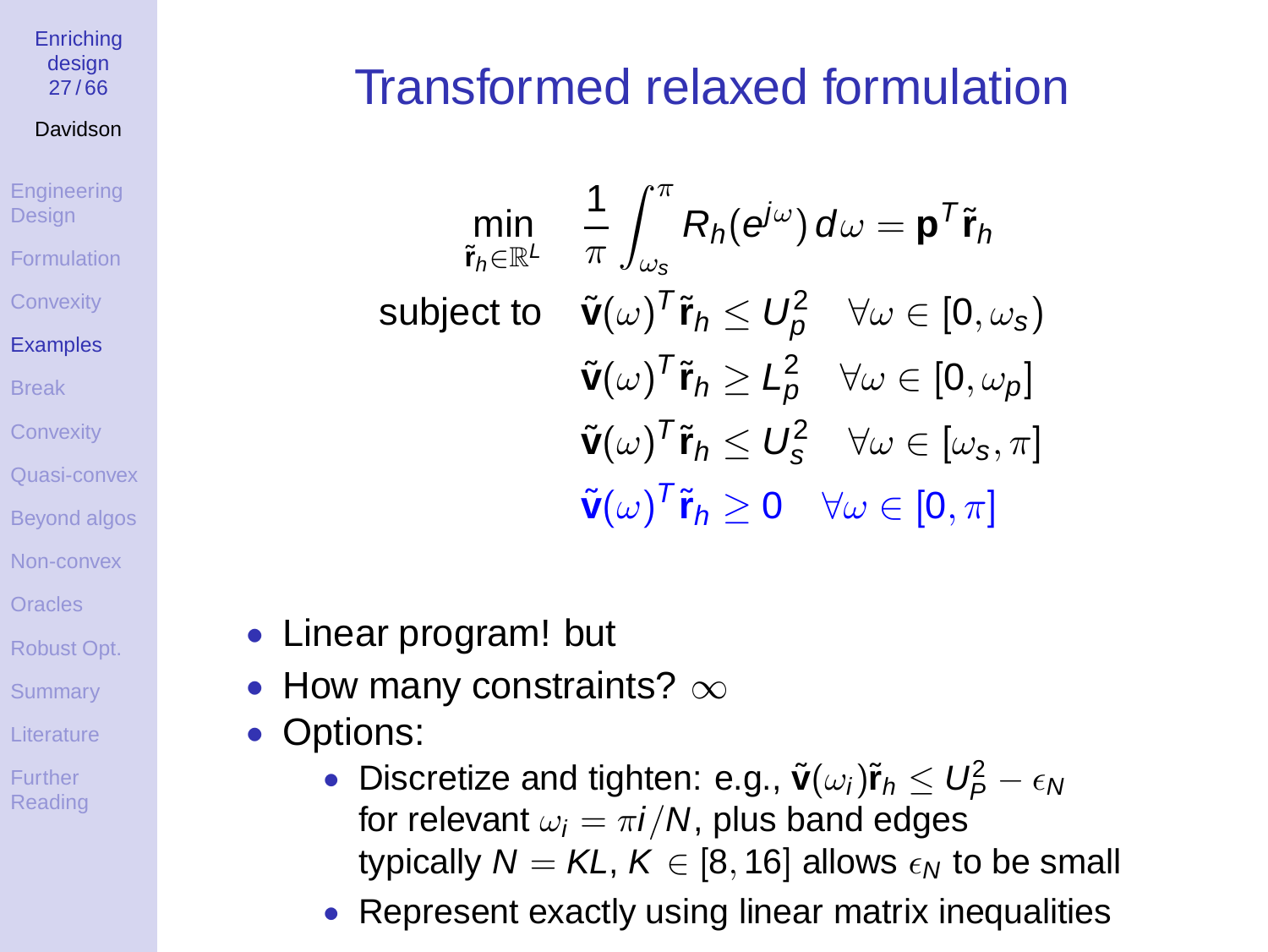#### **[Enriching](#page-0-0)** design 28 / 66

### Davidson

**[Engineering](#page-1-0) Design [Formulation](#page-3-0) [Convexity](#page-15-0)** [Examples](#page-18-0) [Break](#page-29-0) **[Convexity](#page-31-0)** [Quasi-convex](#page-38-0) [Beyond algos](#page-40-0) [Non-convex](#page-45-0) **[Oracles](#page-57-0)** [Robust Opt.](#page-58-0) **[Summary](#page-60-0)** [Literature](#page-61-0) Further [Reading](#page-65-0)

### Original formulation

$$
\min_{\mathbf{x} \in \mathcal{X}} \mathbf{x}^T \mathbf{Q} \mathbf{x}
$$
\n
$$
\text{s.t. } |\mathbf{v}(\omega)^H \mathbf{x}| \le U_p \,\forall \omega \in [0, \omega_s)
$$
\n
$$
|\mathbf{v}(\omega)^H \mathbf{x}| \ge L_p \,\forall \omega \in [0, \omega_p]
$$
\n
$$
|\mathbf{v}(\omega)^H \mathbf{x}| \le U_s \,\forall \omega \in [\omega_s, \pi]
$$

# **Comparisons**

Transformed relaxed

 $\min_{\tilde{\mathbf{r}}_h \in \mathbb{R}^L} \mathbf{p}^{\mathsf{T}} \tilde{\mathbf{r}}_h$  $\mathbf{s}.$ t.  $\tilde{\mathbf{v}}(\omega)^\mathsf{T} \tilde{\mathbf{r}}_h \leq U_p^2 \; \forall \omega \in [0, \omega_{\mathbf{s}})$  $\tilde{\mathbf{v}}(\omega)^{ \mathrm{\scriptscriptstyle T} } \tilde{\mathbf{r}}_{h} \geq L_{\rho}^{2} \ \forall \omega \in [0, \omega_{\rho}]$  $\tilde{\mathbf{v}}(\omega)^{T}\tilde{\mathbf{r}}_{h} \leq U_{\mathrm{s}}^{2} \ \forall \omega \in [\omega_{\mathrm{s}}, \pi]$  $\tilde{\mathbf{v}}(\omega)^\mathsf{T} \tilde{\mathbf{r}}_h \geq 0$   $\forall \omega \in [0, \pi]$ 

### Non-convex

 $\mathsf{n}$ **x**∈X

Convex

Using transformed relaxed problem:

- Efficiently gen. outer bound on achievable  $(U_s, E_s)$  region by solving problem for different values of  $U_s$
- Gen. an optimal  $h \in \mathbb{R}^L$  by spectral factorization
- Gen. good  $\mathbf{x} \in \mathcal{X}$  by (randomized) rounding and/or local search
- When should we stop?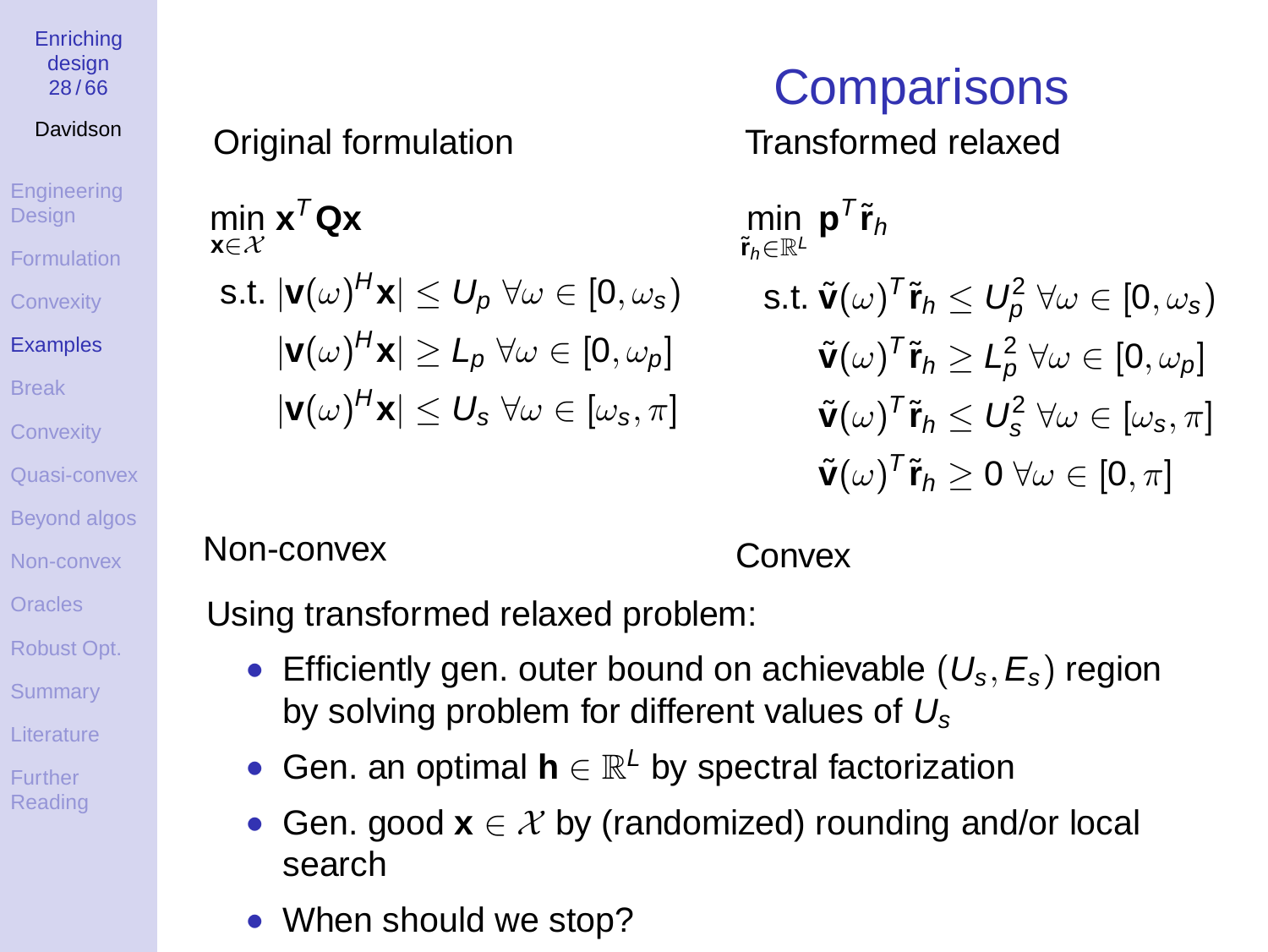#### **[Enriching](#page-0-0)** design 29 / 66

#### Davidson

**[Engineering](#page-1-0) Design** [Formulation](#page-3-0) **[Convexity](#page-15-0)** 

### [Examples](#page-18-0)

[Break](#page-29-0) **[Convexity](#page-31-0)** 

[Quasi-convex](#page-38-0)

[Beyond algos](#page-40-0)

[Non-convex](#page-45-0)

**[Oracles](#page-57-0)** 

[Robust Opt.](#page-58-0)

**[Summary](#page-60-0)** 

[Literature](#page-61-0)

Further [Reading](#page-65-0)

# A conceptual figure



- Outer bound: solve transformed relaxed problem for different values of  $U_s$ ; convex, global optimum reliably obtained
- If your current best discrete coeff. filter achieves  $+$ , you might be satisfied; you might stop your search
- If your current best discrete coeff. filter achieves  $\times$ , if you are not yet exhausted, probably keep looking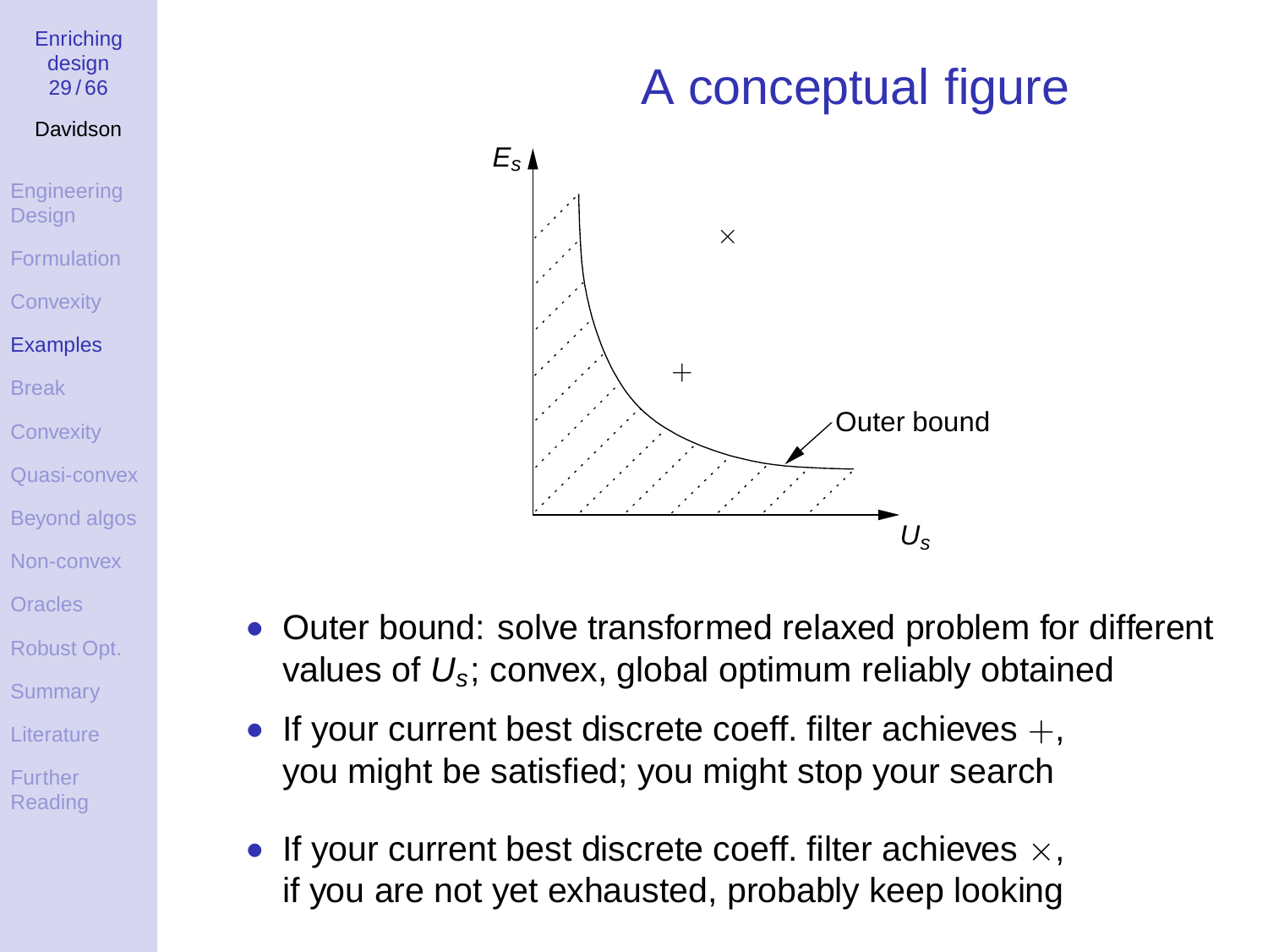#### **[Enriching](#page-0-0)** design 30 / 66

#### Davidson

- **[Engineering](#page-1-0) Design** [Formulation](#page-3-0) **[Convexity](#page-15-0) [Examples](#page-18-0)**
- [Break](#page-29-0)
- **[Convexity](#page-31-0)**
- [Quasi-convex](#page-38-0)
- [Beyond algos](#page-40-0)
- [Non-convex](#page-45-0)
- [Oracles](#page-57-0)
- [Robust Opt.](#page-58-0)
- **[Summary](#page-60-0)**
- [Literature](#page-61-0)
- <span id="page-29-0"></span>Further [Reading](#page-65-0)

# Applics in SPAWC areas

Recommended entry points to literature:

- Luo, Mathematical Programming, ser. B, 97:177–207, 2003
- IEEE J. Select. Areas Communications, Aug. 2006, especially tutorial by Luo and Yu
- IEEE J. Select. Topics Signal Processing, Dec. 2007
- Palomar and Eldar (Eds), Convex Optimization in Signal Processing and Communications, Cambridge, 2010
- IEEE Signal Processing Magazine, May 2010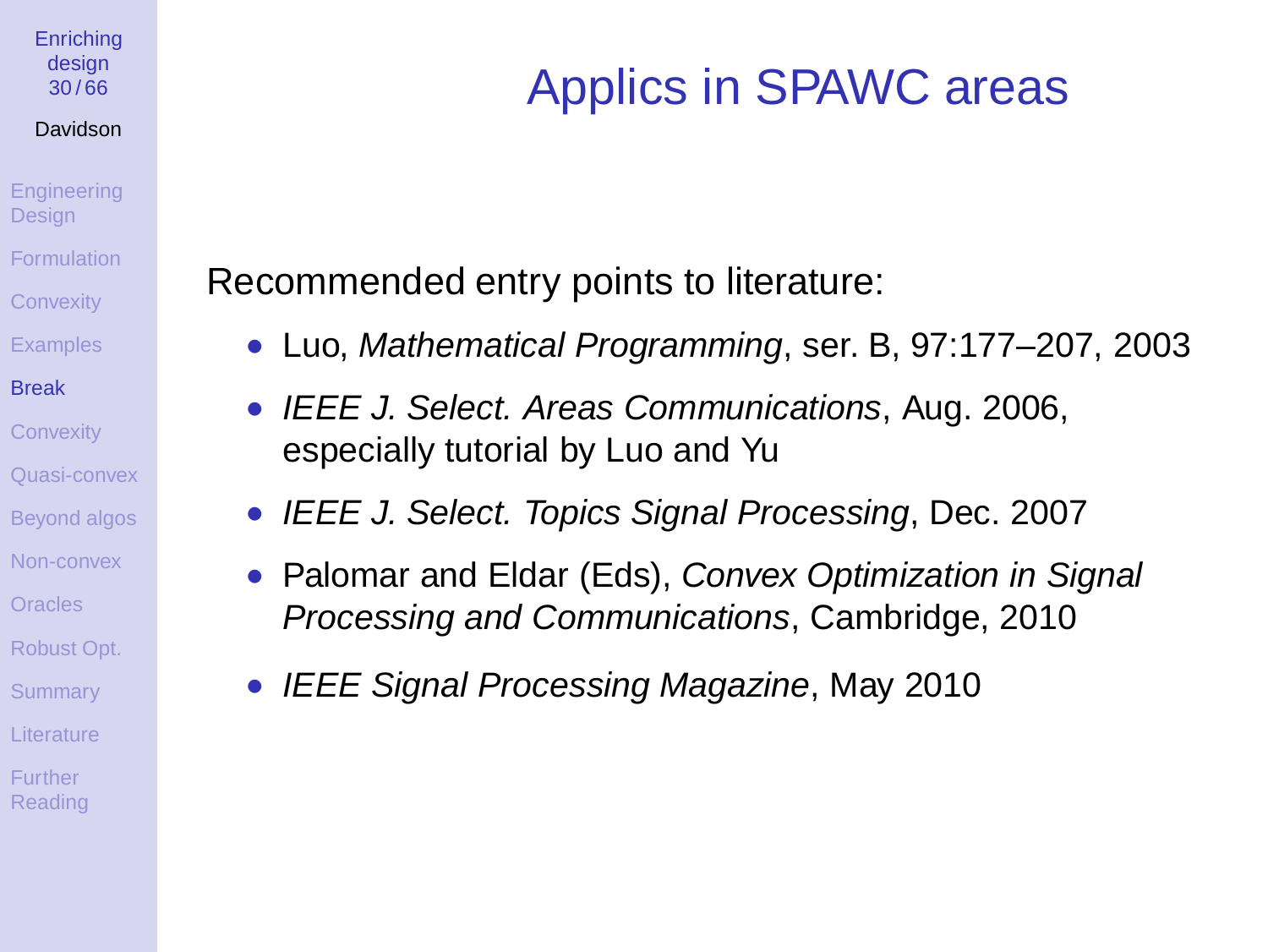### **[Enriching](#page-0-0)** design 31 / 66

#### Davidson

- **[Engineering](#page-1-0) Design [Formulation](#page-3-0) [Convexity](#page-15-0)**
- **[Examples](#page-18-0)**
- [Break](#page-29-0)
- **[Convexity](#page-31-0)**
- [Quasi-convex](#page-38-0)
- [Beyond algos](#page-40-0)
- [Non-convex](#page-45-0)
- [Oracles](#page-57-0)
- [Robust Opt.](#page-58-0)
- **[Summary](#page-60-0)**
- [Literature](#page-61-0)
- Further **[Reading](#page-65-0)**

# Outline of rest of the session

- A sampling of the family of convex functions
- Quasi-convexity
- Beyond reliable algorithms, what does convexity offer?
- Using convexity in problems that remain non-convex
- Other tools for certain non-convex problems
- What about problems where only an oracle is available?
- What about functions that are uncertain?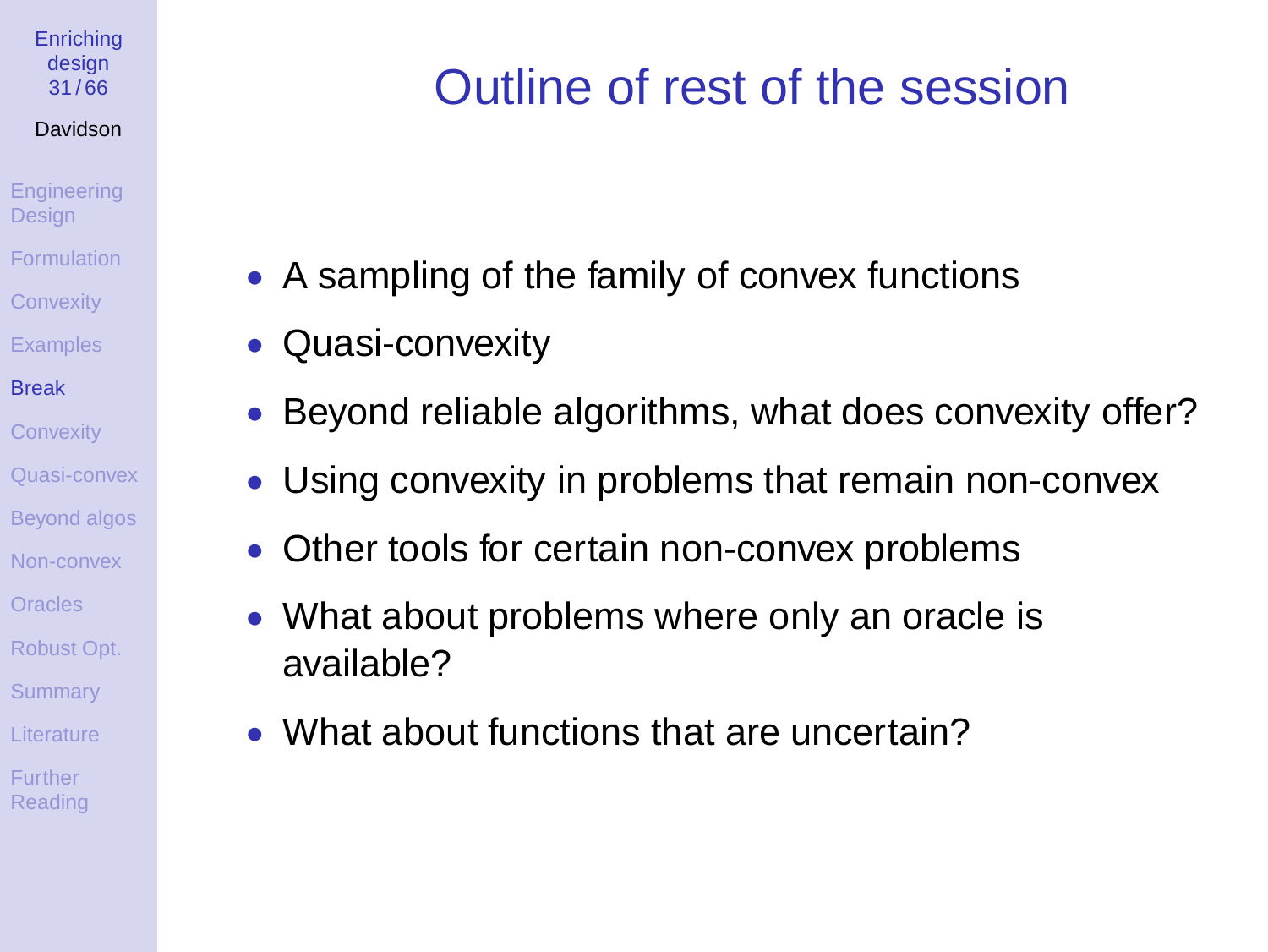**[Enriching](#page-0-0)** design 32 / 66

### Davidson

**[Engineering](#page-1-0) Design** [Formulation](#page-3-0) **[Convexity](#page-15-0) [Examples](#page-18-0)** [Break](#page-29-0)

### **[Convexity](#page-31-0)**

[Quasi-convex](#page-38-0) [Beyond algos](#page-40-0) [Non-convex](#page-45-0) **[Oracles](#page-57-0)** [Robust Opt.](#page-58-0)

**[Summary](#page-60-0)** 

[Literature](#page-61-0)

<span id="page-31-0"></span>Further [Reading](#page-65-0)

# Generic formulation

Generic parameter design problem

$$
\min_{\mathbf{x} \in \mathcal{X}} \quad f_0(\mathbf{x})
$$
\n
$$
\text{subject to} \quad f_m(\mathbf{x}) \le \xi_m
$$
\n
$$
g_q(\mathbf{x}) = \zeta_q
$$

or show that there is no feasible **x**

- Convexity (almost always) yields reliable algo for a global opt
- For convexity:
	- $\lambda$  must be convex
	- $g_{\alpha}(\mathbf{x})$  must be linear (affine)
	- for  $f(x)$ 's convexity suffices
- Quite a rich family of sets and functions
- These are the "target" functions when you try to find a convex problem related to the original
- Too many to list; see Boyd & Vandenberghe, CVX docs
- Some "art" in how to use the list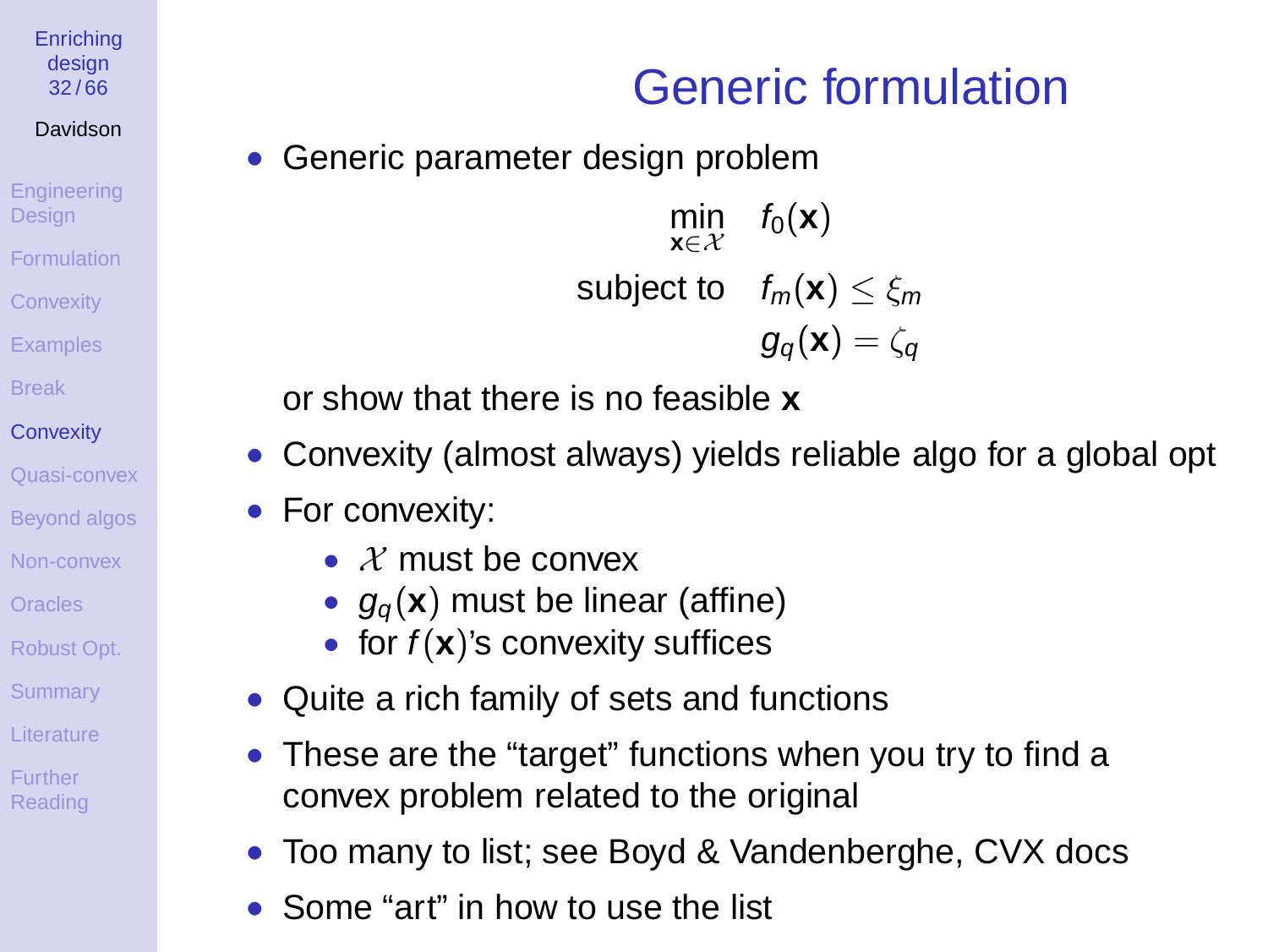### **[Enriching](#page-0-0)** design 33 / 66

#### Davidson

- **[Engineering](#page-1-0)** Design [Formulation](#page-3-0) **[Convexity](#page-15-0)**
- **[Examples](#page-18-0)**
- [Break](#page-29-0)
- **[Convexity](#page-31-0)**
- [Quasi-convex](#page-38-0) [Beyond algos](#page-40-0) [Non-convex](#page-45-0)
- [Oracles](#page-57-0)
- [Robust Opt.](#page-58-0)
- **[Summary](#page-60-0)**
- [Literature](#page-61-0)
- Further [Reading](#page-65-0)

# Some simple convex sets  $X$

- Polyhedron:  $\{ \mathbf{x} \mid \mathbf{a}_i^T \mathbf{x} \leq b_i \}$
- Second order cone:  $\{(\mathbf{x},t)\,|\, \|\mathbf{x}\|_2 \leq t\}$ ice cream cone
- Semidefinite cone:  $\{X | X = X^T, \lambda_i(X) \geq 0\}$
- Intersection preserves convexity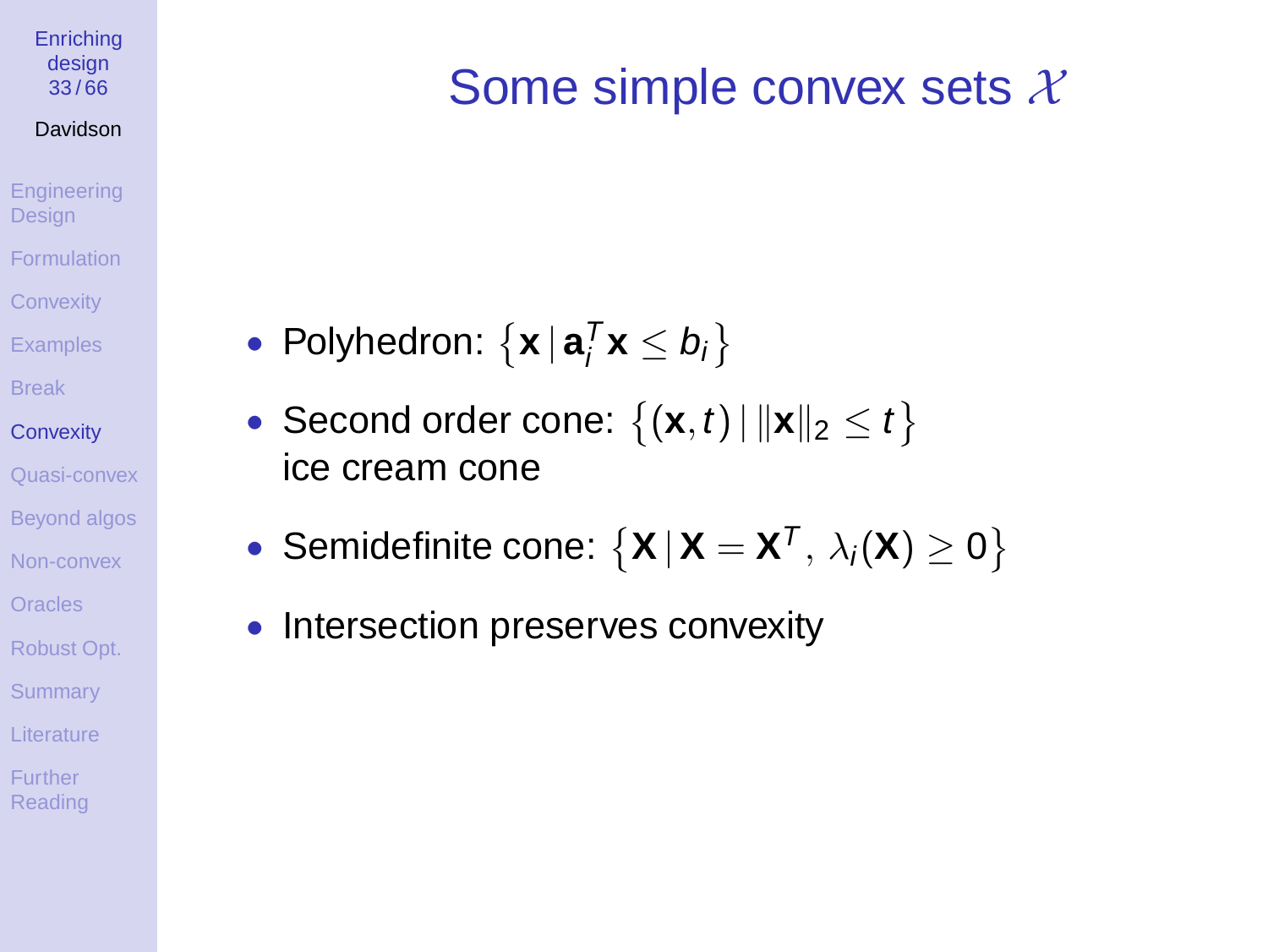**[Enriching](#page-0-0)** design 34 / 66

#### Davidson

**[Engineering](#page-1-0) Design** [Formulation](#page-3-0) **[Convexity](#page-15-0)** 

**[Examples](#page-18-0)** 

[Break](#page-29-0)

**[Convexity](#page-31-0)** 

[Quasi-convex](#page-38-0) [Beyond algos](#page-40-0) [Non-convex](#page-45-0)

**[Oracles](#page-57-0)** 

[Robust Opt.](#page-58-0)

**[Summary](#page-60-0)** 

[Literature](#page-61-0)

Further [Reading](#page-65-0)

# Some simple convex functions

- Linear (affine):  $\mathbf{a}^T\mathbf{x} + b$
- Convex quadratic:  $\mathbf{x}^T \mathbf{Q} \mathbf{x} + 2 \mathbf{p}^T \mathbf{x} + r$ , with  $\mathbf{Q} \succcurlyeq \mathbf{0}$
- Abs. value:  $|x|$ ; exp:  $e^{ax}$ ; neg log:  $-\log(x)$
- Sizes:
	- Norm:  $\|\mathbf{x}\|_p$ ,  $p \geq 1$ ; 1,  $\infty$ : linear; 2: convex quad.

• Huber<sub>M</sub>(x) = 
$$
\begin{cases} x^2 & \text{for } |x| \le M \\ 2M|x| - M^2 & \text{for } |x| > M \end{cases}
$$

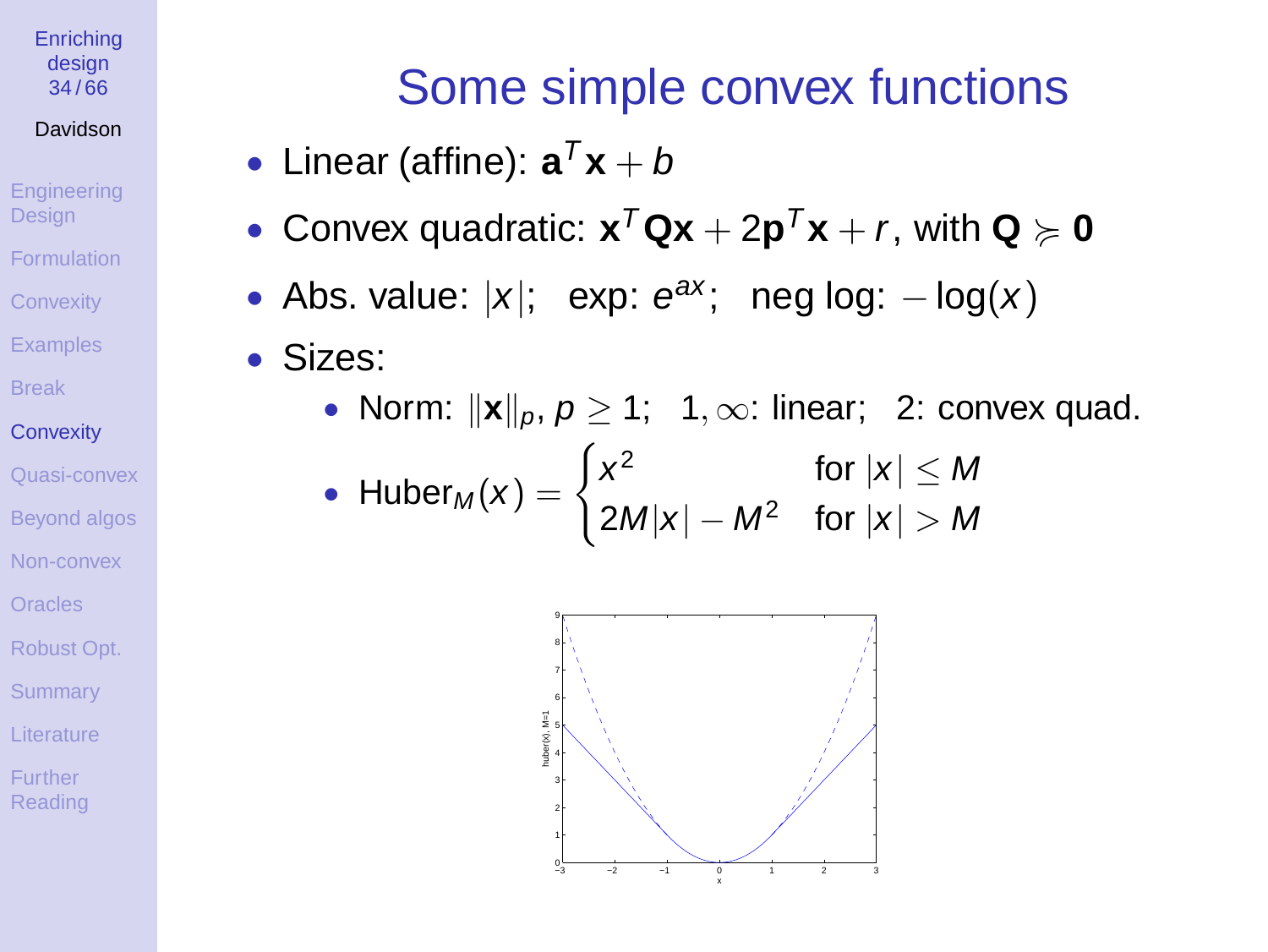#### **[Enriching](#page-0-0)** design 35 / 66

#### Davidson

### [Engineering](#page-1-0) Design [Formulation](#page-3-0)

- **[Convexity](#page-15-0)**
- **[Examples](#page-18-0)**
- [Break](#page-29-0)
- **[Convexity](#page-31-0)**
- [Quasi-convex](#page-38-0) [Beyond algos](#page-40-0)
- [Non-convex](#page-45-0)
- [Oracles](#page-57-0)
- [Robust Opt.](#page-58-0)
- **[Summary](#page-60-0)**
- [Literature](#page-61-0)
- Further **[Reading](#page-65-0)**

## • Simple relationships that preserve convexity:

- $\bullet$  **x**  $\leftarrow$  **Ax** + **b**
- $\sum_i f_i(\mathbf{x})$
- max<sub>i</sub> $f_i(\mathbf{x})$
- Also composition of certain classes of functions

# Simple relationships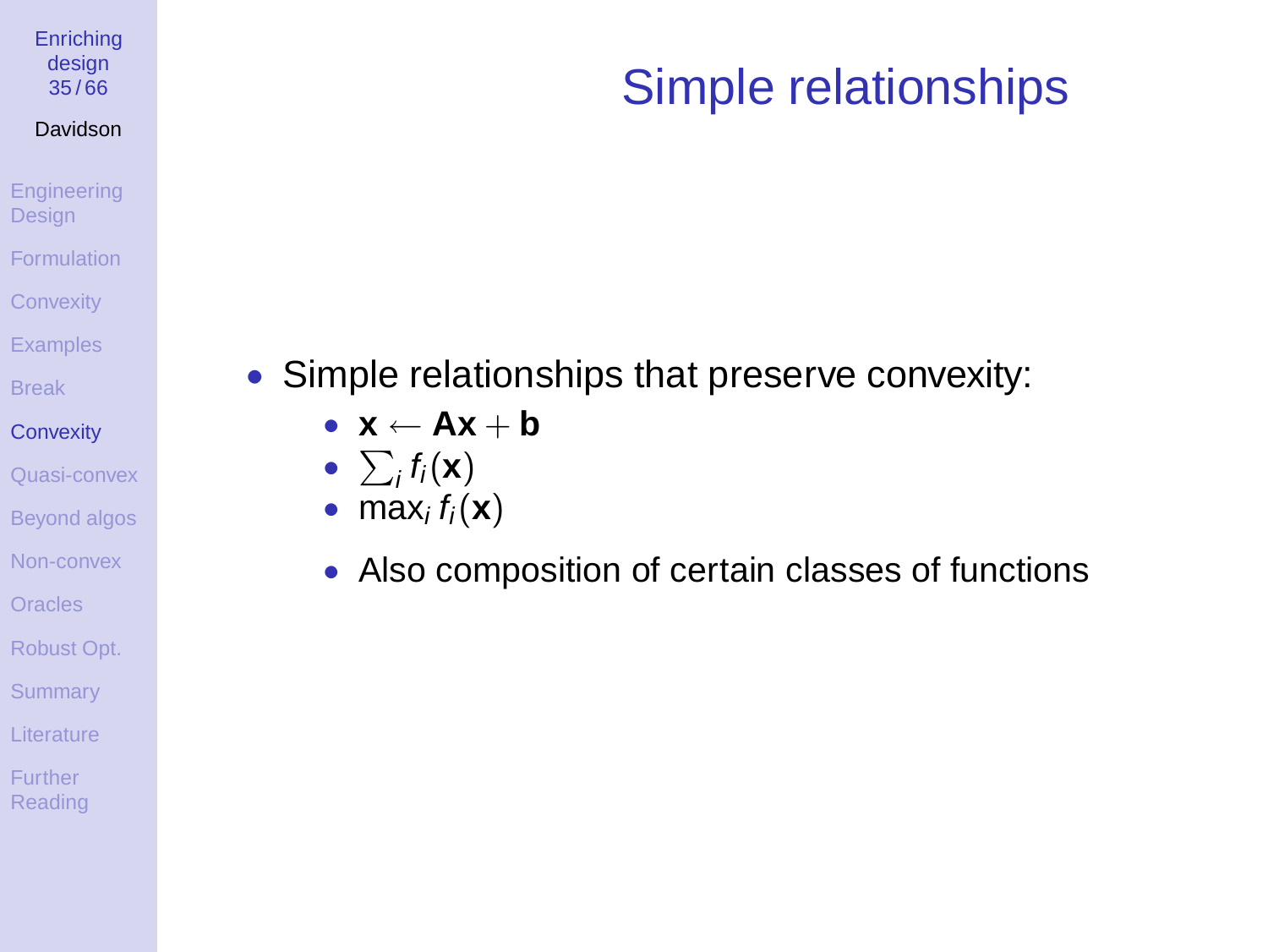#### **[Enriching](#page-0-0)** design 36 / 66

### Davidson

**[Engineering](#page-1-0)** Design [Formulation](#page-3-0) **[Convexity](#page-15-0) [Examples](#page-18-0)** [Break](#page-29-0) **[Convexity](#page-31-0)** [Quasi-convex](#page-38-0)

- [Beyond algos](#page-40-0)
- [Non-convex](#page-45-0)
- **[Oracles](#page-57-0)**
- [Robust Opt.](#page-58-0)
- **[Summary](#page-60-0)**
- [Literature](#page-61-0)
- **Further** [Reading](#page-65-0)

# Application: Sparsity

- Even with these simple cases, we can take this on
- Given a set of m linear equations in n variables,  $m < n$ , find the most sparse  $\epsilon$  solution
- "Problem first" approach:

min<sub>x∈Rn</sub>  $\|\mathbf{x}\|_0$  subject to  $\|\mathbf{Ax} - \mathbf{b}\|_2 < \epsilon$ 

where  $\|\mathbf{x}\|_{0}$  is number of non-zero elements; not convex

- The 0-quasi-norm penalizes all non-zero elements equally; Norms: penalty increases with mag. of element
- Challenge: find convex f'n that behaves somewhat like  $\|\cdot\|_0$
- *p*-norms,  $p > 1$ , are convex; which imposes smallest penalty on large elements?  $p = 1$
- Hence, approximate original problem by following convex one  $\min_{\mathbf{x} \in \mathbb{R}^n}$   $\|\mathbf{x}\|_1$  subject to  $\|\mathbf{Ax} - \mathbf{b}\|_2 \leq \epsilon$

Much can be said about probability that solutions coincide.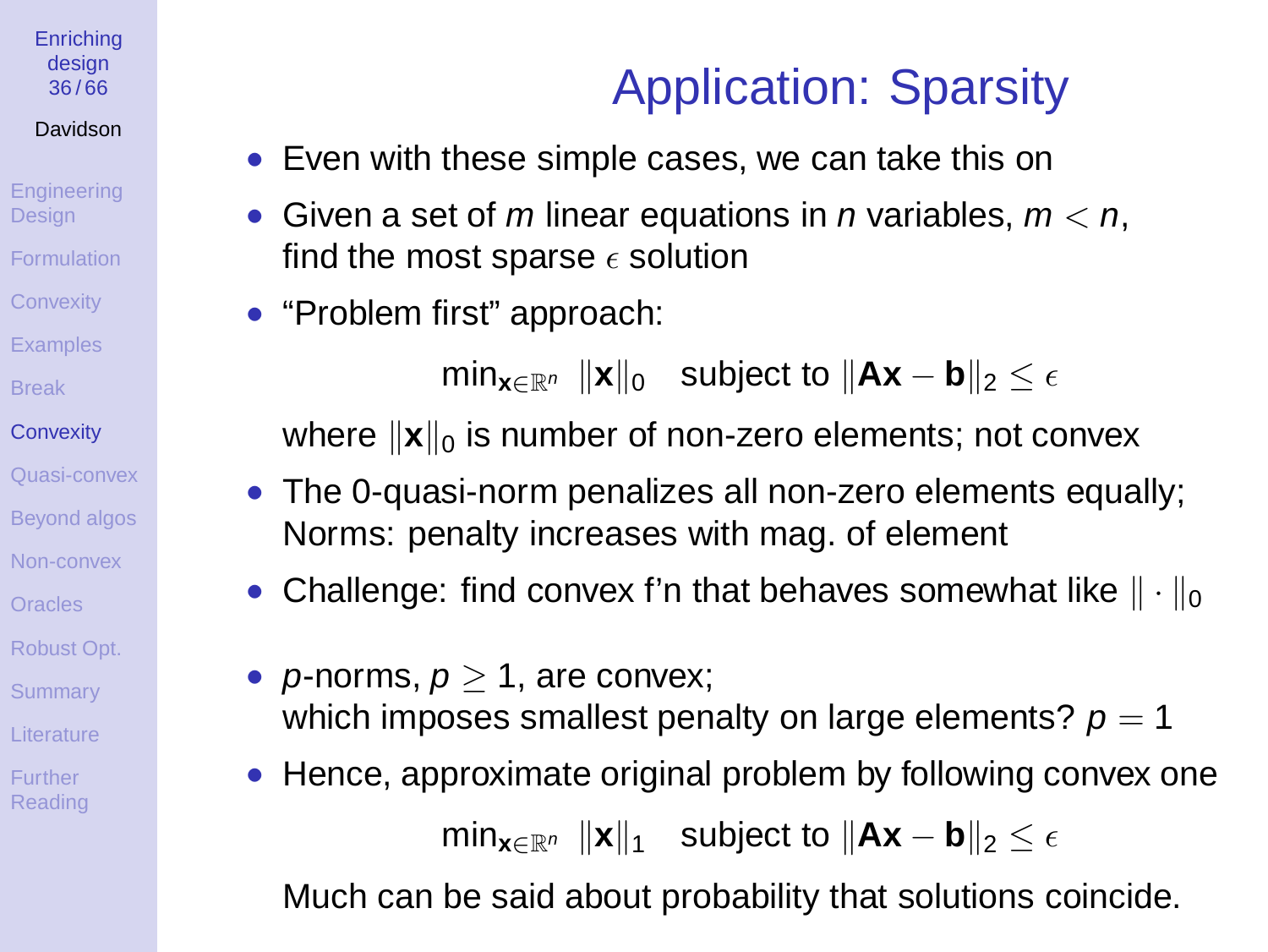#### **[Enriching](#page-0-0)** design 37 / 66

### Davidson

**[Engineering](#page-1-0) Design** [Formulation](#page-3-0) **[Convexity](#page-15-0) [Examples](#page-18-0)** [Break](#page-29-0) **[Convexity](#page-31-0)** [Quasi-convex](#page-38-0) [Beyond algos](#page-40-0) [Non-convex](#page-45-0) [Oracles](#page-57-0)

### [Robust Opt.](#page-58-0)

- **[Summary](#page-60-0)**
- [Literature](#page-61-0)
- **Further** [Reading](#page-65-0)

# Geometric programs

- $\bullet$  log  $\sum_i \exp(\mathbf{a}_i^T \mathbf{x} + b_i)$ : convex
- Consider the problem

 $\min_{\mathbf{x} \in \mathbb{R}_{++}^n} f_0(\mathbf{x})$  subject to  $f_m(\mathbf{x}) \leq 1$ where, with  $a_{mki} \in \mathbb{R}$ , functions take the form  $f_m(\mathbf{x}) = \sum_{k=1}^K c_{mk} x_1^{a_{mk1}} x_2^{a_{mk2}} \dots x_n^{a_{mkn}}$ 

- This is called a geometric program
- Also arises in power allocation in wireless
- Not convex. However, let  $y_i = \log(x_i)$ .
- GP can be precisely transformed to

$$
\mathsf{min}_{\mathbf{y} \in \mathbb{R}^n} \quad \mathsf{log} \Big( \sum_{k=1}^K \exp(\mathbf{a}_{0k}^\mathsf{T} \mathbf{y} + b_{0k}) \Big) \\ \mathsf{subject\ to}\quad \mathsf{log} \Big( \sum_{k=1}^K \exp(\mathbf{a}_{mk}^\mathsf{T} \mathbf{y} + b_{mk}) \Big) \leq 0 \\ \mathsf{where}\ b_{mk} = \mathsf{log}(c_{mk}). \ \mathsf{Convex}
$$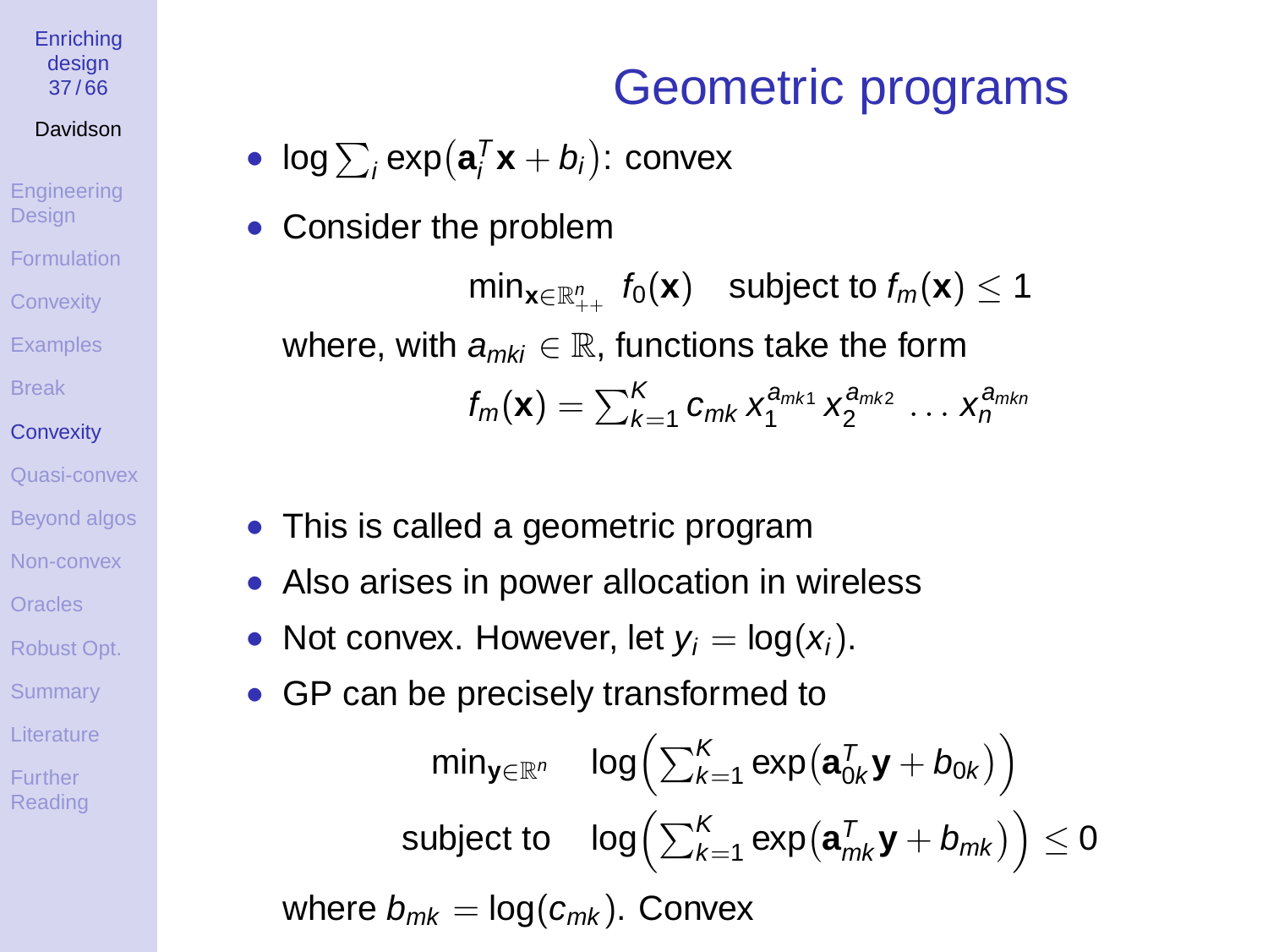#### **[Enriching](#page-0-0)** design 38 / 66

#### Davidson

**[Engineering](#page-1-0) Design [Formulation](#page-3-0) [Convexity](#page-15-0) [Examples](#page-18-0)** [Break](#page-29-0) **[Convexity](#page-31-0)** [Quasi-convex](#page-38-0)

[Beyond algos](#page-40-0)

[Non-convex](#page-45-0)

[Oracles](#page-57-0)

[Robust Opt.](#page-58-0)

**[Summary](#page-60-0)** 

[Literature](#page-61-0)

**Further** [Reading](#page-65-0)

# Some matrix functions

- trace( $A^T X$ ): convex
- Schur complement: If  $A \succ 0$ , then

$$
\boldsymbol{\mathsf{C}}-\boldsymbol{\mathsf{B}}^T\boldsymbol{\mathsf{A}}^{-1}\boldsymbol{\mathsf{B}}\succcurlyeq\boldsymbol{\mathsf{0}}\iff\begin{bmatrix}\boldsymbol{\mathsf{A}}&\boldsymbol{\mathsf{B}}\\\boldsymbol{\mathsf{B}}^T&\boldsymbol{\mathsf{C}}\end{bmatrix}\succcurlyeq\boldsymbol{\mathsf{0}}
$$

If **A**, **B**, **C** are linear in the variables, then LHS is not convex, in general, but RHS is convex

• A consequence

$$
\sigma_{\text{max}}(\mathbf{X}) \leq \tau \Longleftrightarrow \tau^2 \mathbf{I} - \mathbf{X}^T \mathbf{X} \succcurlyeq \mathbf{0}
$$

$$
\Longleftrightarrow \tau \mathbf{I} - \mathbf{X}^T \mathbf{X} / \tau \succcurlyeq \mathbf{0}
$$

$$
\Longleftrightarrow \begin{bmatrix} \tau \mathbf{I} & \mathbf{X} \\ \mathbf{X}^T & \tau \mathbf{I} \end{bmatrix} \succcurlyeq \mathbf{0}
$$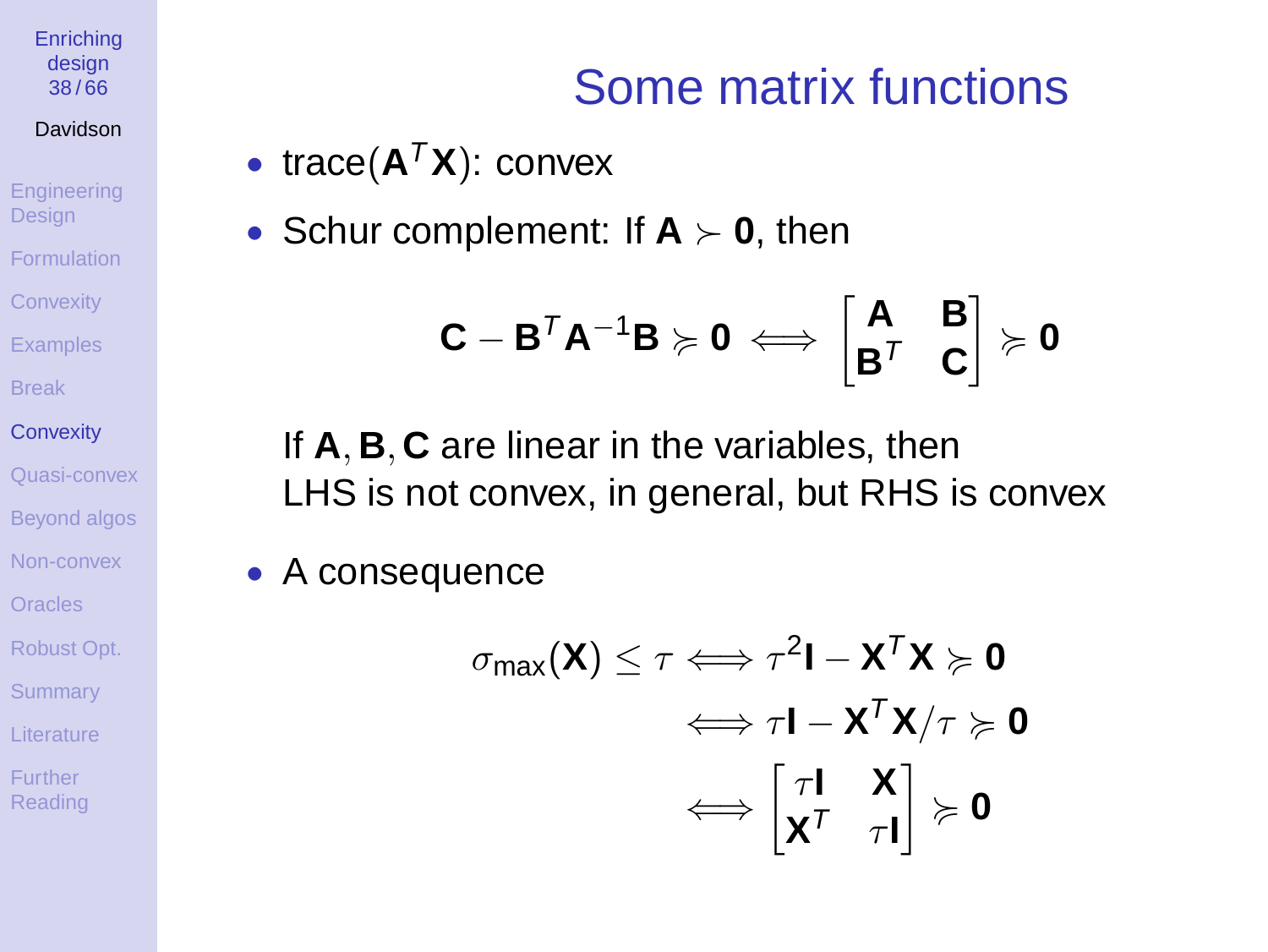## Quasi-convexity

design 39 / 66 Davidson

**[Enriching](#page-0-0)** 

- **[Engineering](#page-1-0) Design [Formulation](#page-3-0) [Convexity](#page-15-0) [Examples](#page-18-0)** [Break](#page-29-0)
- **[Convexity](#page-31-0)**
- [Quasi-convex](#page-38-0)
- [Beyond algos](#page-40-0) [Non-convex](#page-45-0)
- [Oracles](#page-57-0)
- [Robust Opt.](#page-58-0)
- **[Summary](#page-60-0)**
- [Literature](#page-61-0)
- <span id="page-38-0"></span>**Further** [Reading](#page-65-0)

### A function is quasi-convex if its sublevel sets are convex



• For convex constrs and quasi-convex obj., given  $\gamma$  consider find **x** subject to  $f_0(\mathbf{x}) < \gamma$ ;  $f_m(\mathbf{x}) < \xi_m$ ;  $g_a(\mathbf{x}) < \zeta_a$ 

A convex feasibility problem

- There is a single threshold for feasibility
- Use bisection on  $\gamma$  to find that thresh.; hence efficient algo
- Unfort. sum of quasi convex is not necess. quasi-convex
- A direct application: joint power and resource allocation in half-duplex cooperative communications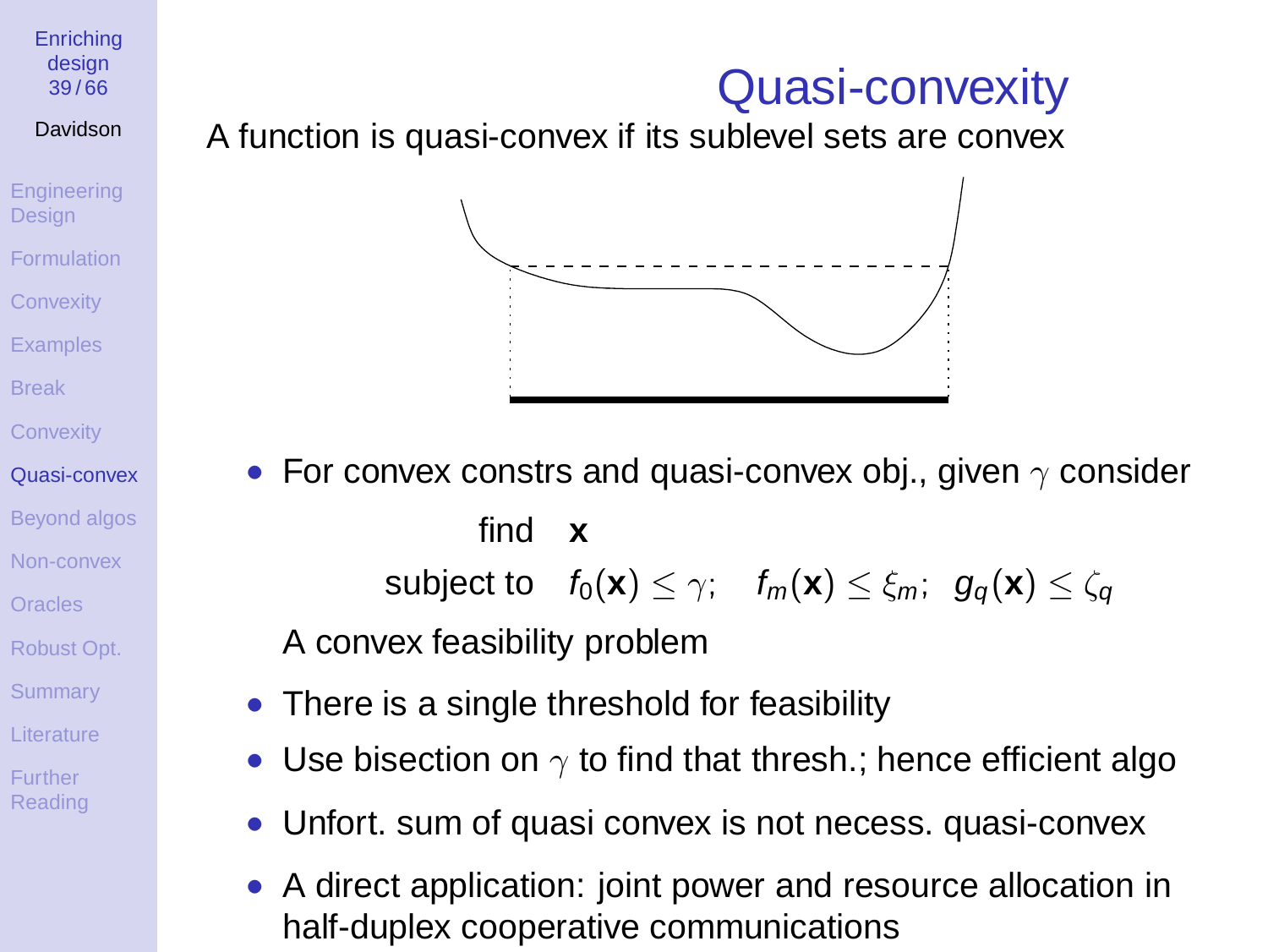#### **[Enriching](#page-0-0)** design  $40/66$

### Davidson

**[Engineering](#page-1-0) Design [Formulation](#page-3-0) [Convexity](#page-15-0) [Examples](#page-18-0)** [Break](#page-29-0) **[Convexity](#page-31-0)** [Quasi-convex](#page-38-0) [Beyond algos](#page-40-0) [Non-convex](#page-45-0)

```
Oracles
```

```
Robust Opt.
```
**[Summary](#page-60-0)** 

```
Literature
```
**Further** [Reading](#page-65-0)

# Quasi convexity: Design spec's

• If  $T<sub>\alpha</sub>$  is a nested family of convex sets, with  $\mathcal{T}_{\alpha_1} \subseteq \mathcal{T}_{\alpha_2}$  for  $\alpha_1 \leq \alpha_2,$  then

> $\inf\alpha \quad$  such that  $\exists\, {\bf x} \in \mathcal{T}_\alpha$ **x**,α

can be handled in the same way

• Eng. interp:  $T_{\alpha}$  represents design spec's; tighter for smaller  $\alpha$ 

- Applic's in filter design (when all other constr's convex):
	- minimum length filter that satisfies specifications
	- with previous mask and  $\tilde{r}_h$ : min. stop-band edge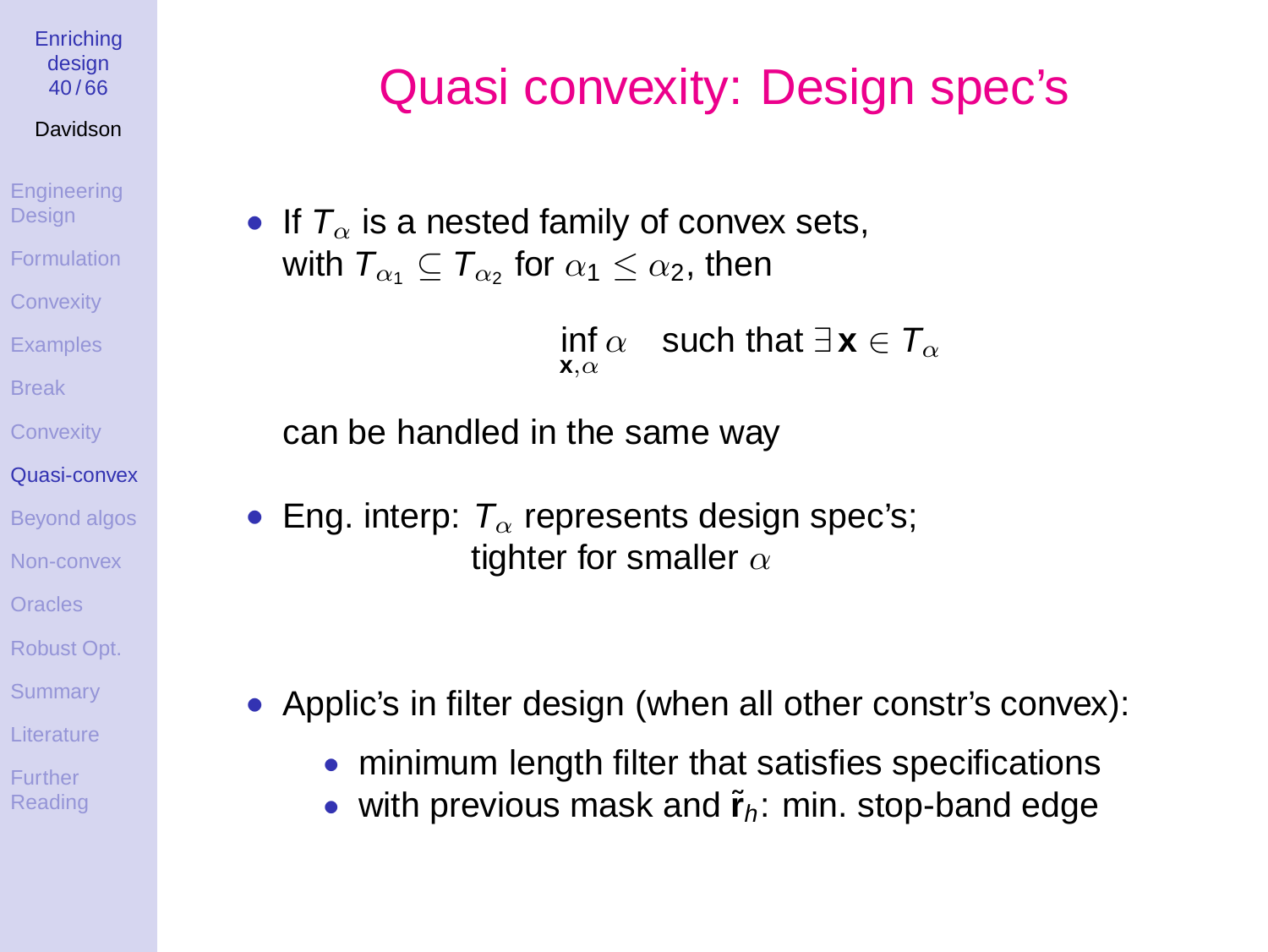#### **[Enriching](#page-0-0)** design 41 / 66

### Davidson

- **[Engineering](#page-1-0) Design** [Formulation](#page-3-0) **[Convexity](#page-15-0) [Examples](#page-18-0)** [Break](#page-29-0) **[Convexity](#page-31-0)**
- [Quasi-convex](#page-38-0)

### [Beyond algos](#page-40-0)

- [Non-convex](#page-45-0)
- [Oracles](#page-57-0)
- [Robust Opt.](#page-58-0)
- **[Summary](#page-60-0)**
- [Literature](#page-61-0)
- <span id="page-40-0"></span>**Further** [Reading](#page-65-0)

# Beyond reliable algorithms

- Reasonably widely known that convexity (almost always) yields reliable algorithm for a global optimum
- What else does convexity offer?
	- Efficiently computable inherent trade-offs between competing criteria (first half)
	- Can assess the size of suboptimal set
	- Can gain considerable insight using duality and optimality conditions
		- Duality: lower bound on optimal value; often tight
		- Insight into structure of opt. sol'n (more efficient algos)
		- Some insight into how to modify configuration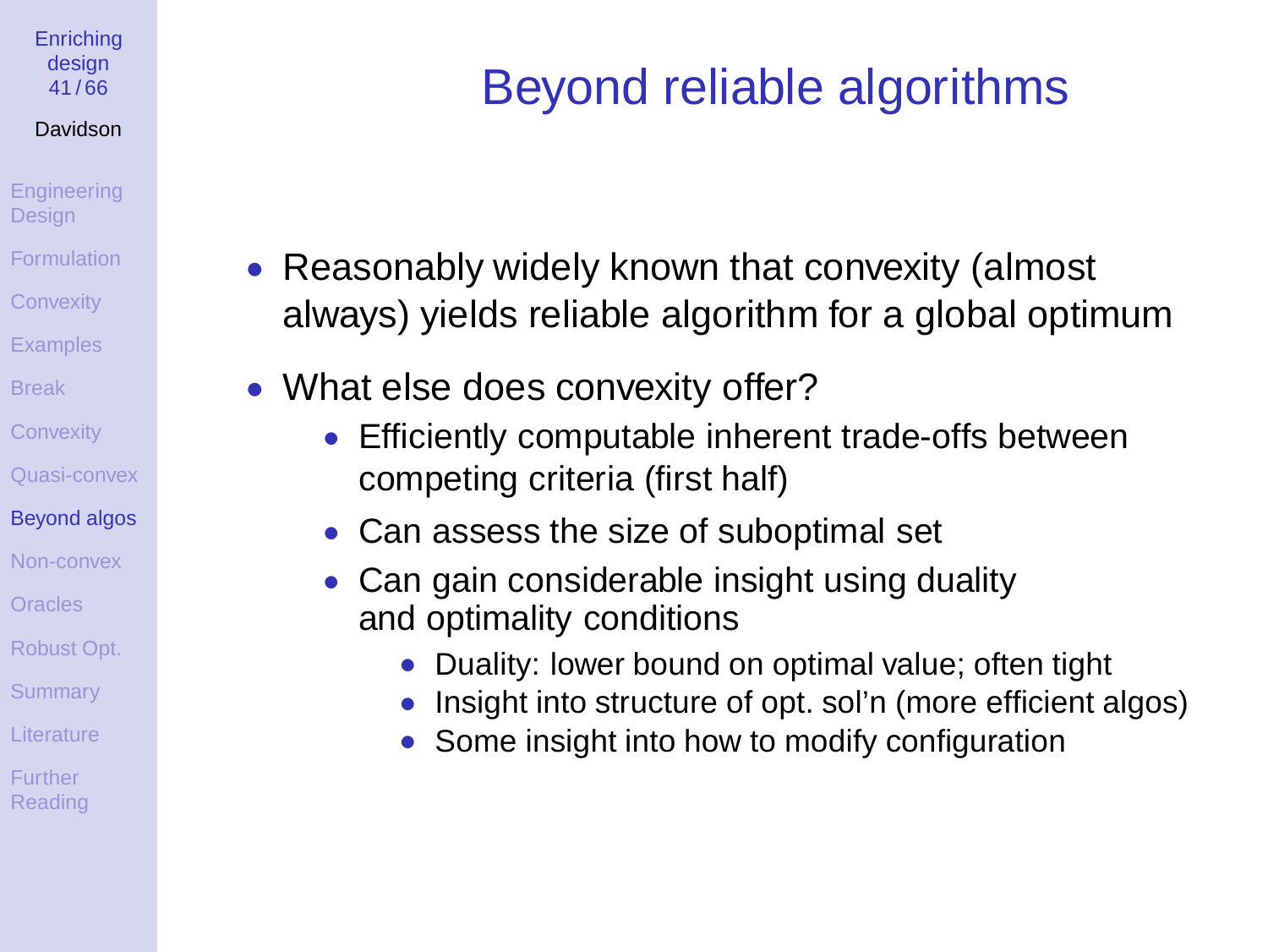#### **[Enriching](#page-0-0)** design 42 / 66

### Davidson

- **[Engineering](#page-1-0) Design** [Formulation](#page-3-0) **[Convexity](#page-15-0) [Examples](#page-18-0)** [Break](#page-29-0)
- **[Convexity](#page-31-0)** [Quasi-convex](#page-38-0)
- [Beyond algos](#page-40-0)
- [Non-convex](#page-45-0)
- **[Oracles](#page-57-0)**
- [Robust Opt.](#page-58-0)
- **[Summary](#page-60-0)**
- [Literature](#page-61-0)
- **Further** [Reading](#page-65-0)

# Size of  $\epsilon$ -subopt. set

- Set of feasible points with objective within  $\epsilon$  of optimal
- For convex problems, this set can be approximated using straightforward convex opt. problems
- Impact on design problems
	- if  $\epsilon$ -suboptimal set is large
		- lots of nearly optimal solutions might exploit this by optimizing a secondary obj.
- Impact on estimation problems
	- if  $\epsilon$ -suboptimal set is large
		- many plausible solutions suggests low confidence in estimate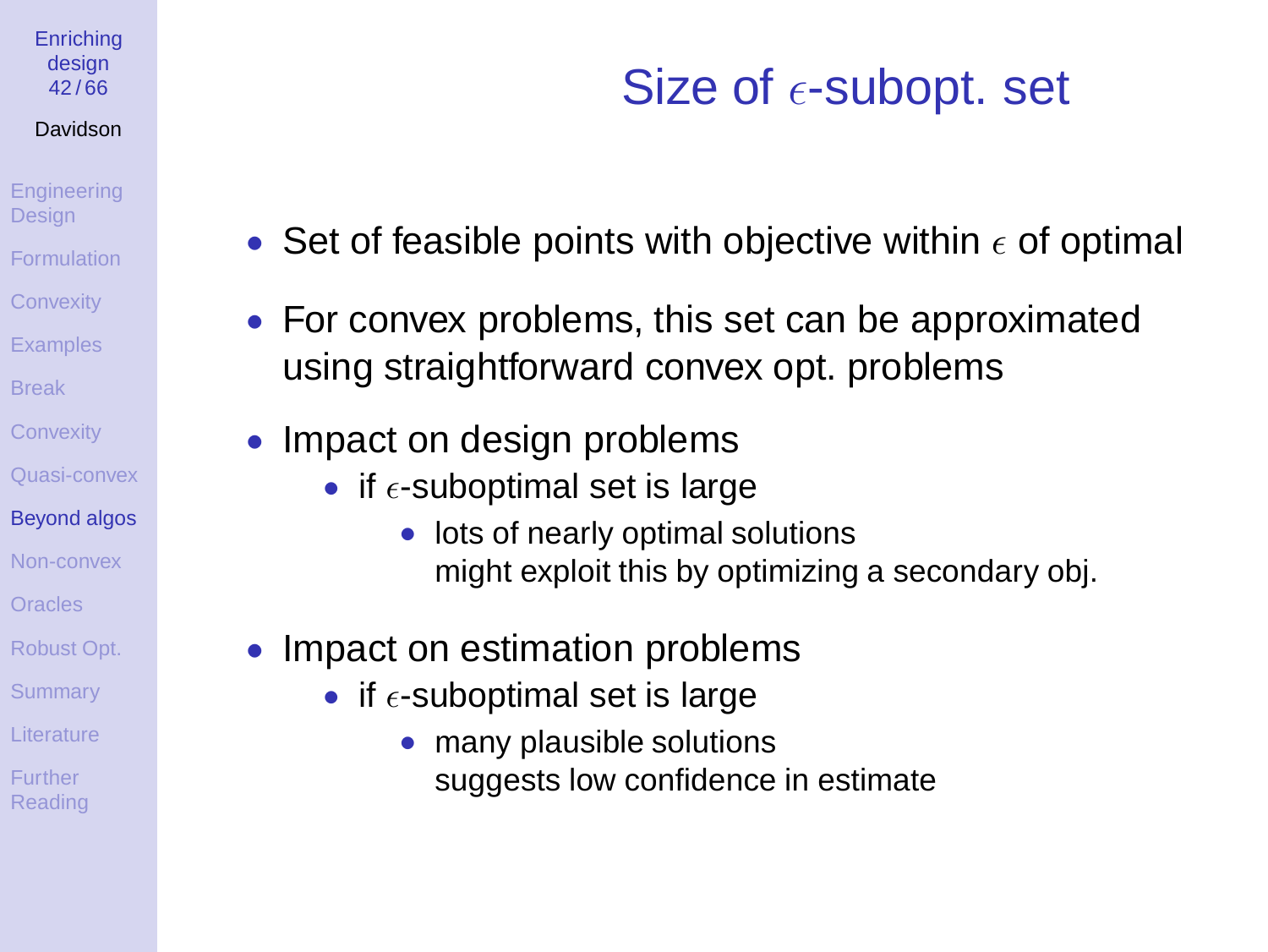## **Duality**

- For simplicity, consider ineq. constrs only,  $\xi_m = 0$ .  $\mathsf{Primal\; prob:} \quad p^\star = \mathsf{min}_{\mathbf{x}}\, f_0(\mathbf{x}) \; \text{ subject to } f_m(\mathbf{x}) \leq 0$
- Define Lagrangian:  $L(\mathbf{x}, \lambda) = f_0(\mathbf{x}) + \sum_m \lambda_m f_m(\mathbf{x})$
- Define Lagrangian dual function:  $g(\lambda) = \inf_{\mathbf{x}} L(\mathbf{x}, \lambda)$ Concave, even if  $f_i(\mathbf{x})$  not convex
- For any  $\lambda \ge 0$  and any feasible **x**:  $g(\lambda) \le f_0(\mathbf{x})$ Hence,  $g(\lambda) \leq \rho^*$
- What is best lower bound?  $d^* = \max_{\lambda \geq 0} g(\lambda)$
- In general,  $d^* \leq p^*$ . For convex problems with a strictly feasible point, equality! (strong duality)
- Some consequences:
	- can develop algo's with rigorous stopping criteria
	- can verify infeasibility

#### **[Enriching](#page-0-0)** design 43 / 66

### Davidson **[Engineering](#page-1-0)**

- Design [Formulation](#page-3-0) **[Convexity](#page-15-0)**
- [Examples](#page-18-0)
- [Break](#page-29-0)
- **[Convexity](#page-31-0)**
- [Quasi-convex](#page-38-0)

### [Beyond algos](#page-40-0)

- [Non-convex](#page-45-0)
- **[Oracles](#page-57-0)**
- [Robust Opt.](#page-58-0)
- **[Summary](#page-60-0)**
- [Literature](#page-61-0)
- **Further** [Reading](#page-65-0)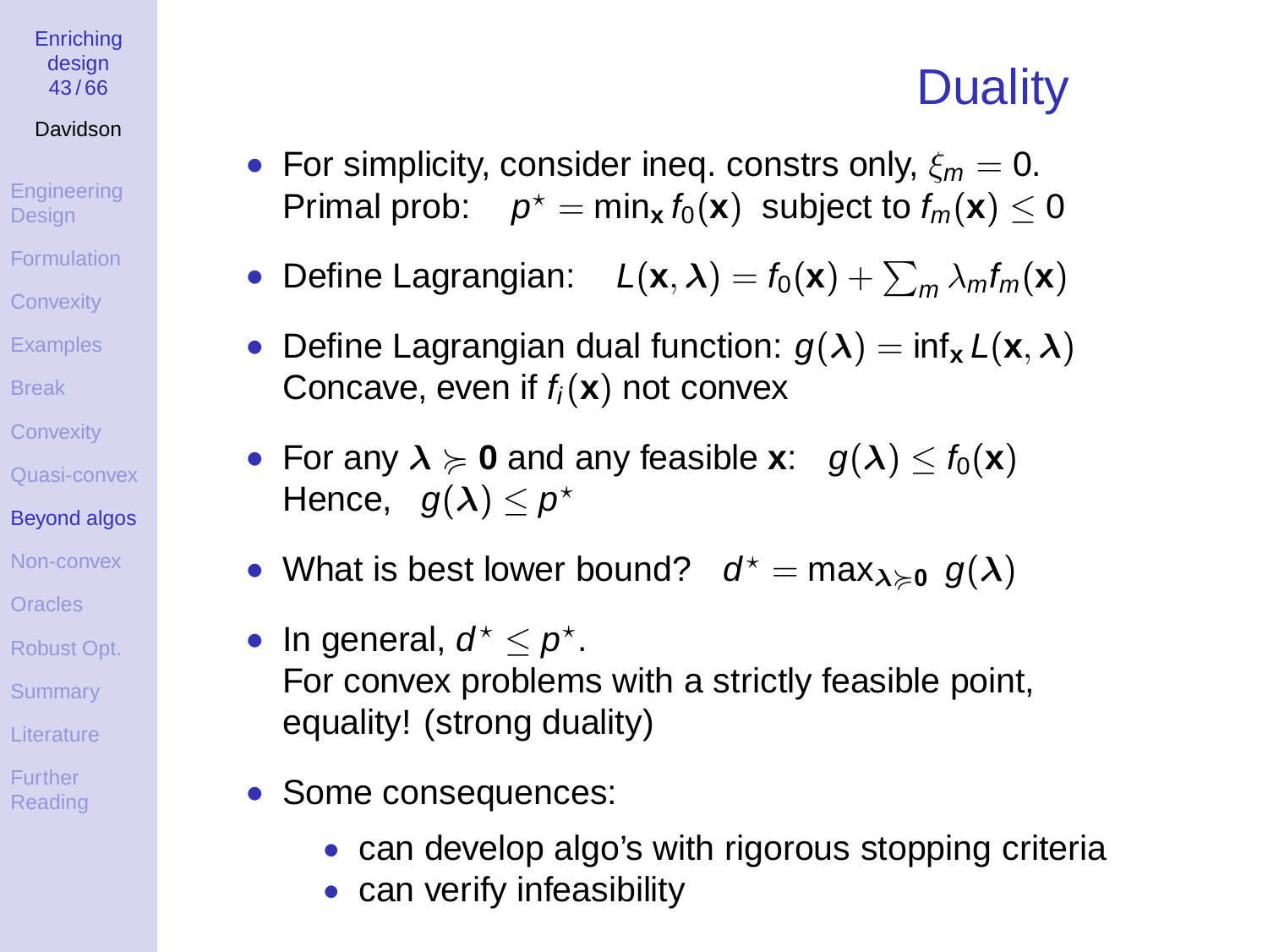**[Enriching](#page-0-0)** design 44 / 66

#### Davidson

**[Engineering](#page-1-0) Design** [Formulation](#page-3-0) **[Convexity](#page-15-0)** 

**[Examples](#page-18-0)** 

[Break](#page-29-0)

**[Convexity](#page-31-0)** 

[Quasi-convex](#page-38-0)

#### [Beyond algos](#page-40-0)

[Non-convex](#page-45-0) [Oracles](#page-57-0)

[Robust Opt.](#page-58-0)

**[Summary](#page-60-0)** 

[Literature](#page-61-0)

**Further** [Reading](#page-65-0)

# Optimality conditions

- Again for simplified problem: min<sub>x</sub>  $f_0(\mathbf{x})$  s.t.  $f_m(\mathbf{x}) \leq 0$ . Consider case of differentiable  $f_i(\mathbf{x})$
- For a "regular" point, necessary conditions for optimality:

$$
f_m(\mathbf{x}^*) \leq 0
$$
  
\n
$$
\lambda_m^* \geq 0
$$
  
\n
$$
\nabla f_0(\mathbf{x}^*) + \sum_m \lambda_m^* \nabla f_m(\mathbf{x}^*) = 0
$$
  
\n
$$
\lambda_m^* f_m(\mathbf{x}^*) = 0
$$

- For convex problems, under certain constraint qualifications (including strong duality), these are also sufficient
- Analysis of this set of non-linear equations can yield insight into optimal solution; e.g., structure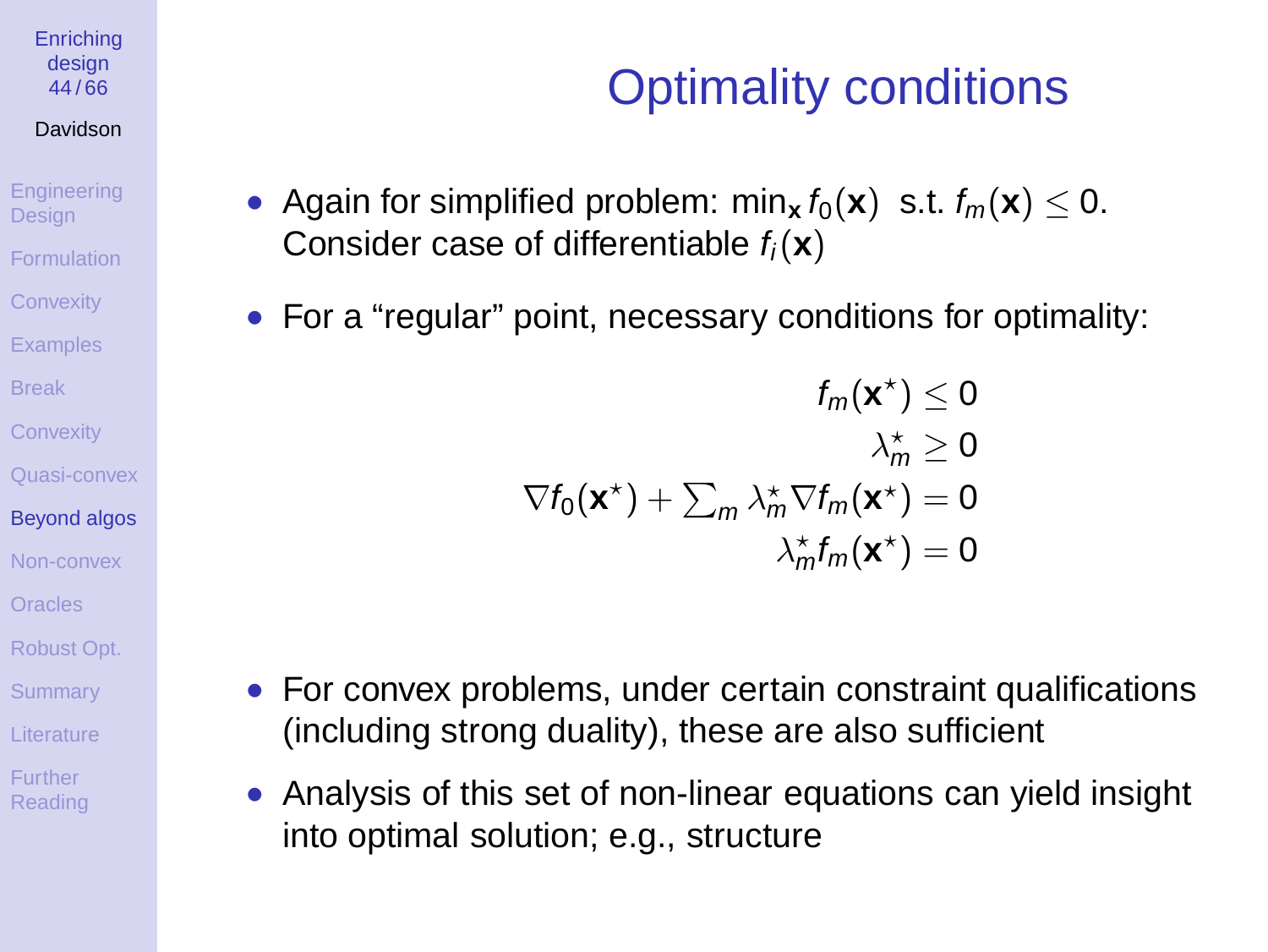#### **[Enriching](#page-0-0)** design 45 / 66

### Davidson

**[Engineering](#page-1-0) Design** [Formulation](#page-3-0) **[Convexity](#page-15-0)** 

**[Examples](#page-18-0)** 

[Break](#page-29-0)

**[Convexity](#page-31-0)** 

[Quasi-convex](#page-38-0)

### [Beyond algos](#page-40-0)

[Non-convex](#page-45-0)

[Oracles](#page-57-0)

[Robust Opt.](#page-58-0)

**[Summary](#page-60-0)** 

[Literature](#page-61-0)

**Further** [Reading](#page-65-0)

## Sensitivities of config.

- Perturb the simplified prob: min<sub>x</sub>  $f_0(\mathbf{x})$  s.t.  $f_m(\mathbf{x}) \leq \delta_m$
- Do we have to re-solve the problem?
- Under strong duality, some insight is already available:
	- Tightening: if  $\lambda^\star_m$  is large,  $\delta_m < 0$  greatly increases  $\rho^\star$
	- Loosening: if  $\lambda_{m}^{\star}$  is small,  $\delta_{m}>0$  does not greatly decrease  $\rho^{\star}$
- In design setting, tells us what not to do to the configuration to reduce  $p^*$
- If, in addition, objective changes smoothly with  $\delta_{m}$ 's
	- $\lambda_m^*$  is local sensitivity
	- so for small changes we get symmetric insight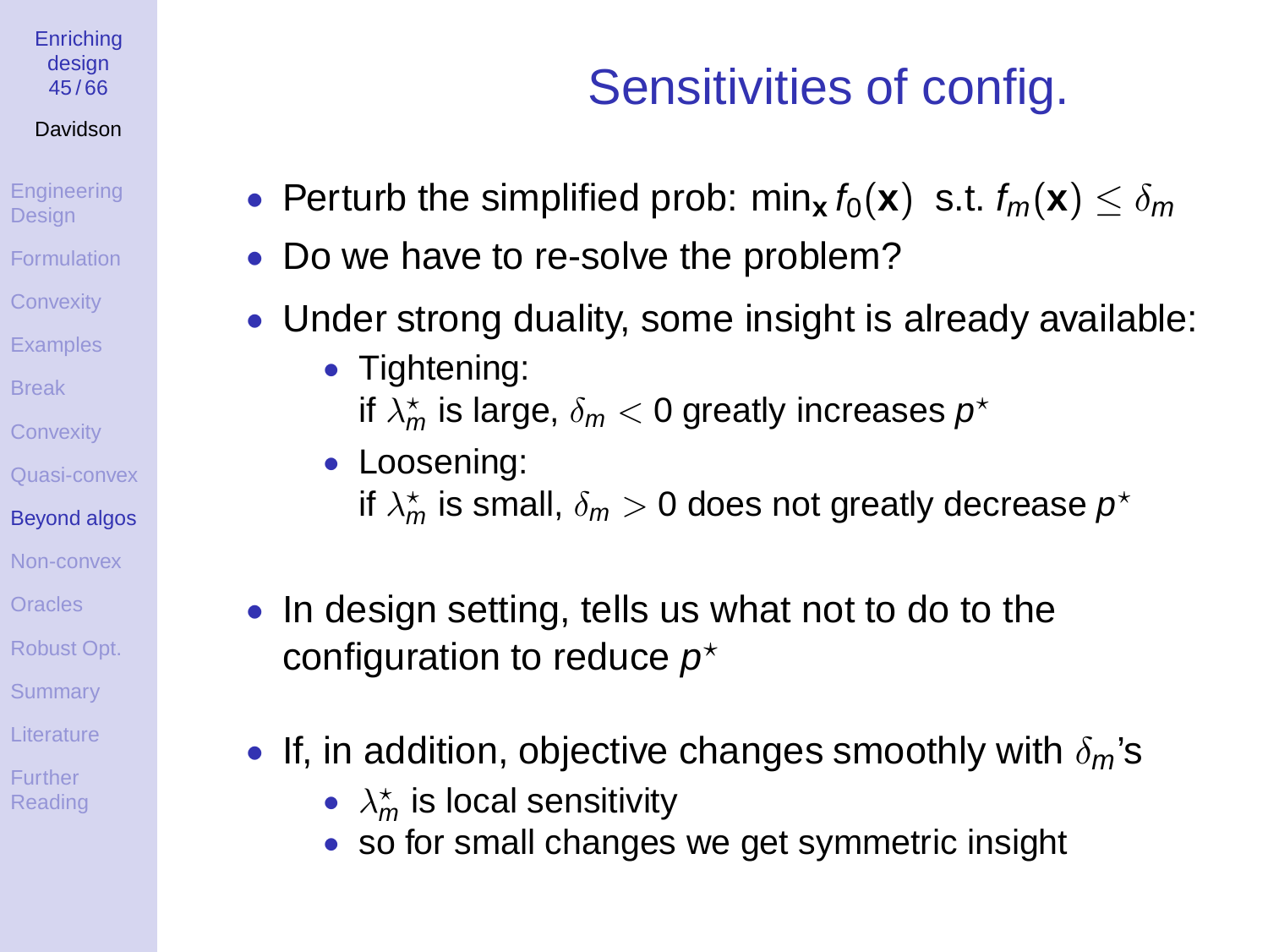## Convexity offers

**[Engineering](#page-1-0) Design [Formulation](#page-3-0) [Convexity](#page-15-0) [Examples](#page-18-0)** [Break](#page-29-0) **[Convexity](#page-31-0)** [Quasi-convex](#page-38-0) [Beyond algos](#page-40-0) [Non-convex](#page-45-0) **[Oracles](#page-57-0)** [Robust Opt.](#page-58-0) **[Summary](#page-60-0)** [Literature](#page-61-0) **Further** [Reading](#page-65-0)

**[Enriching](#page-0-0)** design 46 / 66 Davidson

Beyond reliable algorithms for a globally optimal solution

We have highlighted the fact that you can

- Efficiently compute inherent trade-offs between competing criteria
- Assess the size of suboptimal set
- <span id="page-45-0"></span>• Gain considerable insight using duality and optimality conditions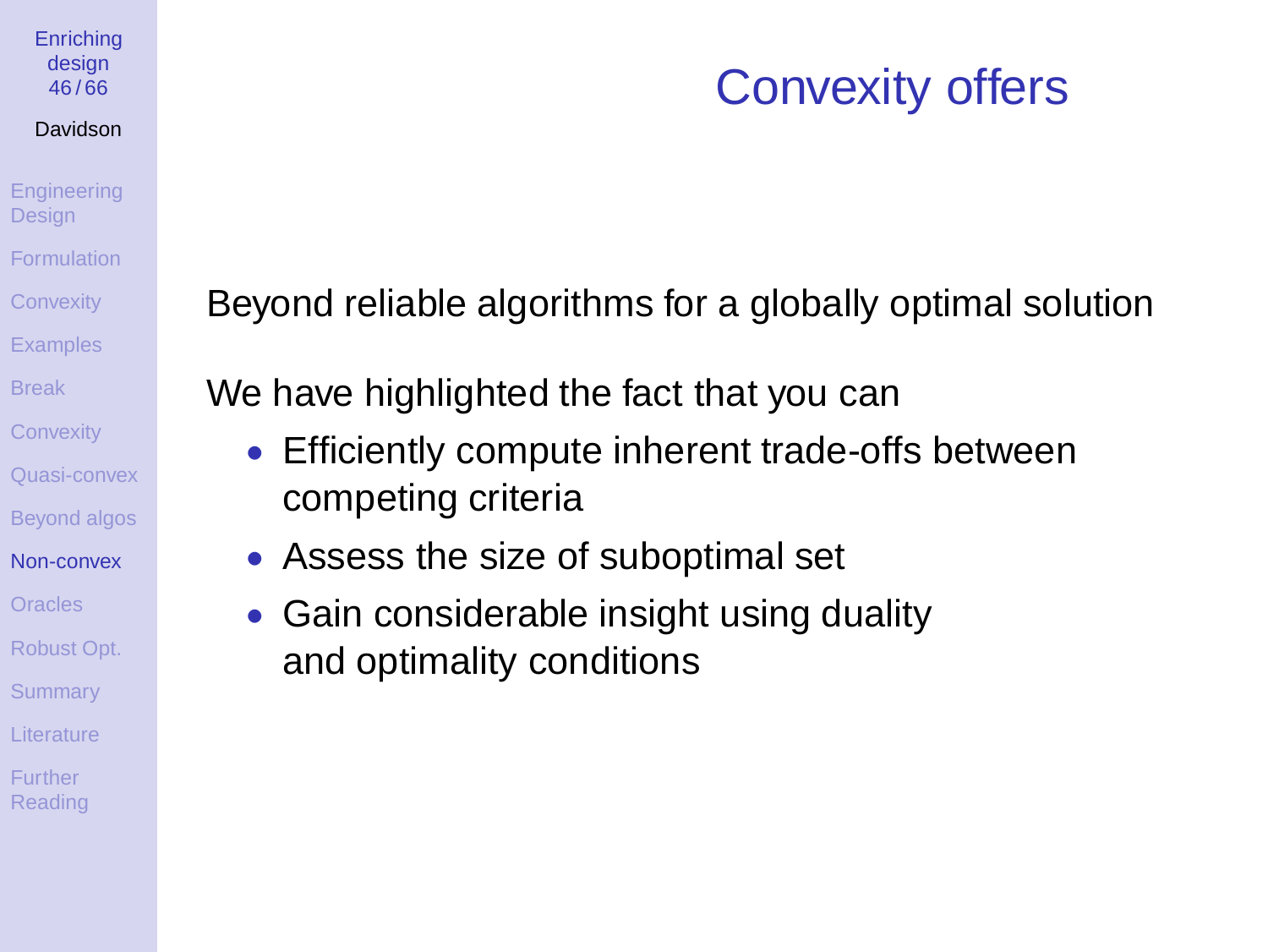**[Enriching](#page-0-0)** design 47 / 66

### Davidson

**[Engineering](#page-1-0) Design [Formulation](#page-3-0) [Convexity](#page-15-0) [Examples](#page-18-0)** [Break](#page-29-0) **[Convexity](#page-31-0)** [Quasi-convex](#page-38-0) [Beyond algos](#page-40-0)

- [Non-convex](#page-45-0)
- **[Oracles](#page-57-0)**
- [Robust Opt.](#page-58-0)
- **[Summary](#page-60-0)**
- [Literature](#page-61-0)
- **Further [Reading](#page-65-0)**

# What about non-convex case?

- In the general case, what you see is all you've got
- How can convexity help?
- We will investigate a few ways
	- Restriction and relaxation
		- bounds on inherent trade-offs
		- generating (provably) 'good' solutions
		- generating 'good' starting points for further search
	- Global optimization:
		- using (convex) relaxation in branch-and-bound algorithm
	- Local optimization:
		- using sequential convex approximation
- We will also look at one other approach that is useful in some non-convex problems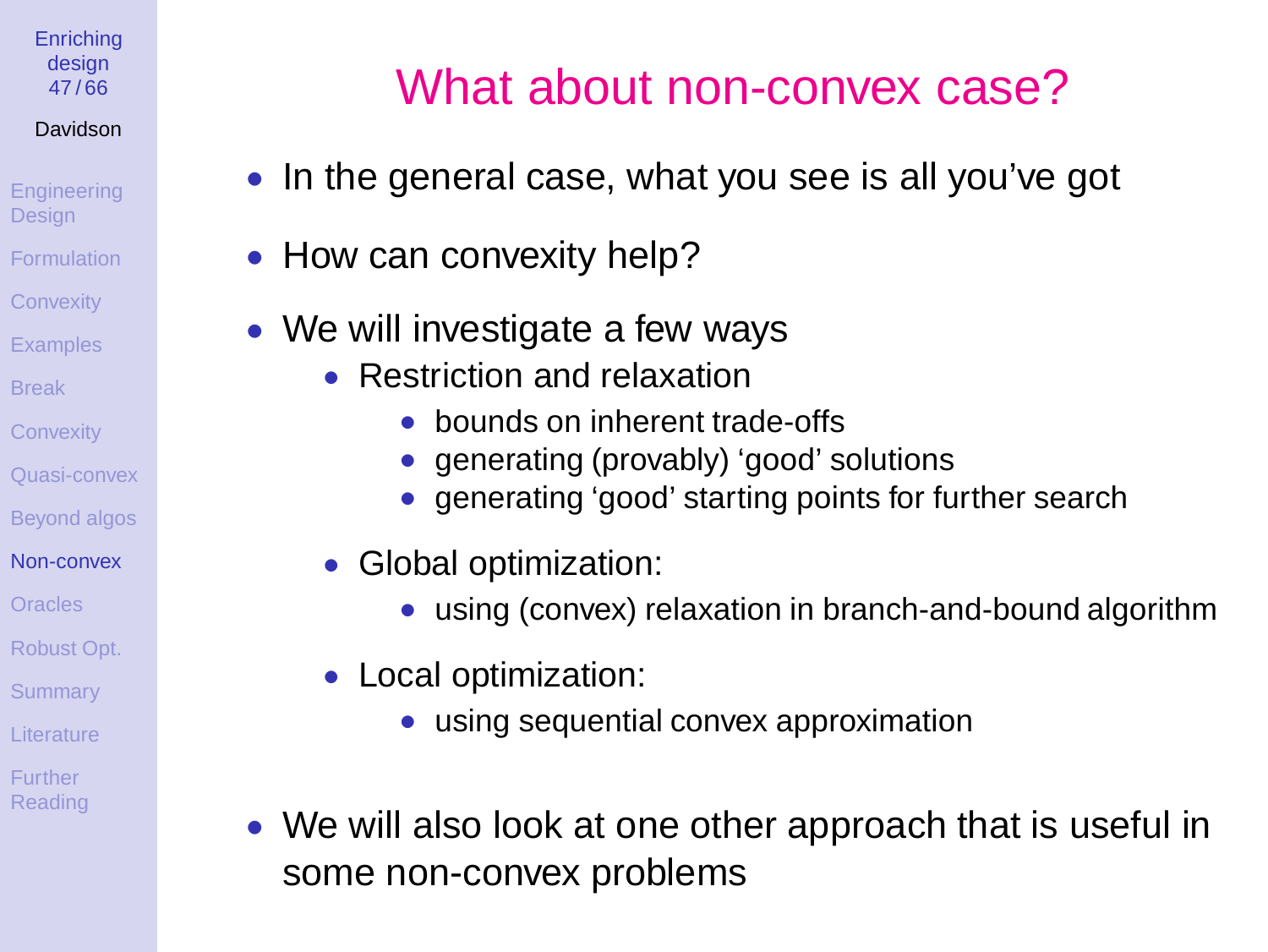#### **[Enriching](#page-0-0)** design 48 / 66

### Davidson

- [Engineering](#page-1-0) **Design [Formulation](#page-3-0) [Convexity](#page-15-0) [Examples](#page-18-0)** [Break](#page-29-0) **[Convexity](#page-31-0)** [Quasi-convex](#page-38-0) [Beyond algos](#page-40-0)
- [Non-convex](#page-45-0) [Oracles](#page-57-0)
- [Robust Opt.](#page-58-0)
- **[Summary](#page-60-0)**
- [Literature](#page-61-0)
- **Further** [Reading](#page-65-0)

# Assess trade-offs in non-convex

- Consider a simple problem: min<sub>x</sub>  $f_0(\mathbf{x})$  s.t.  $f_1(\mathbf{x}) \leq \xi_1$
- Consider the trade-off between opt. value and  $\xi_1$ ; i.e.,  $p^*(\xi_1)$
- If  $f_0(x)$  and  $f_1(x)$  convex, can efficiently find trade-off by solving problem for different values of  $\xi_1$ .
- General non-convex case:
	- Even for one value of  $\xi_1$ , problem is hard to solve
	- Very hard to obtain inherent trade-off
	- Typically, all you have is best trade-off that has been found so far
	- What to do? How can convexity help?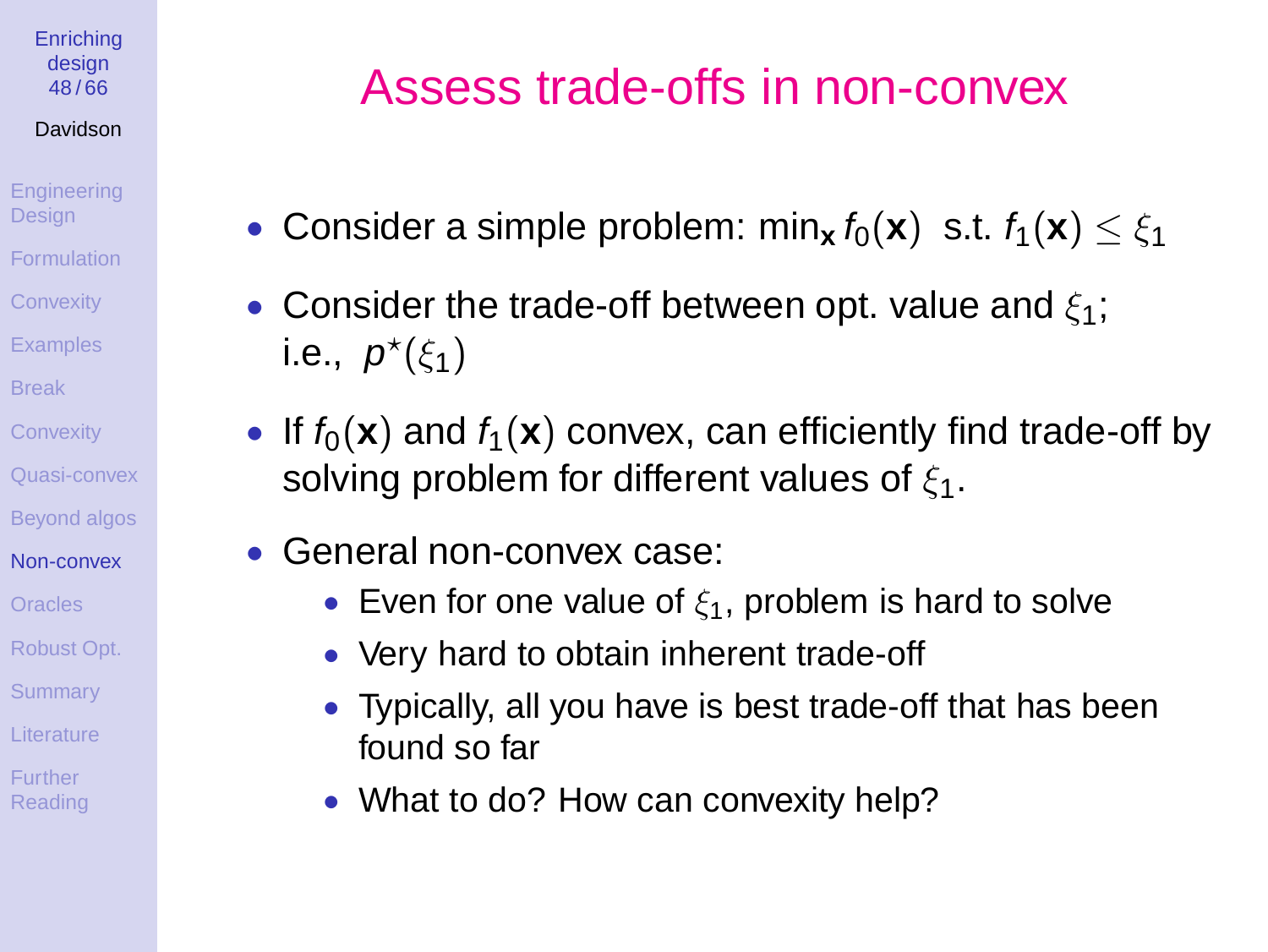**[Enriching](#page-0-0)** design 49 / 66

### Davidson

**[Engineering](#page-1-0) Design** [Formulation](#page-3-0)

**[Convexity](#page-15-0)** 

**[Examples](#page-18-0)** 

[Break](#page-29-0)

**[Convexity](#page-31-0)** 

[Quasi-convex](#page-38-0)

[Beyond algos](#page-40-0)

[Non-convex](#page-45-0)

**[Oracles](#page-57-0)** 

[Robust Opt.](#page-58-0)

**[Summary](#page-60-0)** 

[Literature](#page-61-0)

**Further [Reading](#page-65-0)** 

# Relaxation and restriction

• Relaxation:

• loosen, or remove, constraints

• feasible set expands;

• generates lower bound on solution of original prob

• Restriction:

• tighten, or add, constraints

• feasible set shrinks:

• generates upper bound on solution of original prob

• If you can find a convex relaxation; get outer bound on trade-off region

• If you can find a convex restriction; get inner bound on trade-off region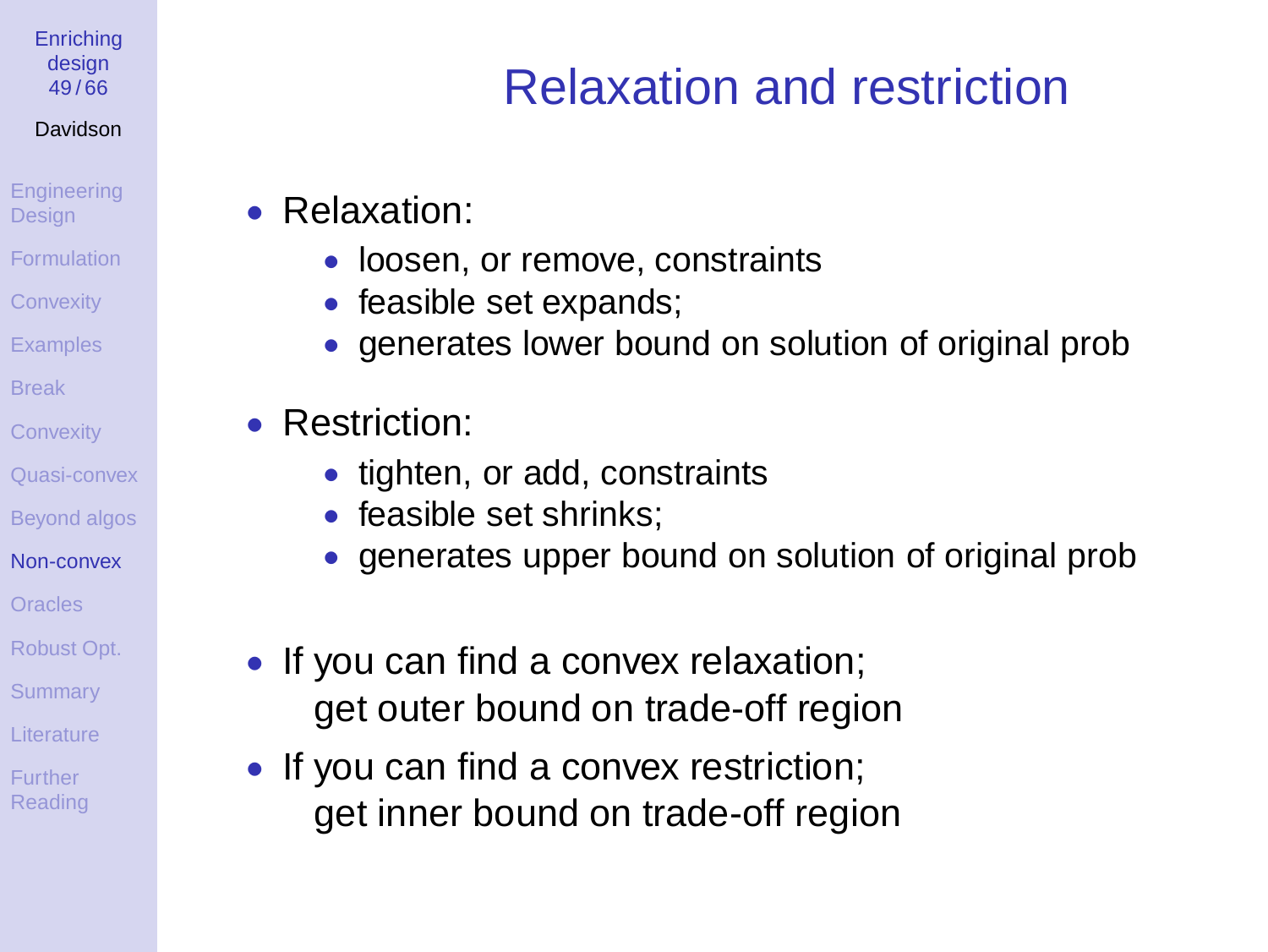## A conceptual figure



**[Enriching](#page-0-0)** design  $50/66$ Davidson

[Engineering](#page-1-0) Design [Formulation](#page-3-0) **[Convexity](#page-15-0)** [Examples](#page-18-0) [Break](#page-29-0) **[Convexity](#page-31-0)** [Quasi-convex](#page-38-0) [Beyond algos](#page-40-0) [Non-convex](#page-45-0) **[Oracles](#page-57-0)** [Robust Opt.](#page-58-0)

**[Summary](#page-60-0)** 

**[Literature](#page-61-0)** 

Further [Reading](#page-65-0)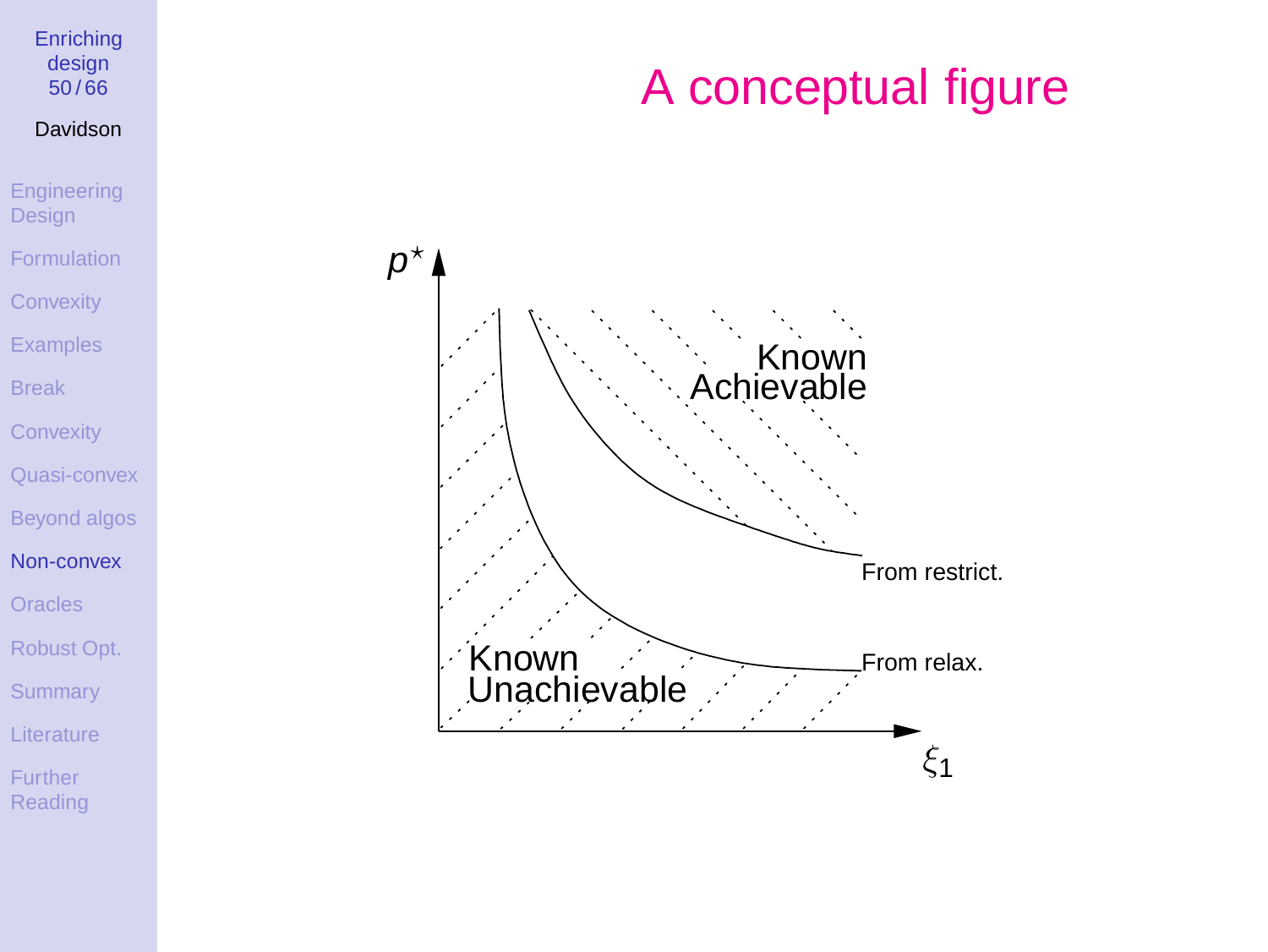## Example of restriction

51 / 66 Davidson

**[Enriching](#page-0-0)** design

**[Engineering](#page-1-0) Design [Formulation](#page-3-0) [Convexity](#page-15-0) [Examples](#page-18-0)** 

[Break](#page-29-0)

**[Convexity](#page-31-0)** 

[Quasi-convex](#page-38-0)

[Beyond algos](#page-40-0)

[Non-convex](#page-45-0) [Oracles](#page-57-0)

[Robust Opt.](#page-58-0)

**[Summary](#page-60-0)** 

[Literature](#page-61-0)

**Further** [Reading](#page-65-0) Recall filter design problem, relaxed for real coefficients:



min **h**∈R<sup>L</sup>  $h^T$ Qh subject to  $|\textbf{v}(\omega)^H\textbf{h}|^2 \leq U_\rho^2 \quad \forall \omega \in [0,\omega_{\textbf{s}})$  $|\mathbf{v}(\omega)^H\mathbf{h}|^2 \geq L_p^2 \quad \forall \omega \in [0,\omega_p]$  $|\mathbf{v}(\omega)^H\mathbf{h}|^2 \leq U_s^2 \quad \forall \omega \in [\omega_s, \pi]$ 

- Second constraint non-convex
- If you restrict to linear phase filter and constrain the sign, this constraint becomes linear, and hence convex
- Other constr's also become linear; obj. remains conv. quad.
- Hence, in this case, phase lin. generates convex restriction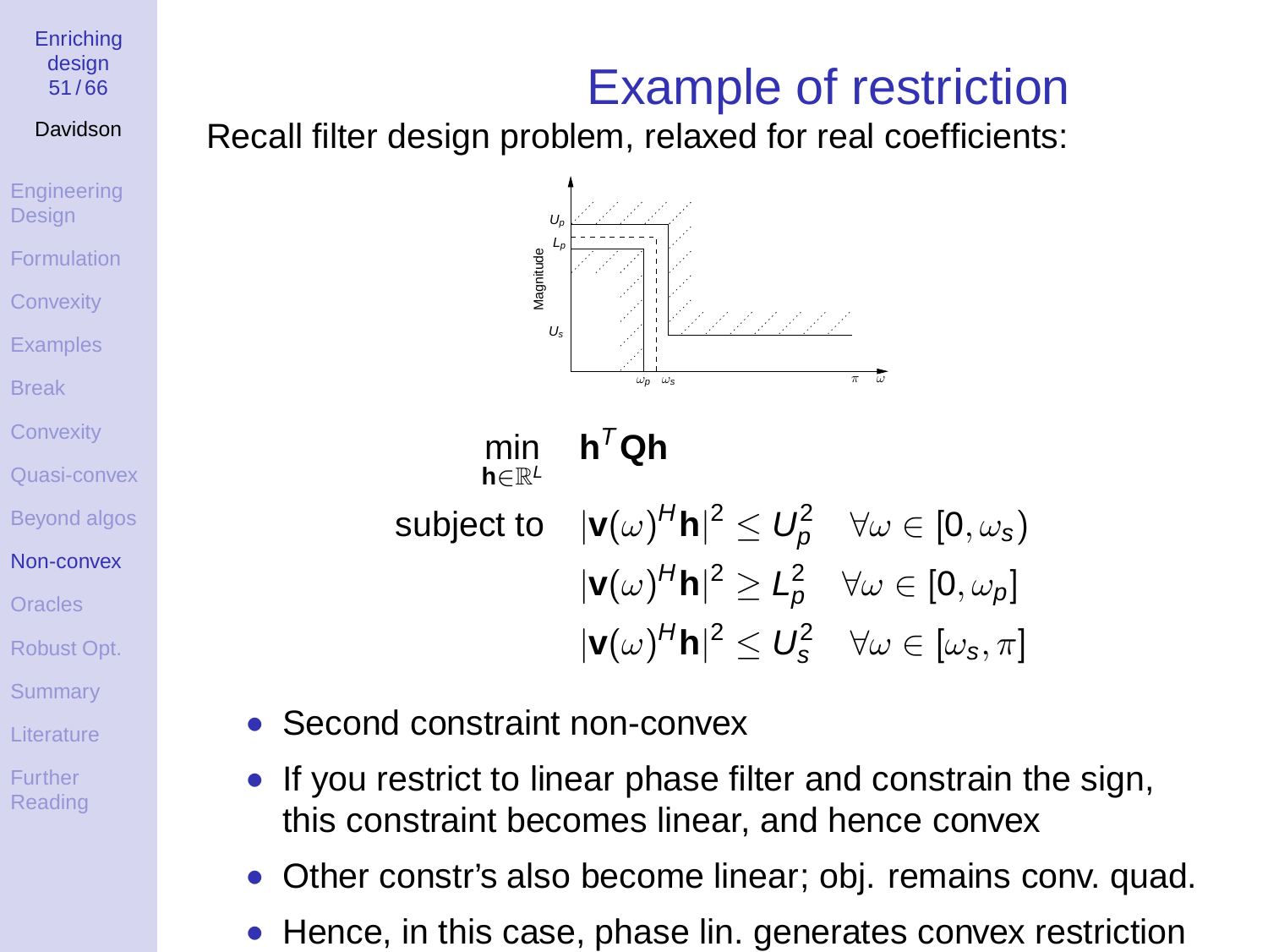**[Enriching](#page-0-0)** design 52 / 66

Davidson

[Engineering](#page-1-0) **Design [Formulation](#page-3-0) [Convexity](#page-15-0) [Examples](#page-18-0)** [Break](#page-29-0) **[Convexity](#page-31-0)** [Quasi-convex](#page-38-0) [Beyond algos](#page-40-0) [Non-convex](#page-45-0) [Oracles](#page-57-0) [Robust Opt.](#page-58-0) **[Summary](#page-60-0)** [Literature](#page-61-0) **Further** [Reading](#page-65-0)

# Another ex. of relaxation

This time, focus is on generating 'good' soln, although lower bounds are generated along the way

ML MIMO/MU detection for binary inputs, known channel, AWGN

```
\min_{\mathbf{x} \in \{-1,1\}^n} \|\mathbf{y} - \mathbf{Hx}\|_2^2
```
Convex quadratic objective; non-convex constraints

- "Full" relaxation: min<sub>x∈ℝ</sub><sub>n</sub> ||**y Hx**||2
	- Least-squares; closed-form solution
	- Once solved, (randomly) round to binary vector
- Box relaxation: min<sub>x∈[-1,1]</sub><sub>n</sub> ||**y Hx**||2
	- Convex problem, of the same dimension
	- Clearly tighter relaxation
	- Once solved, (randomly) round to binary vector
- Semidefinite relaxation
	- A different relaxation; generates a matrix variable
	- Bounds on accuracy (worst-case)
	- Tends to be significantly tighter in practice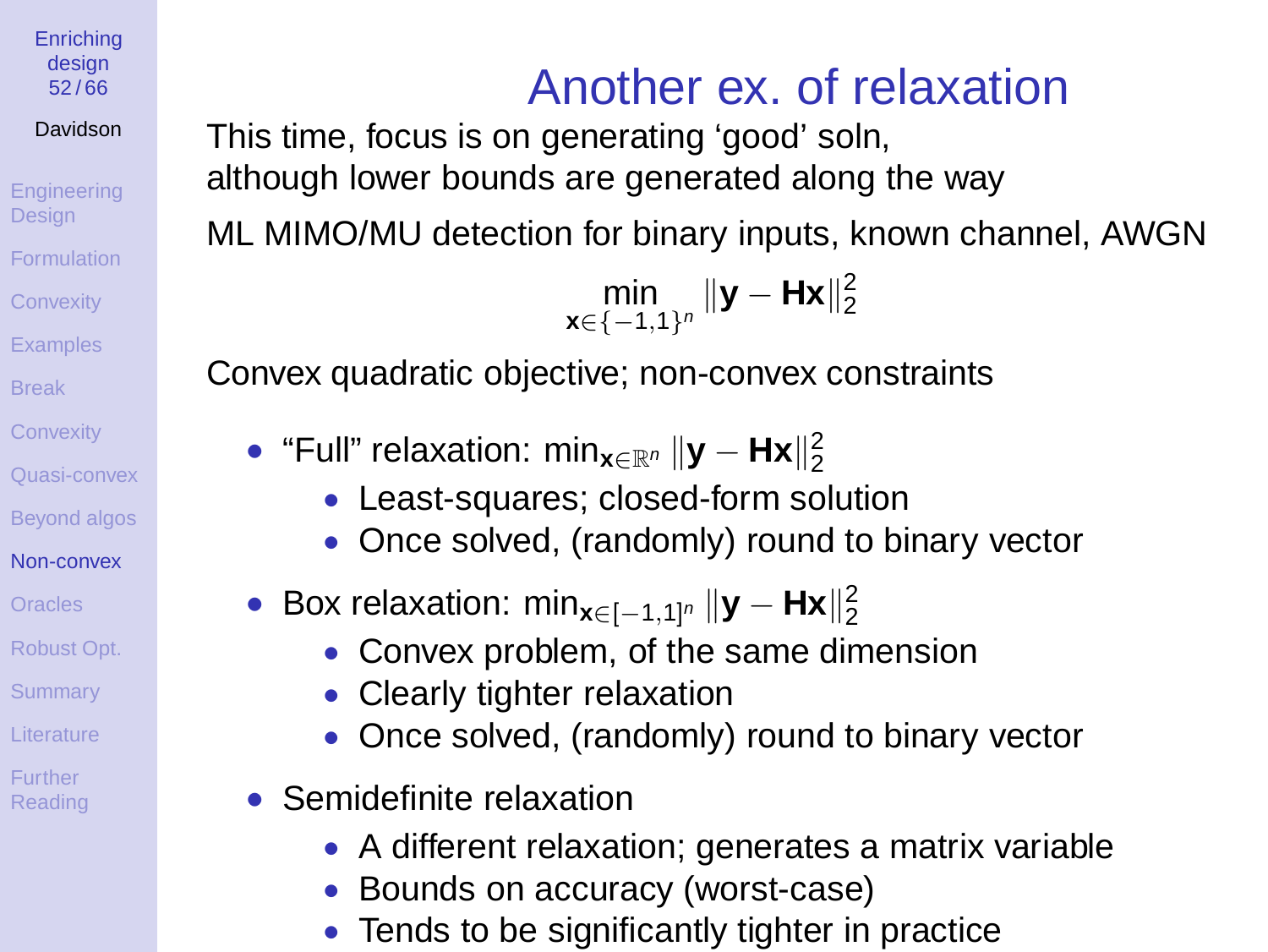#### **[Enriching](#page-0-0)** design 53 / 66

### Davidson

**[Engineering](#page-1-0) Design** [Formulation](#page-3-0) **[Convexity](#page-15-0) [Examples](#page-18-0)** [Break](#page-29-0) **[Convexity](#page-31-0)** [Quasi-convex](#page-38-0)

[Beyond algos](#page-40-0)

[Non-convex](#page-45-0)

[Oracles](#page-57-0)

[Robust Opt.](#page-58-0)

**[Summary](#page-60-0)** 

[Literature](#page-61-0)

**Further** [Reading](#page-65-0)

# Semidefinite relaxation

- Rewrite min<sub>x∈[−1,1]<sup>n</sup>  $||\mathbf{y} \mathbf{Hx}||_2^2$  as</sub> max<sub> $\tilde{\mathbf{x}}$ ∈[−1,1]<sup>n+1</sup>  $\tilde{\mathbf{x}}$ <sup>™</sup> Q $\tilde{\mathbf{x}}$  s.t.  $\tilde{\mathbf{x}}_{n+1} = 1$ </sub>
- Using  $\tilde{\mathbf{x}}^T \mathbf{Q} \tilde{\mathbf{x}} = \text{trace}(\mathbf{Q} \tilde{\mathbf{x}} \tilde{\mathbf{x}}^T)$ , rewrite as  $\max_{\tilde{\mathbf{x}} \in [-1,1]^{n+1}, \mathbf{X} \in \mathbb{S}^{n+1}} \text{trace}(\mathbf{Q} \mathbf{X}) \ \ \text{s.t.} \ \tilde{\mathbf{x}}_{n+1} = 1, \ \ \mathbf{X} = \tilde{\mathbf{x}} \tilde{\mathbf{x}}^T$
- Rewrite again

$$
\begin{array}{ll}\n\text{max} & \text{trace}(\textbf{QX}) \\
\text{x} \in \mathbb{S}^{n+1} & \text{trace}(\textbf{QX}) \\
\text{subject to} & \begin{bmatrix} \textbf{X} \end{bmatrix}_{ii} = 1 \\
\textbf{X} \succcurlyeq \textbf{0} \\
\text{rank}(\textbf{X}) = 1\n\end{array}
$$

Now "hardness" manifests as rank constraint Drop rank constraint to get semidefinite relaxation

• Generate candidate **x**˜ using **Lu**, where **L** is Cholesky factor of **X**opt, **u** is a normalized Gaussian rv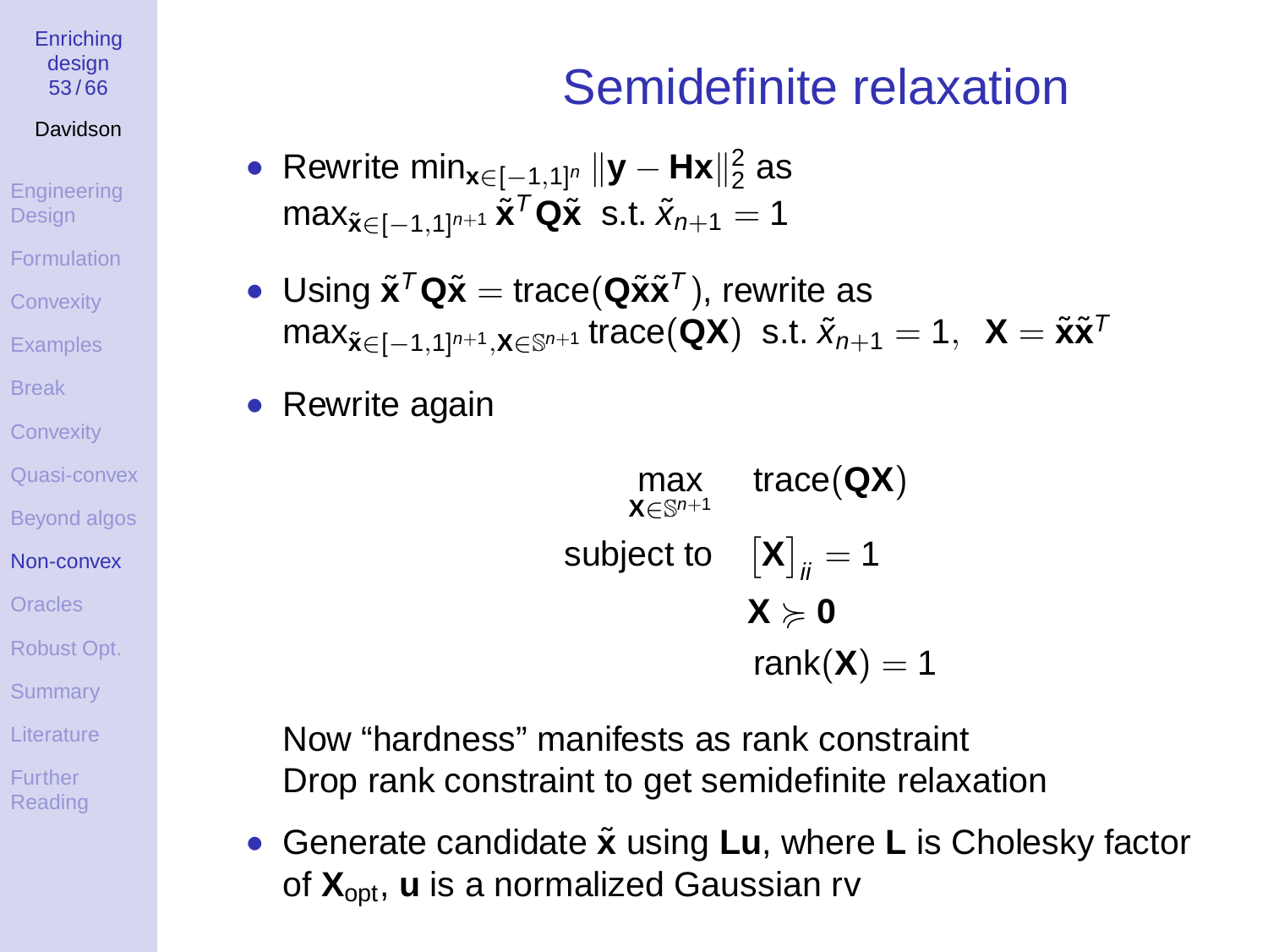#### **[Enriching](#page-0-0)** design 54 / 66

### Davidson

- [Engineering](#page-1-0) **Design [Formulation](#page-3-0) [Convexity](#page-15-0) [Examples](#page-18-0)** [Break](#page-29-0) **[Convexity](#page-31-0)** [Quasi-convex](#page-38-0) [Beyond algos](#page-40-0) [Non-convex](#page-45-0) [Oracles](#page-57-0) [Robust Opt.](#page-58-0) **[Summary](#page-60-0)** [Literature](#page-61-0)
- Further [Reading](#page-65-0)

# Convexity and global opt.

- In prev. ex's we obtained global lower bounds by relax.
- Can (local) relaxation help us find globally optimal solutions?
- Branch-and-bound: Basic principles
	- Partition the feasible set, and on each partition
		- Determine a lower bound on min. value of  $f_0(\mathbf{x})$  on the partition, possibly by solving a convex relaxation
		- Determine an upper bound on the min. value of  $f_0(\mathbf{x})$  on the partition, possibly by (coarse) local optimization or by solving a convex restriction
	- Compare lowest of lower bounds with lowest of upper
	- If not within desired accuracy, partition (one of) the existing partitions, and repeat
- Note recursive partitioning gives rise to a tree structure
- If the lower bound at one node of tree exceeds the upper bound at another; subtree below can be pruned
- Wide variety of tree searches available, incl. "best first" based on lower bounds
- SPAWC application: sphere decoder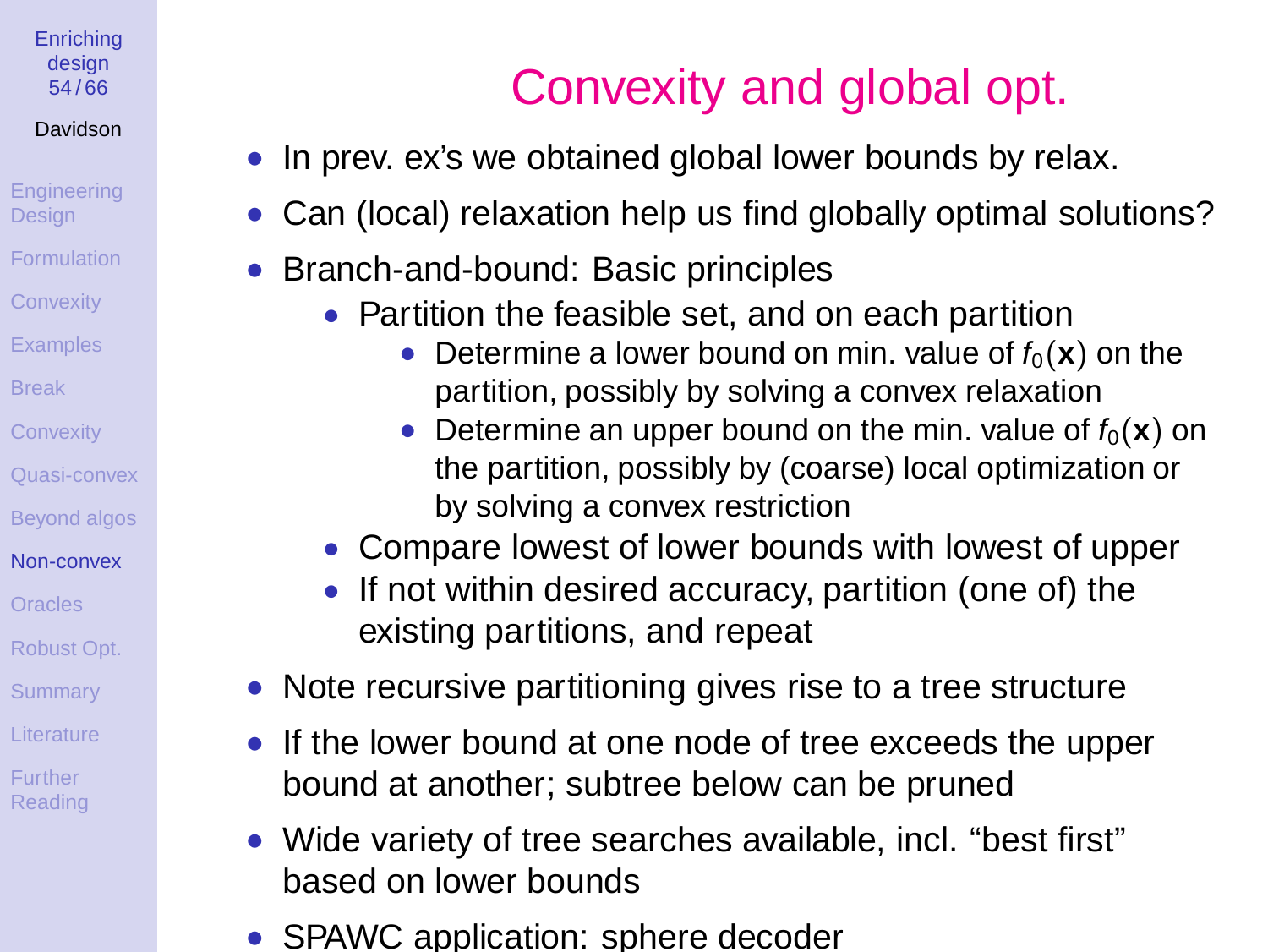#### **[Enriching](#page-0-0)** design 55 / 66

### Davidson

- **[Engineering](#page-1-0)** Design [Formulation](#page-3-0) **[Convexity](#page-15-0) [Examples](#page-18-0)** [Break](#page-29-0) **[Convexity](#page-31-0)** [Quasi-convex](#page-38-0) [Beyond algos](#page-40-0) [Non-convex](#page-45-0) [Oracles](#page-57-0)
- [Robust Opt.](#page-58-0)
- **[Summary](#page-60-0)**
- [Literature](#page-61-0)
- **Further** [Reading](#page-65-0)

# Convexity and local opt.

- Although it will find an optimal solution, branch-and-bound is typically rather time consuming
- Alternative: accept suboptimality; run a local optimization algorithm from a number of starting points and pick the best
- Convexity plays a role in a large number of local optimization algorithms
- Emphasis here is on local approximation, rather than relaxation or restriction
- However, (global) relaxations and restrictions, as well as (global) convex approximations, may provide useful starting points.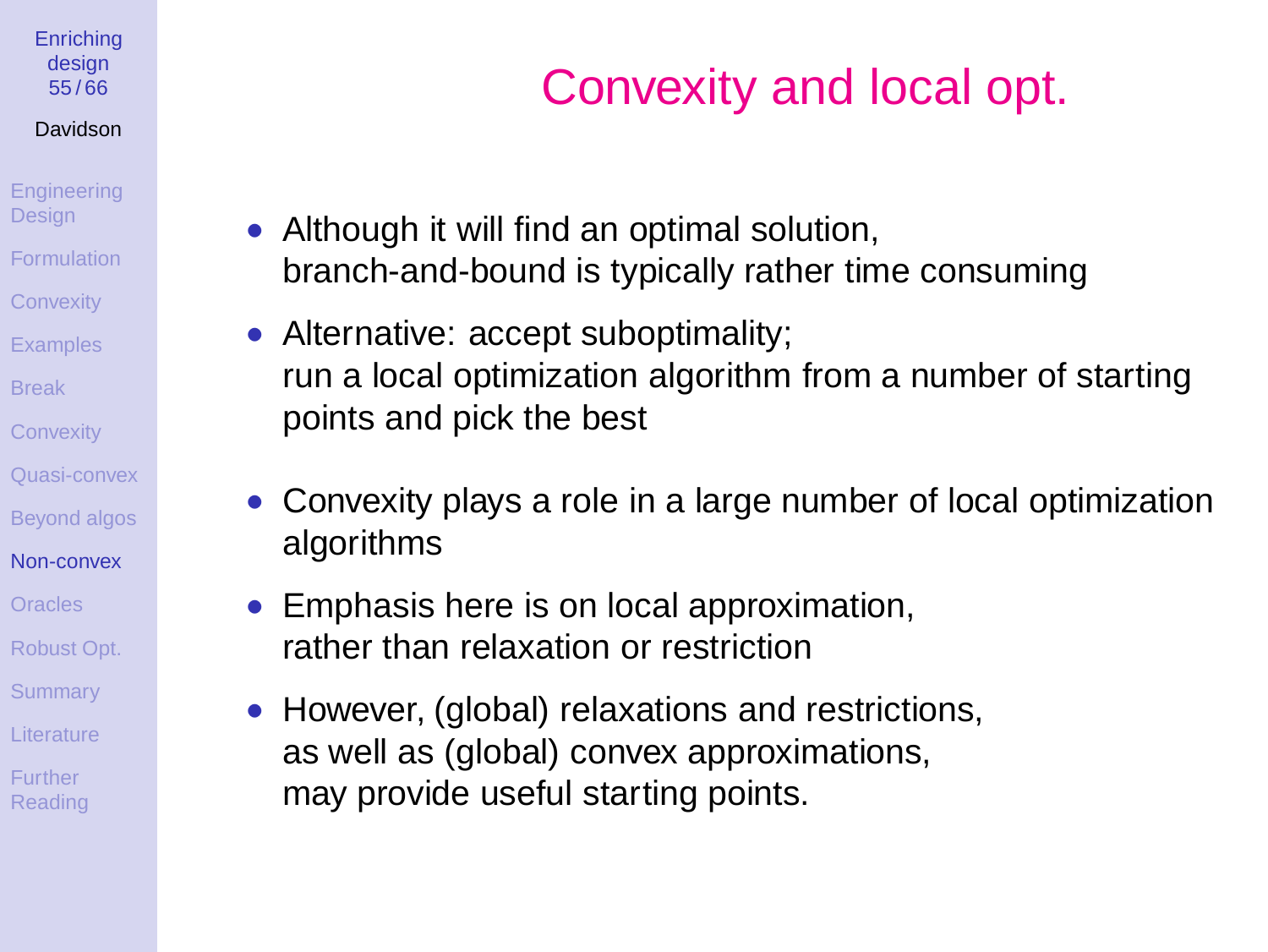#### **[Enriching](#page-0-0)** design 56 / 66

### Davidson

**[Engineering](#page-1-0) Design** [Formulation](#page-3-0) **[Convexity](#page-15-0) [Examples](#page-18-0)** 

[Break](#page-29-0)

**[Convexity](#page-31-0)** 

[Quasi-convex](#page-38-0)

[Beyond algos](#page-40-0)

[Non-convex](#page-45-0)

[Oracles](#page-57-0)

[Robust Opt.](#page-58-0)

**[Summary](#page-60-0)** 

[Literature](#page-61-0)

**Further** [Reading](#page-65-0)

# Convexity and local opt.

- Let's look at a naive algorithm. At each iterate
	- Construct a quadratic approximation of objective and linearize the constraints
	- Take a step in direction that minimizes this approx.
	- Repeat until a measure of convergence satisfied
- Observations:
	- When the Hessian is positive definite, the approximate problem is convex: convex quadratic obj. with linear constr's
	- However, curvature info. of constraints is lost
	- Can be recovered by replacing obj. by Lagrangian and jointly optimizing over variables and multipliers
	- This is the basic principle that underlies sequential quadratic programming
- Other approximations can be used at each iterate. Convexity often plays a guiding role in the choice of approx.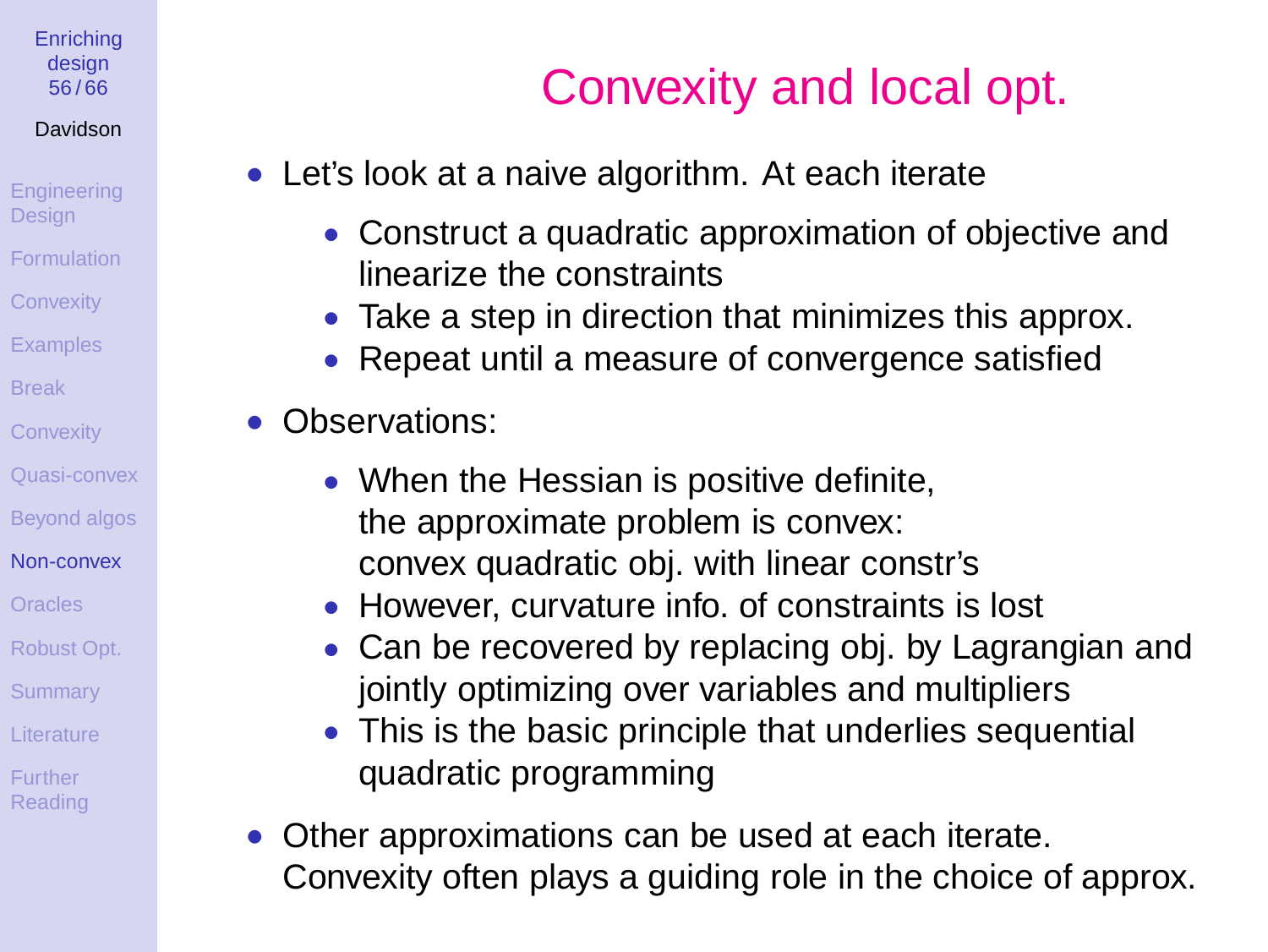#### **[Enriching](#page-0-0)** design 57 / 66

### Davidson

- **[Engineering](#page-1-0) Design** [Formulation](#page-3-0) **[Convexity](#page-15-0)**
- **[Examples](#page-18-0)**
- [Break](#page-29-0)
- **[Convexity](#page-31-0)**
- [Quasi-convex](#page-38-0)
- [Beyond algos](#page-40-0)
- [Non-convex](#page-45-0)
- [Oracles](#page-57-0)
- [Robust Opt.](#page-58-0)
- **[Summary](#page-60-0)**
- [Literature](#page-61-0)
- **Further [Reading](#page-65-0)**

# Opt. on manifolds

- Although we have talked a lot about the use of convexity in non-convex problems, it is important to be aware of other potentially useful techniques
	- As an example, we consider optimization on manifolds
	- In some non-convex problems, feasible set has a perceptible structure
	- In some cases feasible set forms a manifold
	- In some cases, can construct optimization algorithms such that iterates remain on the manifold
	- Some examples in SPAWC areas:
		- min  $f_0(\mathbf{X})$  over tall **X** s.t.  $\mathbf{X}^T \mathbf{X} = \mathbf{I}$ Stiefel manifold
		- if  $f_0(\mathbf{XQ}) = f_0(\mathbf{X})$  for orthogonal **Q**, it is the subspaces that matter; Grassmannian manifold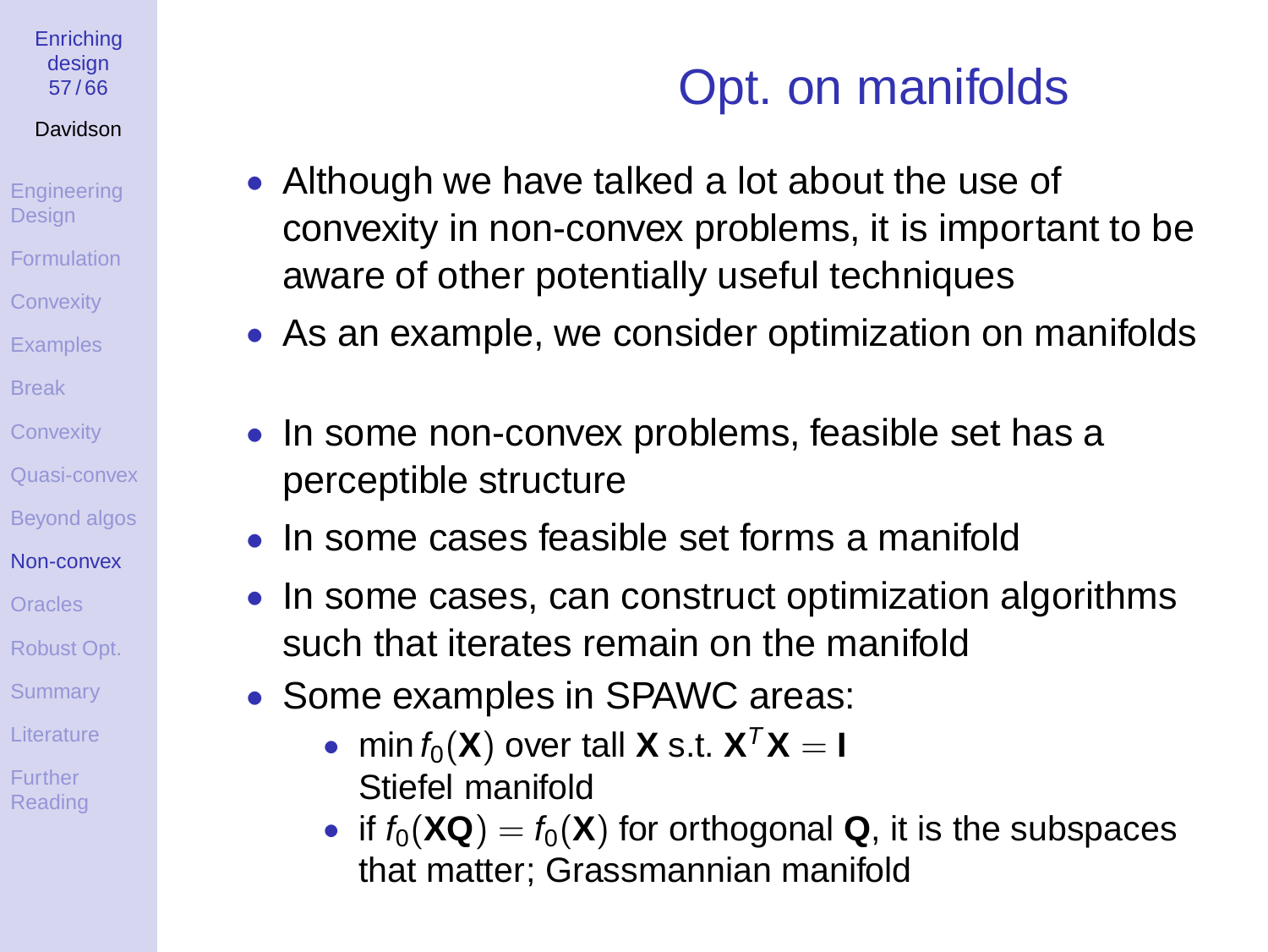#### **[Enriching](#page-0-0)** design 58 / 66

### Davidson

**[Engineering](#page-1-0)** Design [Formulation](#page-3-0) **[Convexity](#page-15-0) [Examples](#page-18-0)** [Break](#page-29-0) **[Convexity](#page-31-0)** [Quasi-convex](#page-38-0) [Beyond algos](#page-40-0) [Non-convex](#page-45-0) **[Oracles](#page-57-0)** [Robust Opt.](#page-58-0)

### **[Summary](#page-60-0)**

- [Literature](#page-61-0)
- <span id="page-57-0"></span>**Further** [Reading](#page-65-0)

# Opt. with oracles

• Generic problem

$$
\min_{\mathbf{x} \in \mathcal{X}} \quad f_0(\mathbf{x})
$$
\n
$$
\text{subject to} \quad f_m(\mathbf{x}) \le \xi_m
$$
\n
$$
g_q(\mathbf{x}) = \zeta_q
$$

- What if we don't have a formula for  $f_0(\mathbf{x})$ ? perhaps just a numerical code (outcome of a PDE solver); might take several days to evaluate one point
- Could try pattern search, but we would like to try to use some of our insight into the problem
- Try to construct a surrogate optimization problem to guide where to evaluate the objective
- Key current applic's in aerospace (wing tips, rotor blades), microwave filter design, etc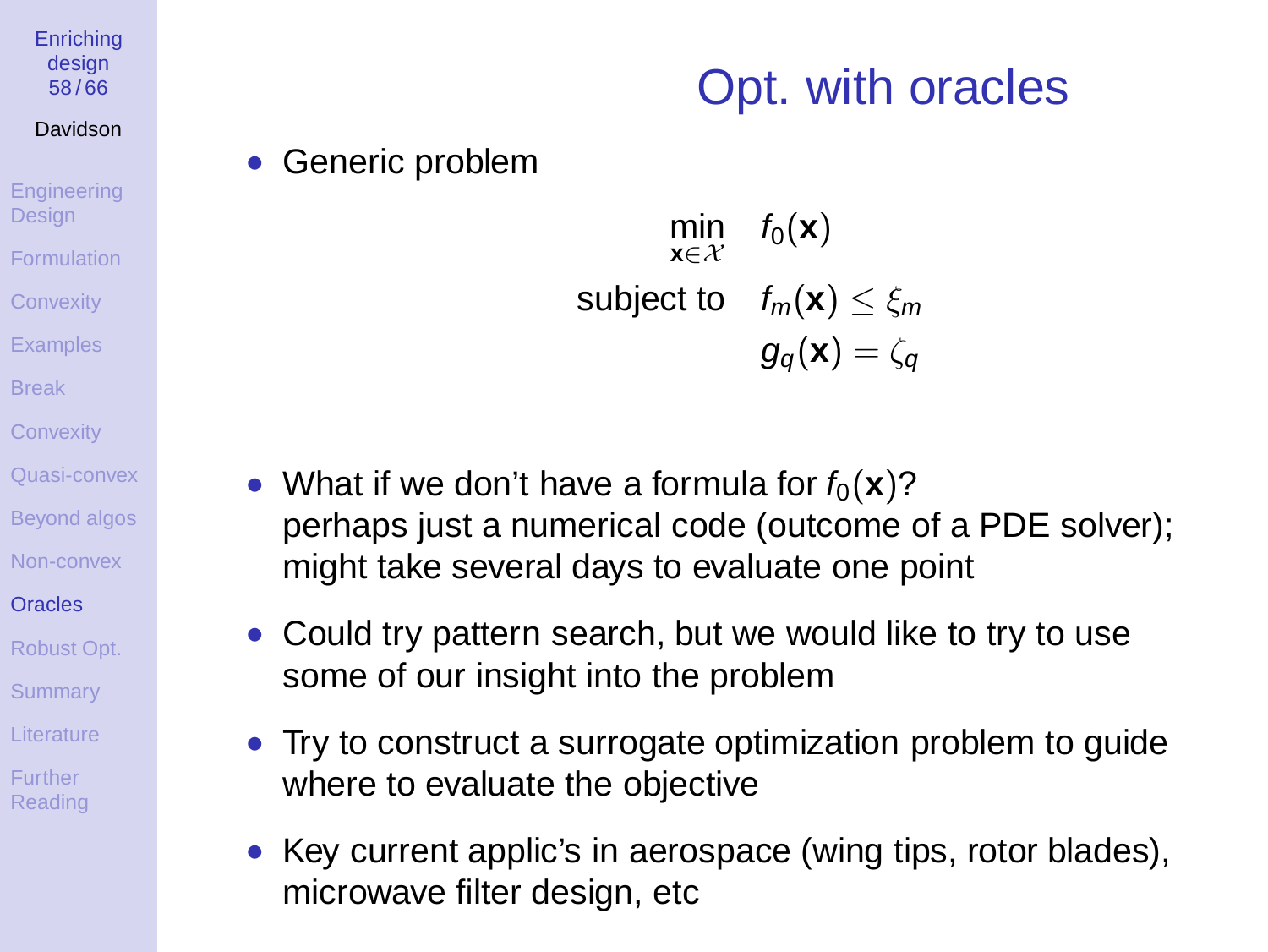#### **[Enriching](#page-0-0)** design 59 / 66

### Davidson

**[Engineering](#page-1-0) Design** [Formulation](#page-3-0) **[Convexity](#page-15-0)** [Examples](#page-18-0) [Break](#page-29-0) **[Convexity](#page-31-0)** [Quasi-convex](#page-38-0) [Beyond algos](#page-40-0) [Non-convex](#page-45-0) **[Oracles](#page-57-0)** [Robust Opt.](#page-58-0) **[Summary](#page-60-0)** 

- [Literature](#page-61-0)
- <span id="page-58-0"></span>**Further** [Reading](#page-65-0)

## Robust optimization

min **x**∈X  $f_0(\mathbf{x})$ subject to  $f_m(\mathbf{x}) < \varepsilon_m$  $q_{\alpha}(\mathbf{x}) = \zeta_{\alpha}$ 

What if we don't know these functions precisely? e.g., imperfect CSI

Let's just look at a linear constraint,  $\mathbf{a}^T\mathbf{x} \leq b$ , with  $\mathbf{a}$  uncertain Possible models

- Distribution for **a**, ask for  $E_{\mathbf{a}}\{\mathbf{a}^T\mathbf{x}\}\leq b$ Constraint satisfied on average
- **a** in a convex bounded set  $A$ , ask for  $\mathbf{a}^T \mathbf{x} \leq b$  for all  $\mathbf{a} \in A$ Constraint always satisfied
- Distribution for **a**, ask for Pr $(\mathbf{a}^T \mathbf{x} \leq b) \geq 1 \epsilon$ Chance constrained; reminiscent of outage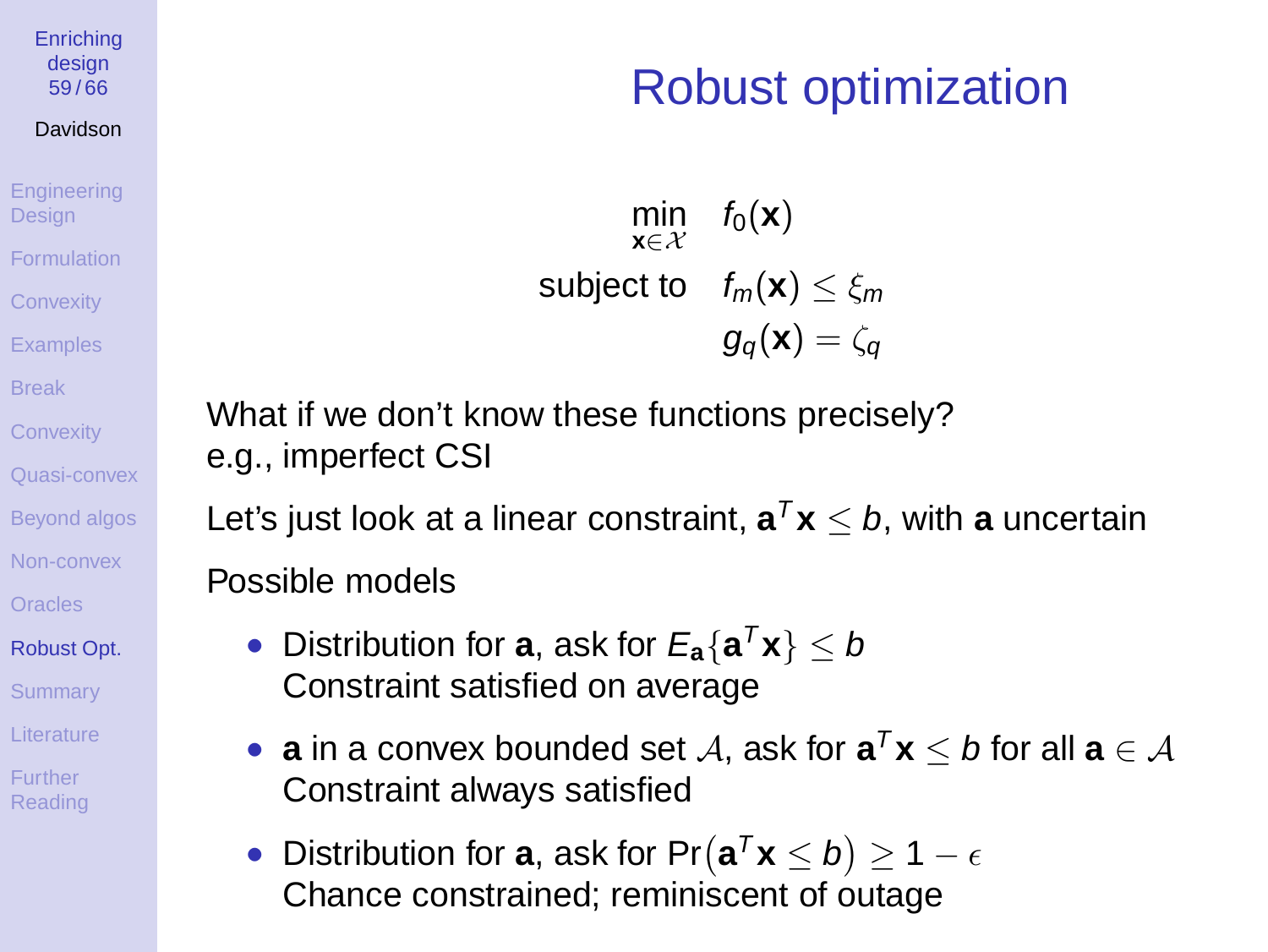#### **[Enriching](#page-0-0)** design 60 / 66

#### Davidson

**[Engineering](#page-1-0) Design** [Formulation](#page-3-0) **[Convexity](#page-15-0) [Examples](#page-18-0)** [Break](#page-29-0) **[Convexity](#page-31-0)** [Quasi-convex](#page-38-0) [Beyond algos](#page-40-0)

[Non-convex](#page-45-0)

[Oracles](#page-57-0)

[Robust Opt.](#page-58-0)

**[Summary](#page-60-0)** 

[Literature](#page-61-0)

**Further [Reading](#page-65-0)** 

# Robust optimization

- In some cases, the requirement specified via an uncertain convex constraints can be precisely characterized using deterministic convex constraints (of possibly different type)
- In some other cases, one can obtain a set of deterministic convex constraints that are conservative, in sense that they guarantee that the requirement is satisfied

• In the case in which the underlying constraints are not convex, things are much more difficult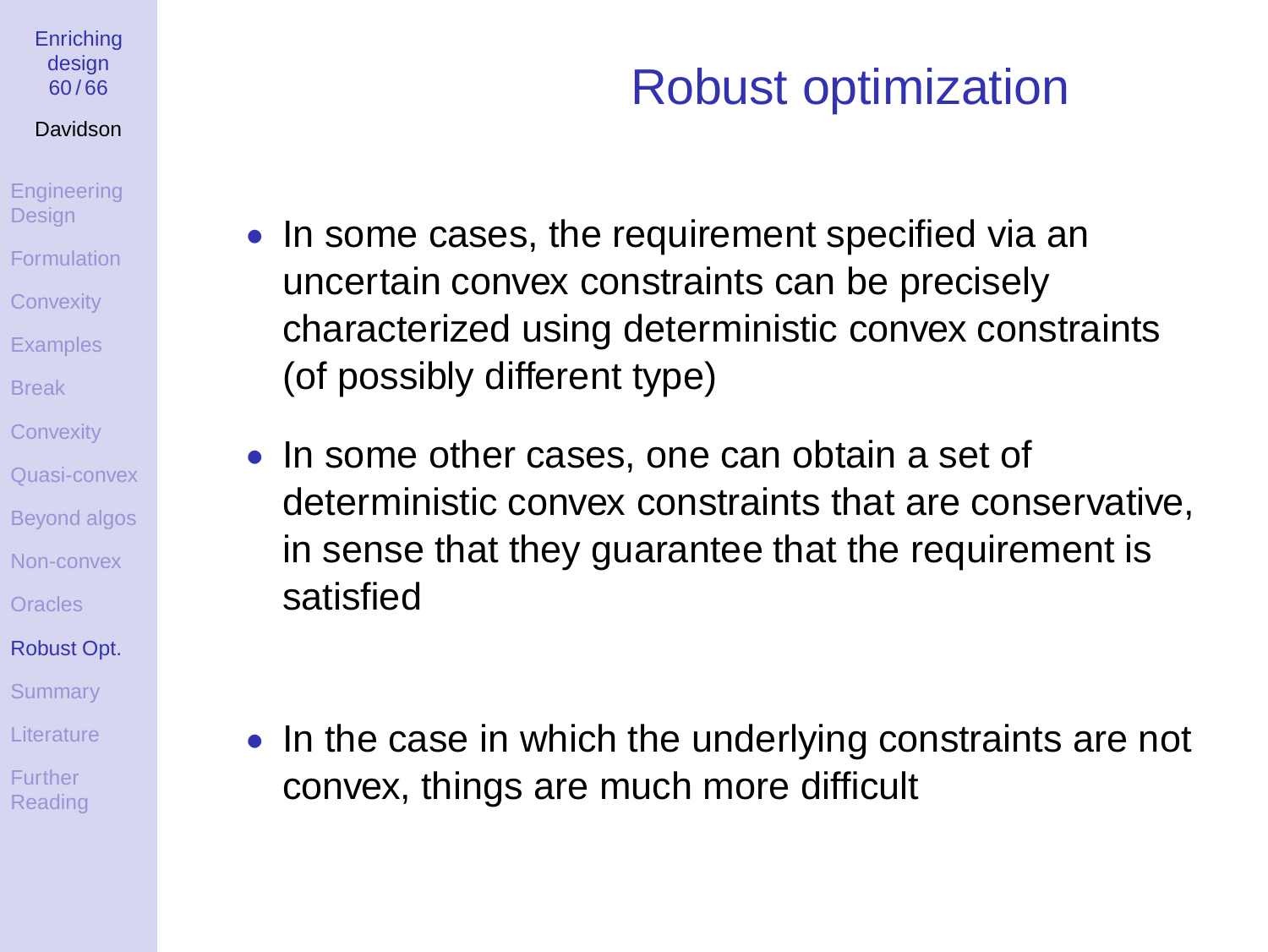# **Summary**

- This has been a whirlwind tour!
- Take home messages

**[Enriching](#page-0-0)** design 61 / 66 Davidson **[Engineering](#page-1-0) Design** [Formulation](#page-3-0) **[Convexity](#page-15-0) [Examples](#page-18-0)** [Break](#page-29-0) **[Convexity](#page-31-0)** [Quasi-convex](#page-38-0) [Beyond algos](#page-40-0) [Non-convex](#page-45-0) [Oracles](#page-57-0) [Robust Opt.](#page-58-0) **[Summary](#page-60-0)** [Literature](#page-61-0) **Further** [Reading](#page-65-0)

- "Problem first" methodology
- Convexity buys you more than just a nice algorithm
- Convex opt. still has much to offer when problem is not convex
- <span id="page-60-0"></span>• Additional information:
	- List of recommended entry points to the literature
	- Some references on the topics discussed
	- Further reading on some other aspects of (convex) optimization that have been applied SPAWC areas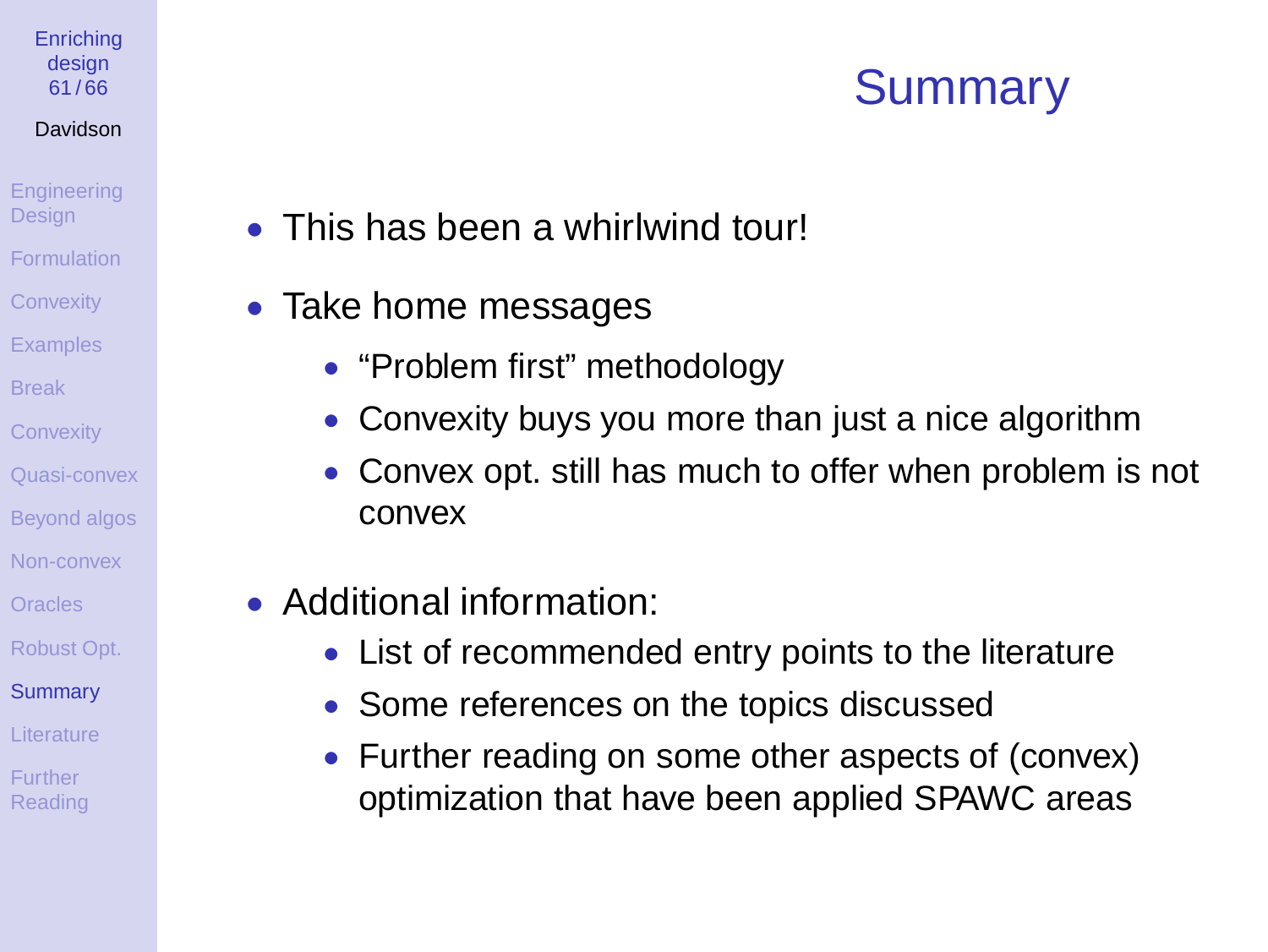#### **[Enriching](#page-0-0)** design 62 / 66

### Davidson

**[Engineering](#page-1-0)** Design [Formulation](#page-3-0)

- **[Convexity](#page-15-0)**
- [Examples](#page-18-0)
- [Break](#page-29-0)
- **[Convexity](#page-31-0)**
- [Quasi-convex](#page-38-0)
- [Beyond algos](#page-40-0)
- [Non-convex](#page-45-0)
- [Oracles](#page-57-0)
- [Robust Opt.](#page-58-0)
- **[Summary](#page-60-0)**
- [Literature](#page-61-0)
- <span id="page-61-0"></span>**Further** [Reading](#page-65-0)

# Recommended entry points

- Convex optimization
	- Boyd & Vandenberghe, Convex Optimization, Cambridge, 2004
	- Bertsekas, Convex Optimization Theory, Athena Scientific, 2009
	- Grant, CVX software, http://cvxr.com
- Continuous optimization
	- Nocedal & Wright, Numerical Optimization, 2nd ed. Springer. 2006
	- Bertsekas, Nonlinear Programming, 2nd ed, Athena Scientific, 1999
	- Antoniou & Lu, Practical Optimization: Algorithms and Engineering Applications, Springer, 2007
- Global optimization
	- Lawler & Wood, "Branch-and-bound methods: A survey", Operations Research, Jul.–Aug. 1966
	- Horst et al, Intro. to Global Optimization, 2nd ed, Springer, 2001
	- Neumaier, "Complete search in continuous global optimization ...", Acta Numerica, May 2004
- Robust optimization
	- Ben-Tal et al, Robust Optimization, Princeton, 2009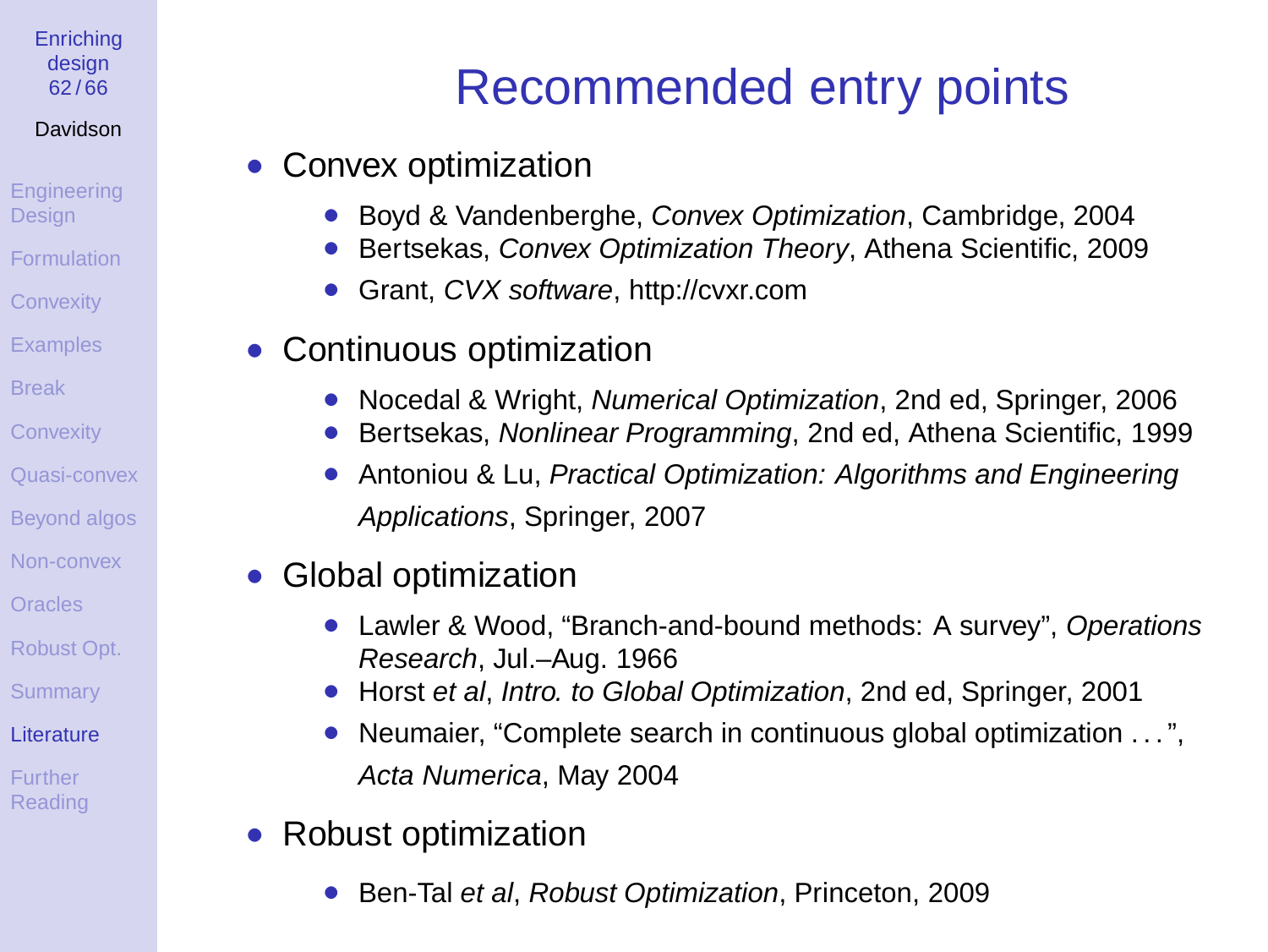#### **[Enriching](#page-0-0)** design 63 / 66

#### Davidson

- **[Engineering](#page-1-0) Design** [Formulation](#page-3-0) **[Convexity](#page-15-0)**
- **[Examples](#page-18-0)**
- [Break](#page-29-0)
- **[Convexity](#page-31-0)**
- [Quasi-convex](#page-38-0)
- [Beyond algos](#page-40-0)
- [Non-convex](#page-45-0)
- [Oracles](#page-57-0)
- [Robust Opt.](#page-58-0)
- **[Summary](#page-60-0)**
- [Literature](#page-61-0)
- **Further** [Reading](#page-65-0)

# Recommended entry points

### • Applications in SPAWC areas

- Luo, Mathematical Programming, ser. B, 97:177–207, 2003
- IEEE J. Select. Areas Communications, Aug. 2006 especially tutorial of Luo and Yu
- IEEE J. Select. Topics Signal Processing, Dec. 2007
- Palomar and Eldar (Eds), Convex Optimization in Signal Processing and Communications, Cambridge, 2010
- IEEE Signal Processing Magazine, May 2010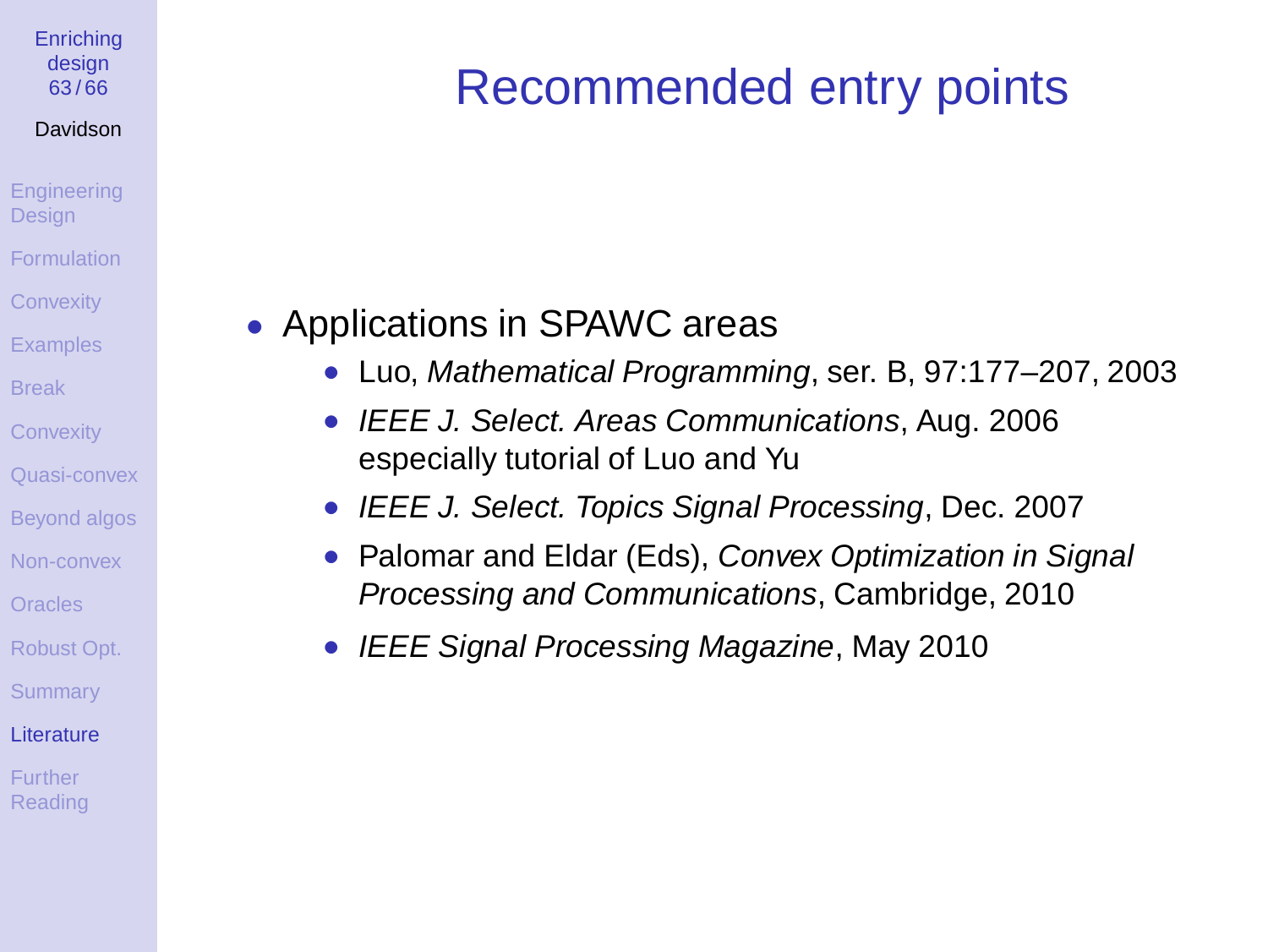#### **[Enriching](#page-0-0)** design 64 / 66

### Davidson

- **[Engineering](#page-1-0) Design** [Formulation](#page-3-0)
- **[Convexity](#page-15-0)**
- [Examples](#page-18-0)
- [Break](#page-29-0)
- **[Convexity](#page-31-0)**
- [Quasi-convex](#page-38-0)
- [Beyond algos](#page-40-0)
- [Non-convex](#page-45-0)
- [Oracles](#page-57-0)
- [Robust Opt.](#page-58-0)
- **[Summary](#page-60-0)**
- [Literature](#page-61-0)
- **Further** [Reading](#page-65-0)

### A somewhat biased list

- FIR filter design
	- Davidson, IEEE Signal Processing Mag., May 2010, and references therein
- Sparsity
	- IEEE Signal Processing Mag., Mar. 2008
	- Proceedings of the IEEE, June 2010
- Geometric programs and applic's in SPAWC areas
	- Boyd et al, Optimization and Engineering, 2007
	- Chiang, Found. & Trends Commun. Info. Theory, Aug. 2005
	- Gohary & Davidson, EURASIP JWCN, 2009
- Quasi-convexity in cooperative communications
	- Mesbah and Davidson, in Proc. ICASSP, 2010, and refs therein
- $\epsilon$ -suboptimal set
	- Skaf & Boyd, Optimization and Engineering, June 2010
- Semidefinite relaxation
	- Luo et al, IEEE Signal Processing Mag., May 2010

## **References**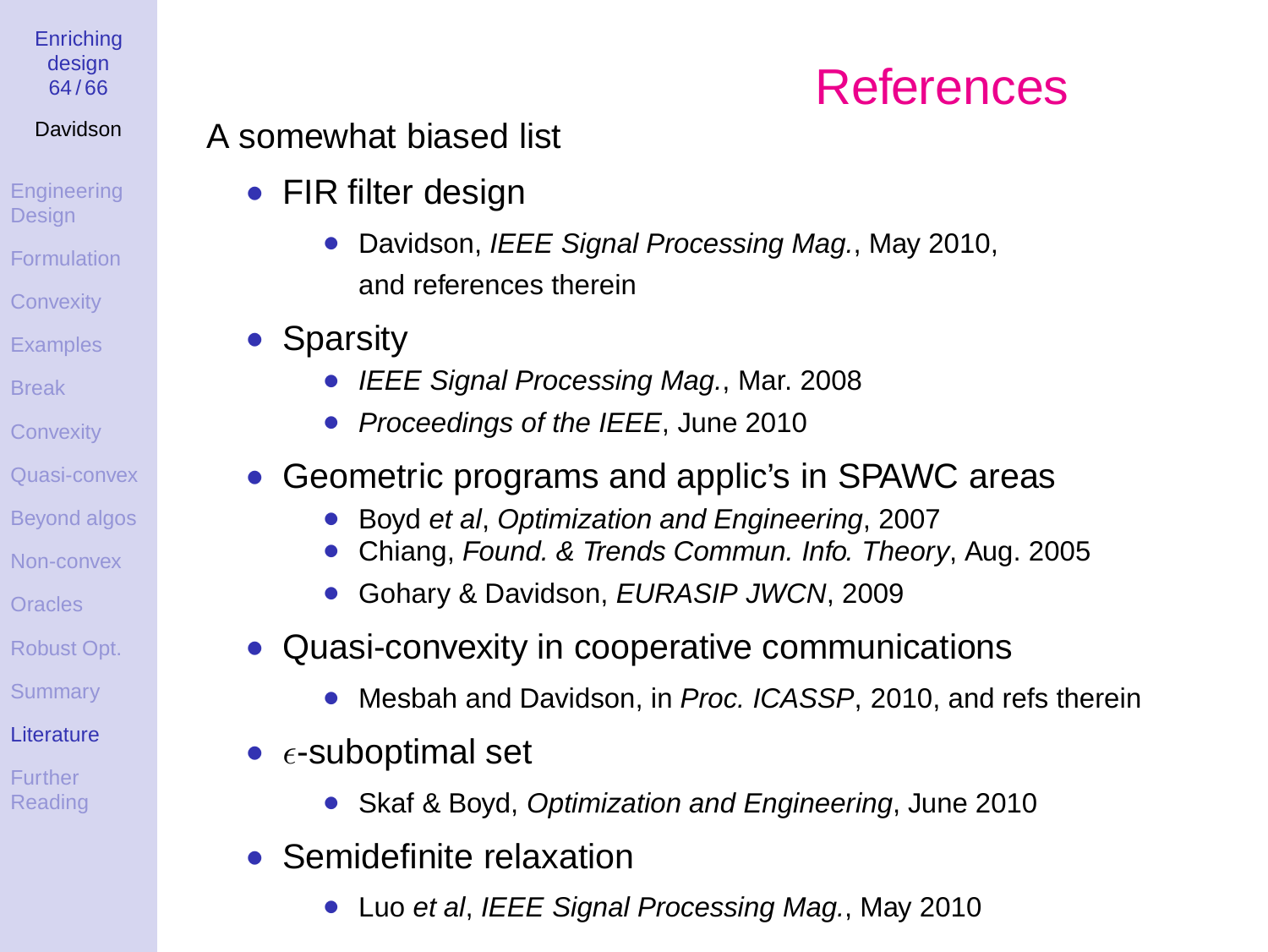#### **[Enriching](#page-0-0)** design 65 / 66

### Davidson

- [Engineering](#page-1-0) **Design** [Formulation](#page-3-0) **[Convexity](#page-15-0)** [Examples](#page-18-0) [Break](#page-29-0) **[Convexity](#page-31-0)** [Quasi-convex](#page-38-0)
- [Beyond algos](#page-40-0)
- [Non-convex](#page-45-0)
- **[Oracles](#page-57-0)**
- [Robust Opt.](#page-58-0)
- **[Summary](#page-60-0)**
- **[Literature](#page-61-0)**
- **Further** [Reading](#page-65-0)
- Branch-and-bound interpretation of sphere decoder
	- Murugan et al, IEEE Trans. Info. Theory, Mar. 2006
- Optimization on manifolds and applic's
	- Edelman et al, SIAM J. Matrix Anal, Applic, 1998
	- Manton, IEEE Trans. Signal Processing, Mar. 2002
	- Gohary & Davidson, IEEE Trans. Info. Theory, Mar. 2009
- Optimization with oracles
	- Booker et al, Structural and Multidisciplinary Optimization, Feb. 1999
	- Koziel et al, IEEE Microwave Mag., Dec. 2008
- Some applic's of robust optimization in SPAWC areas
	- Vorobyov et al, IEEE Trans. Signal Processing, Feb. 2003
	- Gershman et al, IEEE Signal Processing Mag., May 2010
	- Vucic & Boche, and Shenouda & Davidson, IEEE Trans. Signal Processing, Feb./May 2009
	- Rong et al, IEEE J. Select. Areas Commun., Aug. 2006
	- Shenouda and Davidson, in Proc. Asilomar Conf., 2008

# **References**